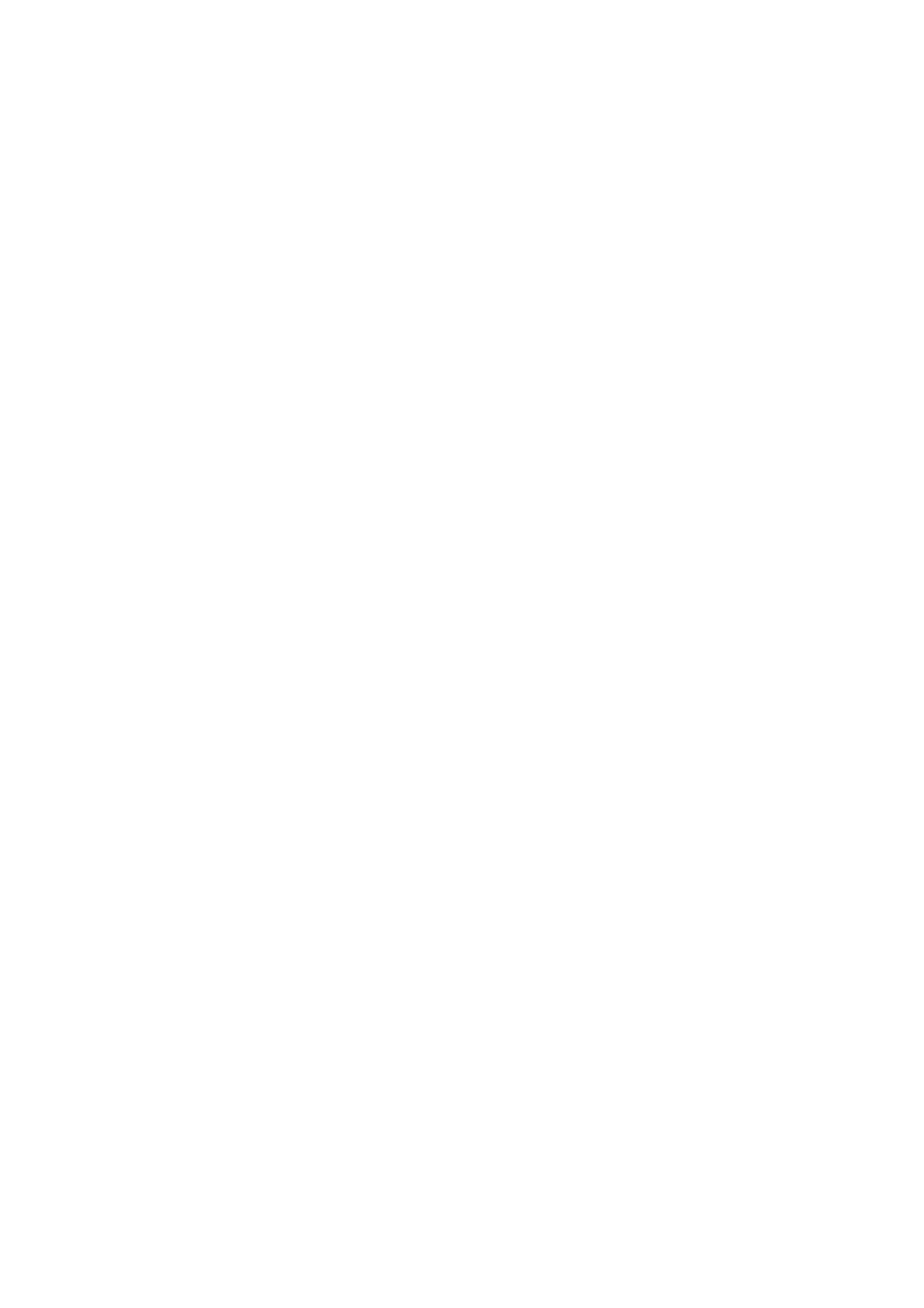## **Section G**

## **Item Response Theory**

## **N.D. Verhelst National Institute for Educational Measurement (Cito) Arnhem, The Netherlands**

*This section consists of four non-technical sections (containing no formulae) where basic notions of IRT are explained and discussed. Following these, a number of notions and techniques are discussed in a more formal and technical style (sections G5 through G.7). To avoid the use of formulae as much as possible, we have made extensive use of graphical displays. It is possible to learn a lot from graphical displays used as examples in a textbook, but one learns a lot more by producing the graphs oneself and using one's own material. To help the reader in constructing graphs using modern computer technology, a special section (G.8) has been added where it is explained, step by step, how most of the graphs in the preceding sections are produced.* 

## **G.1 General characterization**

The basic notion in Classical Test Theory is the true score (on a particular test). In Item Response Theory (IRT) the concept to be measured is central in the approach. Basically, this concept is considered as an unobservable or latent variable, which can be of a qualitative or a quantitative nature. If it is qualitative, persons belong to unobserved classes or types; if it is quantitative, persons can be represented by numbers or points on the real line, much like in factor analysis.

Approaches where the latent variable is qualitative are primarily used in sociology. The technique to do analyses of this kind is called latent class analysis. It will not be discussed further in this appendix.

In psychology and educational measurement the approach with quantitative latent variables is more widespread, and it will be the focus of the present section. We will start with a quite old approach by Louis Guttman. It contains a number of very attractive features and makes it possible to understand clearly the approach and theoretical status of IRT.

The concept to be measured (an ability, a proficiency, or an attitude) is represented by the real line, and a person is represented by a point on that line, or what amounts to the same, by a real number. The line is directed: if the point (of person) B is located to the right of the point (of person) A, we agree to say that B is more able, proficient, or has a more positive attitude than A. The basic purpose of measurement is to find as precisely as possible the location of A and B (and of everyone one might wish to measure) on that real line. To do this, one must collect information on these persons, and this is done by administering items to them. In this sense, an item response is considered as an indicator of the latent underlying variable. In the theory of Guttman, an item is **also represented by a point on the latent continuum**, where it has the status of a threshold: if the person's point is located to the left of the item point, then the item is (always) answered incorrectly; if the person's point is located to the right of the item, it is (always) answered correctly. So far the theory is somewhat trivial, but it does not remain so if we consider the responses to more than one item.

Consider the case of a three item test, with items *i, j* and *k*, and suppose the location of these items on the latent continuum is in this order: item *i* takes the leftmost position and item *k* the rightmost one. We can conceive of these three items as cut points of the real line (they cut the real line into four pieces). All persons having their representations to the left of threshold *i* give three incorrect answers, between *i* and *j*, only item *i* is answered correctly; between *j* and *k*, items *i* and *j* are correct, and to the right of *k*, all three responses are correct. In Table G.1 the four response patterns are displayed. Seen as a whole, the '1' scores form a triangular pattern, indicated by the shading. If the theory is adequate, then we can find an ordering of the items (in the present case the ordering of *i, j, k*) and an ordering of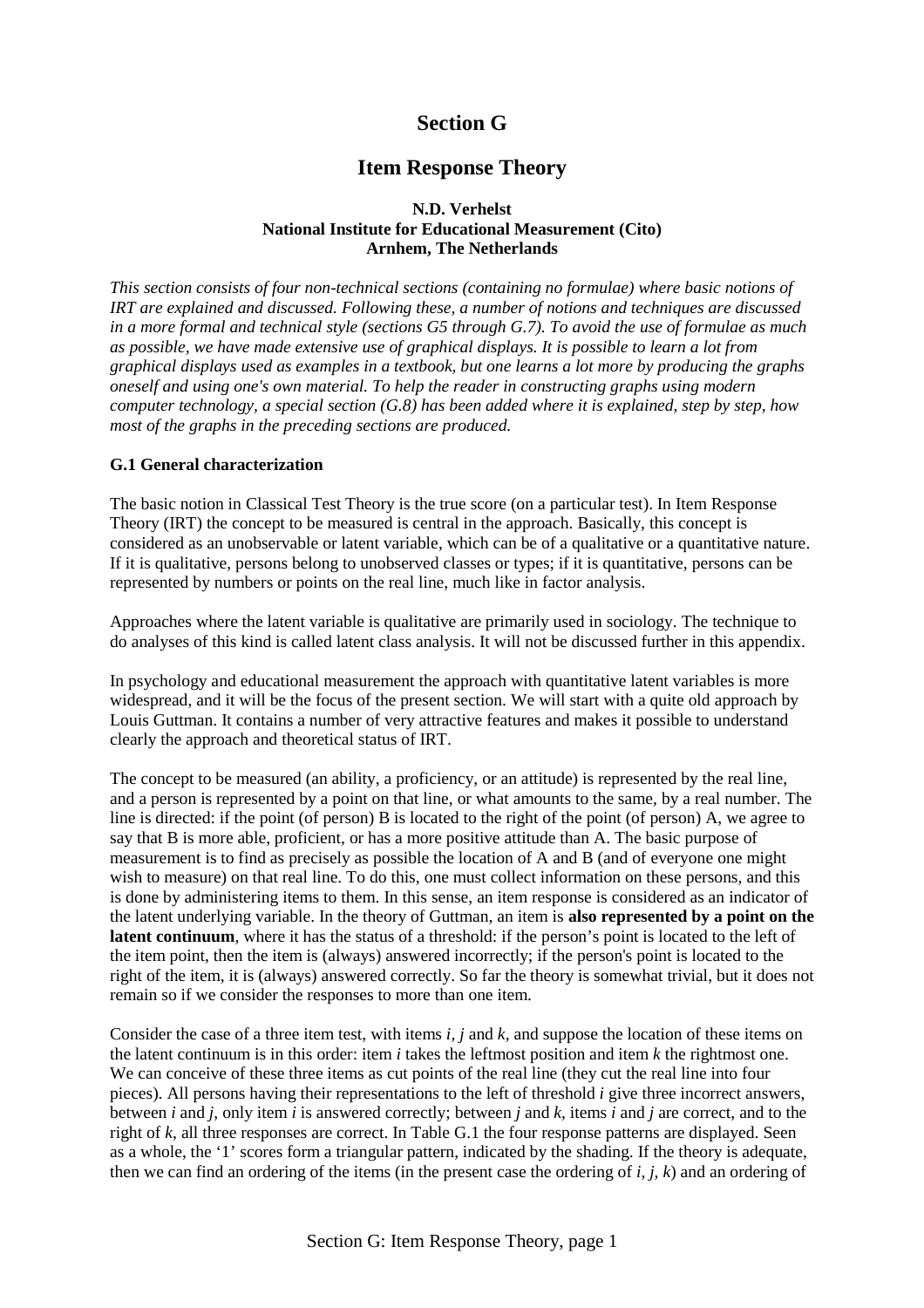the different response patterns such that this triangular shape arises. This solution is called a scalogram.

| Table G.1. A scalogram |            |   |  |  |  |  |  |
|------------------------|------------|---|--|--|--|--|--|
| item i item j item k   |            |   |  |  |  |  |  |
|                        |            | 0 |  |  |  |  |  |
|                        | $^{\circ}$ | 0 |  |  |  |  |  |
|                        |            | 0 |  |  |  |  |  |
|                        |            |   |  |  |  |  |  |

Is this a theory? Yes, it is and it is a very strong one. A theory is a coherent narrative about reality, which imposes certain constraints on possible phenomena. Guttman's theory (in the present example) says that a response pattern like (1,0,1), although possible, will not and may not occur. In general, Guttman's theory says that with  $p$  items, only  $p+1$  response patterns can occur (which, moreover, have to fit in a scalogram) while the number of possible response patterns is  $2^p$ . (If  $p = 10$ , 11 different response patterns may occur, while 1024 different patterns are possible). This is a very strong prediction, and the theory can be **falsified** by a single occurrence of a single not-allowed pattern. The theory is so strong that it has to be rejected almost always in practice. Even one simple mistake in the recording of the item answers may suffice to reject the theory, and this is the weak point of Guttman's theory: it is **deterministic**, i.e., it claims that the response is predictable without error from the relative position of person and item on the latent continuum. The left hand panel of Figure G.1 shows this in a graphical way: to the left of the item point, the probability of a correct response is zero, to the right it is one (and at the point itself, it is left unspecified: the vertical dashed line is only added as visual support).



Figure G.1. A deterministic and a probabilistic model

An elegant way of getting rid of this deterministic character of the theory is to avoid this sudden jump from zero to one, and let the probability of a correct answer increase smoothly as the latent variable shifts from low to high values. This is shown in the right hand panel of Figure G.1. But eliminating the jump also makes the location of the item on the latent continuum unclear. Therefore one needs a convention, and the convention agreed upon in the literature is to define the location of the curve as that value of the latent variable that corresponds to a probability of ½ to obtain a correct answer. In the right hand panel of the figure, one can say that the curve is located at zero.

With the help of this curve, we can list a number of properties which are common to all models which are used in IRT:

- 1. The curve is increasing, meaning that the higher the value of the latent variable, the higher the probability of a correct response. (There are also models where this monotonicity is explicitly avoided, but these models seldom find useful application in educational testing.)
- 2. The probability of a correct answer is always greater than zero and always smaller than one. This means that there is always a positive probability of getting the answer right even for very low values of the latent variable, and always a positive probability of an error, even for very high values.
- 3. The curve describing the probability is continuous, i.e., it has no jumps like in the Guttman case.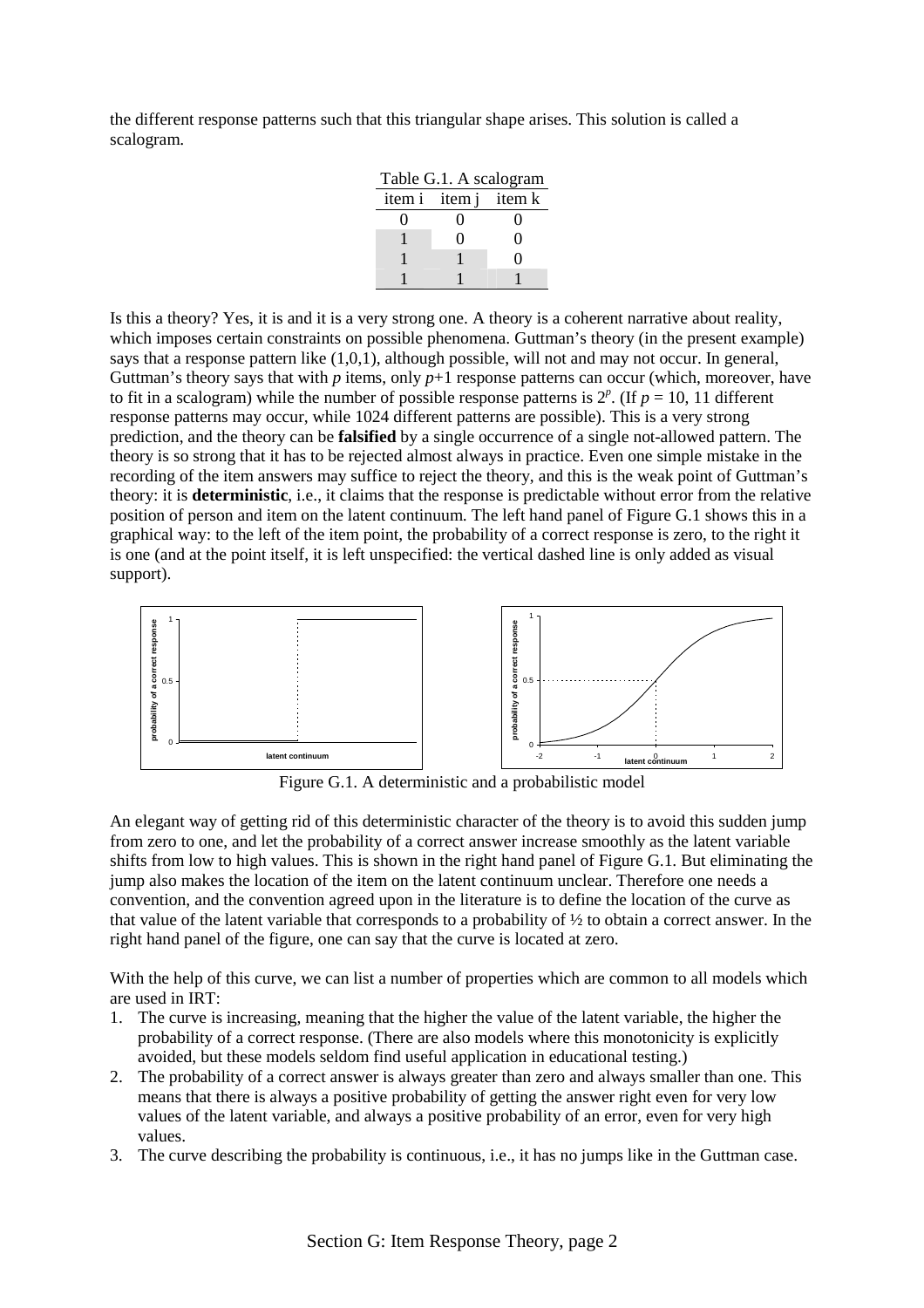4. The curve is 'smooth'. For the discussion in this section, this is not important; for the mathematics to be done in IRT, it is.

In Figure G.2 two situations are displayed with two items. In the left-hand panel the two curves have exactly the same form, one is just a horizontal shifting of the other. In the right-hand panel, the rightmost curve has another location (see the dashed lines), but is also much steeper than the other.



Figure G.2. Differences in difficulty and discrimination

In the left-hand panel one sees that one curve is located at zero and the other at the value of one. For the latter one, a higher value of the proficiency is needed to obtain a probability of ½ than in the former case, so one can say that the latter item is more difficult. This is what is generally done in IRT: the amount of proficiency to obtain a probability of  $\frac{1}{2}$  for a correct answer is defined as the index of difficulty of the item. In the right-hand panel the two items also have difficulty indices of zero and one respectively, but the more difficult item is also better discriminating than the easy one. This difference in discrimination is reflected by the differences in steepness of the two curves; the steeper the curve the better the item is discriminating. The two most important characteristics of the items are thus visually reflected in the figures: difficulty by location and discrimination by steepness. From the righthand panel it is also clear that discrimintation is a local property of the item: the well discriminating item discriminates between people having a theta value lower than 1 (all having a low probability of getting the correct response) and higher than one (having a high probability); it does not discriminate for example between a theta value of  $-1$  and  $-2$ , because at these two locations the probability of a correct response is very near zero (see also Section C).

Now we are ready for some terminology. In principle we can draw a curve like in Figure G.2 for each item in a test. These curves are called **item response curves**. The curves are graphs of a mathematical function which relates the value of the latent variable to the probability of a correct response. These functions are called **item response functions**. To be able to do mathematics with these functions, however, we need to know something more than only the graphs; we need a formula (a function rule) which expresses the exact relation between the latent variable and the probability. In such a formula the latent variable is usually represented by the Greek letter theta  $(\theta)$ . There are many rules which result in a sigmoid graph like in the figure, and we could in principle choose a different rule for each item. But in the left-hand panel of Figure G.2, the two curves have the same form, only their location differs. So it is reasonable (and parsimonious) that their formulae are also very similar, but at the same time general enough for allowing differences in location. This is done by constructing a function rule where the precise value of the location is left unspecified, and is represented by a symbol. We will use the symbol  $\beta$  for this. If zero is substituted for this symbol, the resulting function rule is the rule for the leftmost curve in the figure; if one is substituted, we get the rightmost curve. So  $\beta$  is the symbol for a number, and since we leave it unspecified, it is called a **parameter**. So we may think of both curves as being described by the same rule, but with a different value of the  $\beta$ -parameter. In general we will say that the item response function of item 1, has parameter  $\beta_1$ , that of item 2 has parameter

 $\beta_2$ , and in general that item *i* has parameter  $\beta_i$ . Since these parameters indicate the degree of difficulty of the item they are called **difficulty parameters**. One can also say that the general rule describes a family of curves, and the rule with a specific value of the difficulty parameter describes a particular member of this family.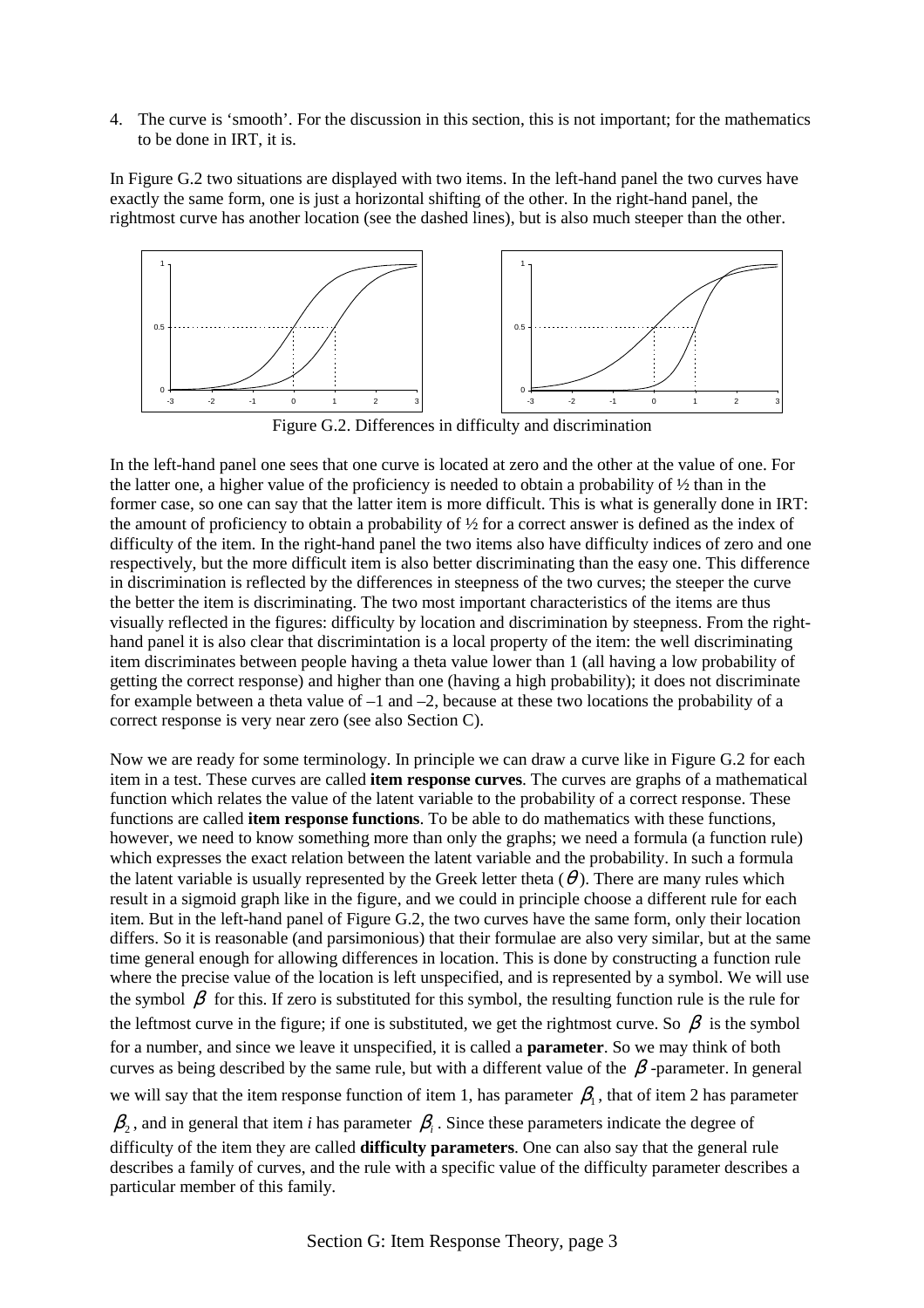In the right-hand panel of Figure G.2, the curves differ in two respects. To describe them as members of the same family, we will need a broader family, where members can differ not only in difficulty but also in discrimination. Therefore we will need two parameters, a difficulty parameter and a discrimination parameter. Details are discussed in Section G.5.

For the general function rule, many rules are applicable in principle, but one has become very popular, because of its mathematical elegance and because of a number of quite mathematical and philosophical reasons, which will not be discussed here. Its name is the **logistic** function. If it is used to characterize the item response functions, one says that the logistic **model** is used. The logistic model where it is assumed that all items in the test have the same discrimination (like in the left-hand panel of Figure G.2) is called the **Rasch** model (after the Danish mathematician G. Rasch who invented it). In case different discriminations are allowed as well, the model is called the twoparameter logistic model (2PLM).

One should clearly realize that all the above is a narrative (theory) about the world (admittedly a small piece of the world, but anyway), and that, although it may sound elegant and plausible, it is not necessarily true. Moreover, its basic entities – theta-values, difficulty parameters, probabilities – are not directly observable, although we need them in applications. The only observables we have are the observed answers to the items in the calibration sample, or more exactly, a summary of them: a table filled with ones and zeros. Using this table, we have three tasks that must be carried out:

1. Estimating the item parameters (difficulty parameters and possibly discrimination parameters);

2. Checking the truth (validity) of our narrative;

3. Estimating the theta-value of the persons in the calibration sample, and of future test takers. These three steps are discussed in turn. Steps one and two are usually carried in a single run of a software program. The two steps jointly are usually designated as **calibration**.

## **G.2 Estimation of parameters**

The procedures by which parameters are estimated in IRT are generally quite complicated and cannot be carried out without a computer. There are, however, a number of features of this process which have direct implications for the practical use of the results. We will discuss them in a number of short paragraphs.

- 1. **Maximum Likelihood (ML)**. This expression refers to a general procedure to estimate parameters in probabilistic models. In general it chooses the values of the parameters in such a way that the data we have are as likely or probable as possible. How this is done, is a highly technical problem, but it is important to notice that the estimates your colleague obtains with his data will differ in general from the estimates you have with your data, even if both of you estimate the same 'true' parameters. Therefore, estimates always should be accompanied by a standard error which is a degree of accuracy of the estimate. The most important way to influence this accuracy is the sample size. In Section G.6, the principle of maximum likelihood is discussed in more detail..
- **2. Joint Maximum Likelihood (JML)**. Suppose we use the Rasch model with *k* items and *N* persons. The unknown quantities in this problem are the *k* difficulty parameters and the *N* theta values of the test takers. We can treat these *N+k* unknown quantities formally as parameters and estimate them **jointly** from the data by a maximum likelihood procedure. This is what was done in the first software that was developed for IRT in the U.S.A. This procedure, however, leads to problems: the bigger the sample size, the bigger the problem is, because each new person brings his/her own theta value. So, as the sample grows, the number of parameters grows at the same rate, and standard statistical theory is not valid in such a situation, although it is applied routinely in software that uses this approach. For example, the standard errors reported are not correct. It is strongly advised, therefore, not to use software which uses this method.
- **3. Marginal Maximum Likelihood (MML)**. Instead of treating the individual theta values of the persons in the calibration sample as individual unknown parameters, we could also treat them as a random sample from a certain population of theta values. For example, we might think that in the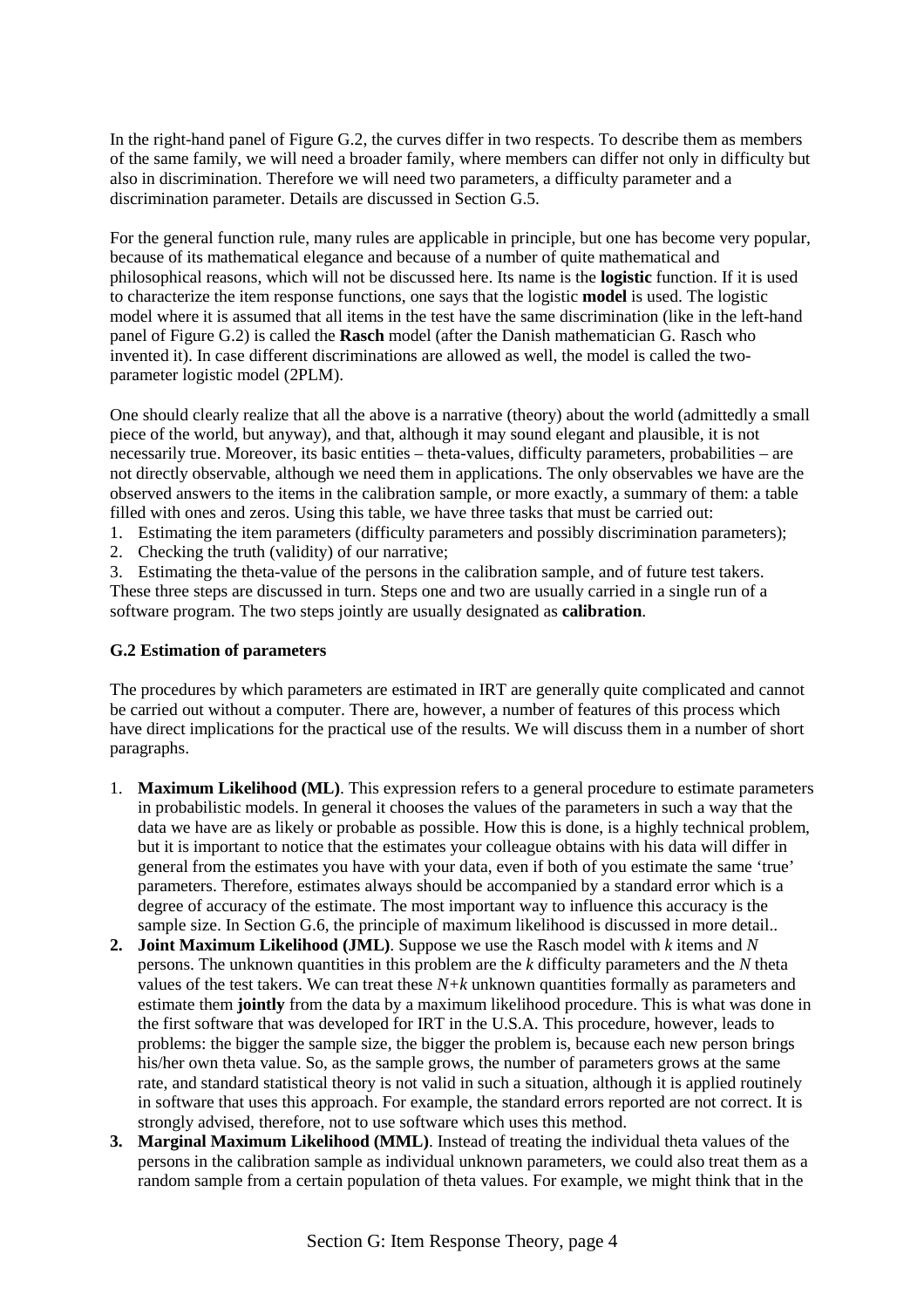population the theta values are normally distributed, and that the sample we have is a random sample from this population. With this approach the number of parameters is limited: the unknown parameters in this approach are the item parameters and the two parameters of the normal distribution (mean and variance), which are estimated jointly by ML. This is a good and solid approach, but one should realize that in doing this, one has complicated the theory: one not only assumes that the items behave like in Figure G.2, but on top of that we have added the assumption that theta is normally distributed, and that the sample we have is a random sample from that distribution. If the latter assumption is not true, this will affect not only the quality of the estimates of the mean and the variance, but also of the item parameters. An example will be discussed in point 5.

**4. Conditional Maximum Likelihood (CML)**. In this method the parameters are estimated given that the score of each person is known. The concept is quite hard to explain without technical details, and only an intuitive approach with two items will be given. In Table G.2 the (fictitious) frequencies of the four response patterns with two items are given. From the margins of the table it is seen that item 2 is the hardest of the two: it has a *p*-value of 0.33 (100/300), while item 1 has a *p*-value of 0.5 (150/300). But we can deduce conclusions on the relative difficulty of the two items also from the shaded cells. Jointly, these cells indicate the persons who have one of the two items correct. There are 110 such persons, and of these 110 (with the same score on the two-item test), 80 had item 1 correct and only 30 have item 2 correct, indicating that item 2 is the most difficult of the two. The CML-method is based on this kind of comparison, but gets difficult when the test contains more items.

| Table G.2. Frequency table for two items |       |     |     |       |  |  |  |
|------------------------------------------|-------|-----|-----|-------|--|--|--|
| item 1                                   |       |     |     |       |  |  |  |
|                                          |       |     |     | total |  |  |  |
| item 2                                   |       | 70  | 30  | 100   |  |  |  |
|                                          |       | XO  | 120 | 200   |  |  |  |
|                                          | total | 150 | 150 | 300   |  |  |  |

The big advantage of this method is that the parameter estimates are not systematically influenced by the way the calibration sample is composed; it is immaterial whether the sample is a random sample from the population or not. This feature is sometimes called 'sample independence'. Theoretically it is parsimonious, because it does not require any assumption about the distribution of theta in the population. The disadvantage, however, is that it cannot be applied with all IRT models. It is applicable with the Rasch model, but not with the 2PLM. The reason is that in the Rasch model the score is just the number of correct item answers, while the score in the 2PLM is a weighted sum, the weight being the discrimination parameter of the item. But if we do not know this weight (and we do not before the estimation), we cannot compute the score, and therefore we cannot apply CML, which requires that the score is known.

- 5. **OPLM**. In the Rasch model all items have the same discrimination. This is a very strict assumption which is almost never fulfilled in practice. On the other hand, being able to use the CML-method is a great advantage, because it frees the test constructor from the burden of sampling randomly from a population that often is not defined very sharply. The way out of this problem is to try to find a model which allows for different discriminations of the items and at the same time makes estimation by CML possible. Such a situation is created by applying formally the two-parameter model, but assuming at the same time that the discrimination parameters are known, i.e., they are no longer an unknown parameter, but just a known constant. This leaves only one parameter per item, although different discriminations are possible. (Hence the acronym OPLM, which stands for One Parameter Logistic Model.) Of course, this does not solve the whole problem: we have to know how to choose these constants, and we have to check whether they are an adequate choice. This is discussed in Section G.3.
- 6. **Test design**. In some cases the number of items is so large that it is unfeasible to administer every item to every person. So each person in the calibration sample responds to a subset of the items following a certain set up or design. Two examples of such an incomplete design are displayed in Figure G.3.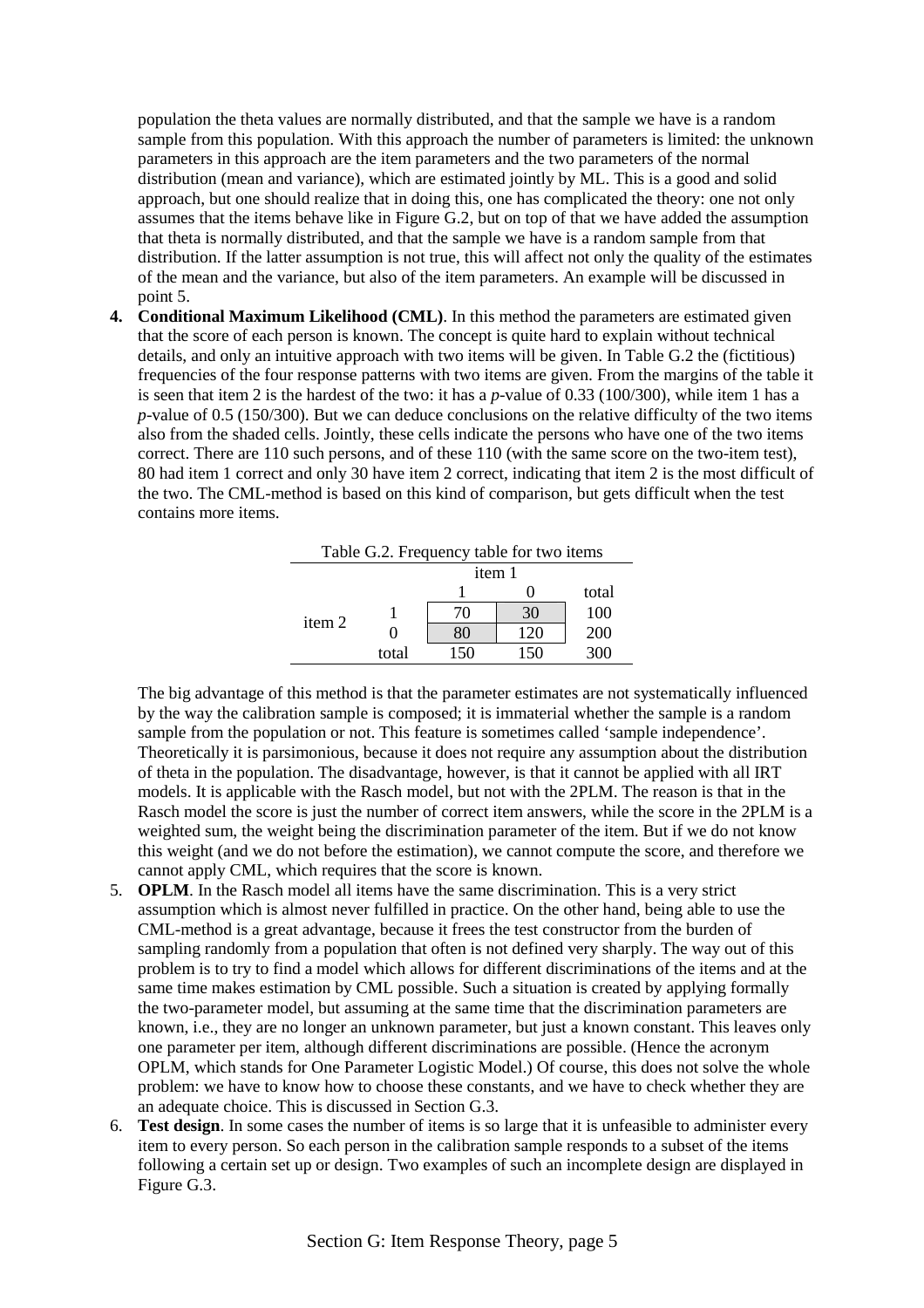

The groups refer to groups of persons. The shaded areas represent the items that are administered to the groups, the blank areas represent items not administered. There is an important difference between the two designs. In the left-hand panel, some items are administered to both groups. Such an overlap is not present in the right-hand panel. One says that the left-hand design is **linked**, while the right-hand one is not linked. These designs are simple because they involve only two groups. In Figure G.4 two linked designs with four groups are displayed. In the left-hand design a number of items are common to all groups. This set of items is called an **anchor**, and sometimes the design itself is referred to as an anchor design. The right-hand panel has no anchor, but it is linked anyway. Groups 1 and 2 can be compared to each other because they have some items in common; the same holds for groups 2 and 3. Groups 1 and 3 have no items in common, but they can be compared indirectly through group 2. This is why the design is linked: each pair of groups can be compared, directly or indirectly by some common items.



Figure G.4. Two linked incomplete designs

It is important to consider the sampling status of the groups of persons used to administer the items in an incomplete design. We consider two important cases: either the groups are planned to be 'equal', or they are planned to be 'unequal'. By 'equal' is meant statistically equivalent, meaning that the group a particular person belongs to is determined at random. Such a situation arises if there are too many items to be administered to a single person. In such a case both designs in Figure G.4 are suitable. But sometimes the groups are intentionally not equivalent. Suppose the items to be calibrated cover a broad range of proficiency, from A2 to C1, say. Then groups can be chosen in such a way that the items are adequate for their average level of proficiency. In the example of Figure G.4, the groups may be defined in terms of the number of years of instruction; e.g., group 1 having the fewest years therefore gets the easiest items. In this situation an anchor design will probably not be adequate, because the anchor must be administered to everybody. The design in the right-hand panel of Figure G.4 is more suitable.

Here are some rules for the estimation method to be used in different designs:

- a CML can be used only with linked designs, be it with statistically equivalent groups or not. It can even be used in cases where some persons happen to belong to several groups. This may occur, for example, in the rightmost design of Figure G.4, if the data are collected at different time points. If the data for groups 1 and 2 are collected this year and for groups 3 and 4 next year, it may happen that the same person (with a possibly different theta value) participates twice. In the estimation procedure such a person is treated as two different persons. One should be careful, however, in administering twice the same items to the same person, because in such a case the effects of proficiency and memory are confounded, and if there are strong memory effects, the estimates of the item parameters will be distorted systematically.
- b MML can be used with linked and not-linked designs, but one should be careful, because the technical feasibility of the estimation procedure does not necessarily guarantee valid results. We consider a number of cases:
	- i) If the groups are statistically equivalent (they represent the same population), then a design like in the right-hand panel of Figure G.3 can be used: there are no common items, but the items in the two subsets are comparable because they are administered to comparable groups.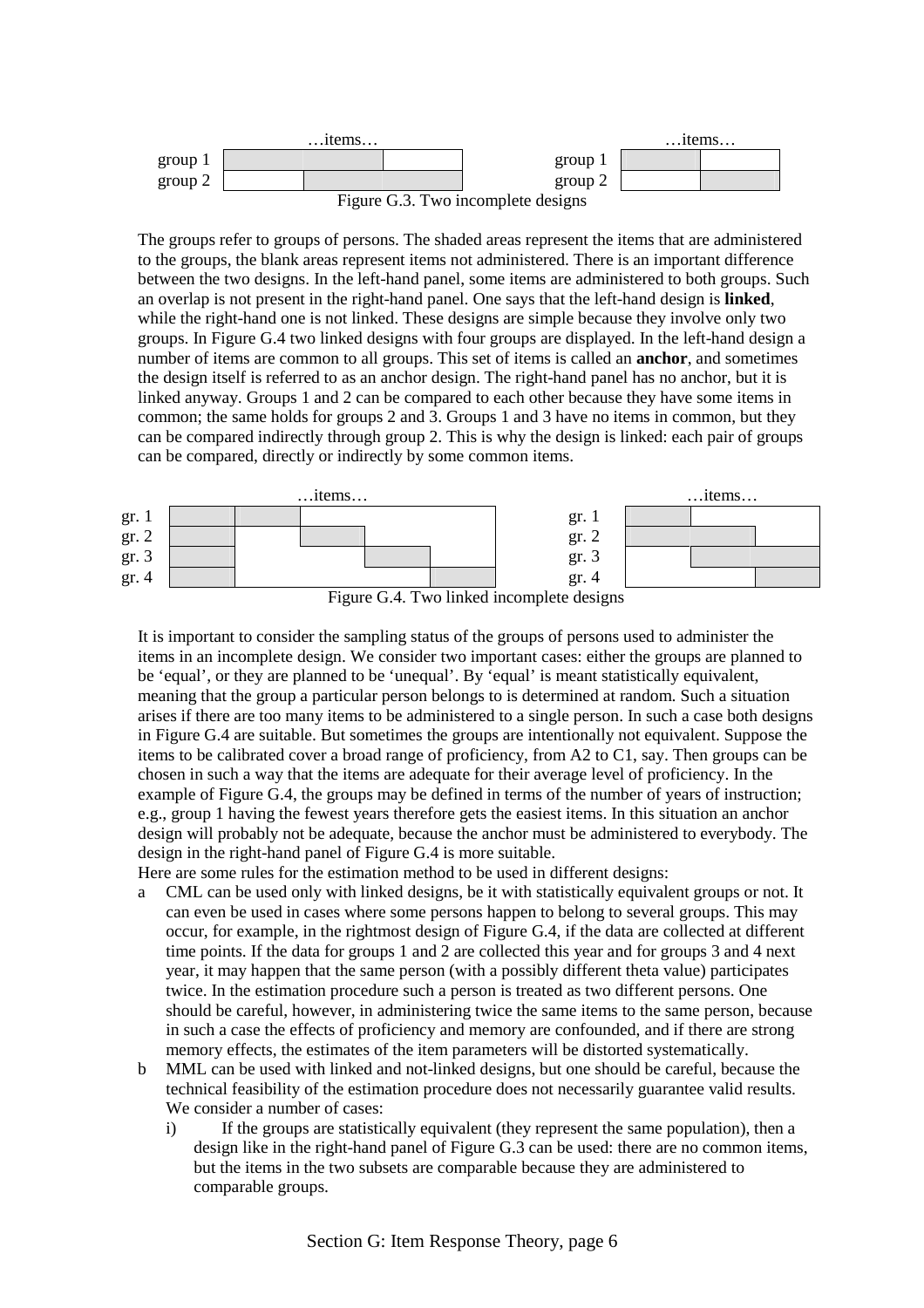- ii) If in the same design, the groups are not comparable, then it is unrealistic to assume that both groups come from the same population. In such a case, we could assume that there are two populations where the latent variable is normally distributed (and then we have to estimate two means and two variances). But in a non-linked design this is technically not feasible, and intuitively it should be clear why not: if group 2 obtains a higher average score on its test than group 1 on a completely different test, the difference could be explained by a difference in average proficiency or by a difference in difficulty of the two tests, and logically there is no way to distinguish between these two sources.
- iii) If one uses non-linked designs, one is forced to apply MML (CML not being feasible) and to assume that the groups are equivalent. But what if they are not equivalent? Forming equivalent groups is a risky undertaking, and in principle there exists only one good method: randomization (e.g., tossing a coin to decide if John is going to group 1 or to group 2). But real randomization can be very impractical. Suppose one wants to administer a listening test with the stimulus text coming from loudspeakers. In an incomplete design with good randomization, this may mean that one half of a class has to listen to different sample texts than the other half, such that simultaneous testing is practically impossible. But serial testing may not be liked by the school. The practical solution in such a case – administer the same test to the whole class – will in all likelihood jeopardize the statistical equivalence of the two test groups (even if they 'look' comparable: randomization is a job for coins and dice, not for human judgment). If one proceeds anyway with MML, the estimates of the item parameters will by distorted in a systematic way: the difficulty of the items administered to the weakest group will be overestimated, and the difficulty of the other items will be underestimated, implying that the difference in the average difficulty of the two tests will contain a systematic error (called bias). This bias may be considerable. Therefore it is good practice to use linked designs as much as possible.
- 7. **The concept of information**. The discussion about test designs in the preceding paragraph might lead to overoptimistic ideas ("my design is linked, so nothing can happen to me"). A simple example will show this. Suppose a test consisting of items at C1 level is administered to A2 students. We will then probably observe very few correct answers, and the only valid conclusion we can draw from this observation is that the test is too difficult for the test takers. It will not be possible to estimate to an acceptable degree of accuracy the differences in difficulty between the items. This means that the answers obtained convey very little information about the items. In statistical theory the concept of information is defined rigorously, and it can be quantified. Technical details are discussed in Section G.7; here we discuss some features that are relevant for testing practice:
	- a. The concept of information is related closely to the standard error of the estimates. The amount of information equals one divided by the square of the standard error. For example, if the standard error equals 0.4, the amount of information about the item parameter equals  $1/0.4^2 = 6.25$ .
	- b. The amount of information provided by an answer is largest when the probability of a correct answer is 0.5. If the probability of a correct answer is near zero or near one, very little information is collected.
	- c. In the Rasch model (when all discrimination parameters are equal to one), the maximum information coming from a single observation equals 0.25 (see also Section G.6).
	- d. Information is additive. This means that the information provided by the answers of John may be added to the information provided by the answers of Mary. This holds only if the answers of John and Mary are independent of each other. (If John copies Mary's answers we have no new information).
	- e. Combining a and d above shows that the standard error of the estimates will get smaller the larger the sample size is, but point b shows that not every person in the sample has an equal contribution to the total amount of information. This is important in planning the test design: to get accurate estimates of the item parameters, the difficulty of the items should correspond to the proficiency of the test takers. To accomplish this, the test constructor should have a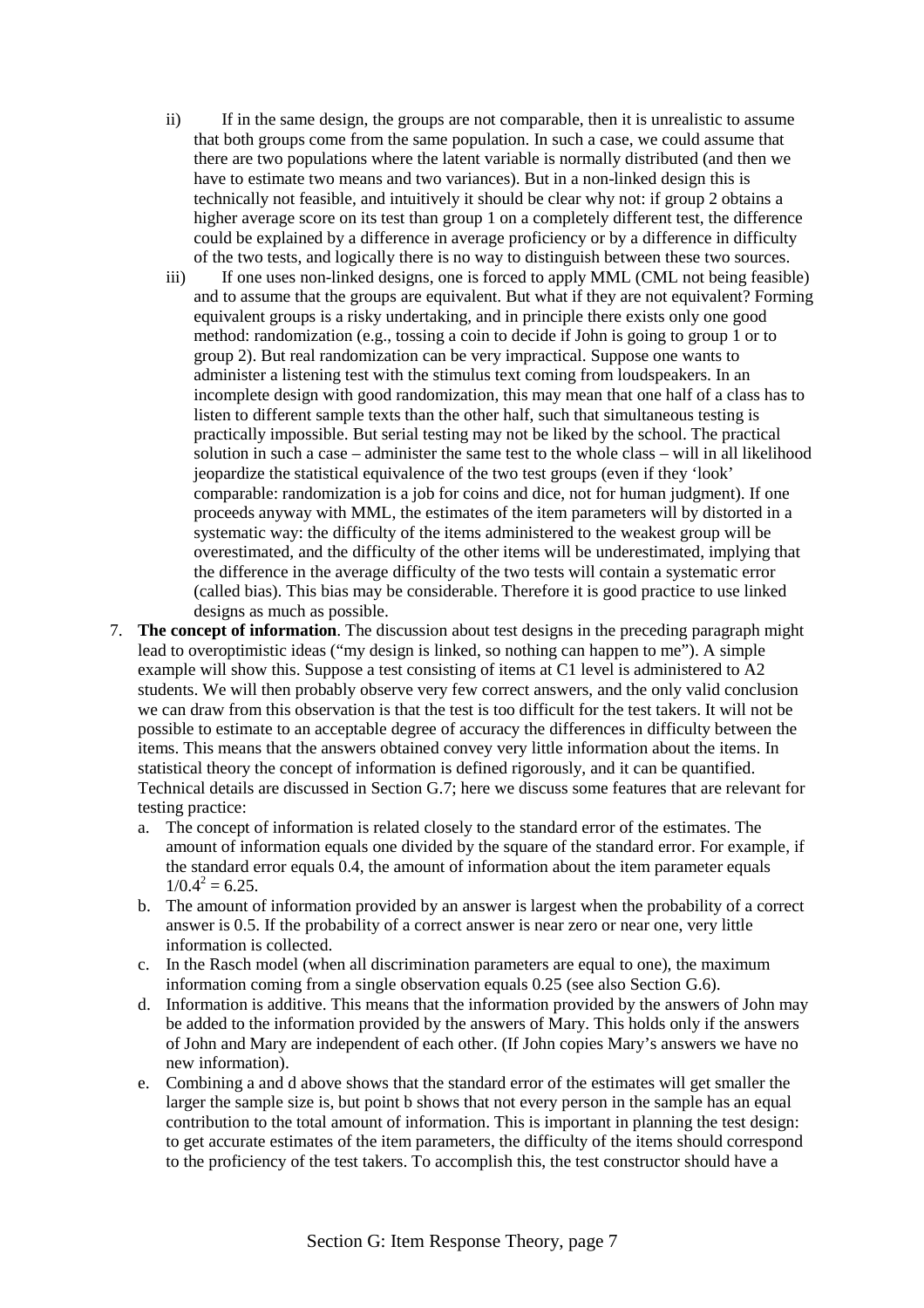priori a rather good idea of the difficulty of the items and of the level of the intended calibration sample.

- f. The relation between amount of information and the standard error of the estimates is an important one. If the sample size is doubled, the amount of information will (roughly) be doubled also, but the standard error of the estimates will not be halved, i.e. it will no be ½ of the original standard error, but only the square root of  $\frac{1}{2}$  (which is 0.7 approximately). To halve the standard errors, the sample size should be quadrupled. This relation is sometimes denoted as the square root rule.
- g. The estimation of the difficulty parameter of an item is not possible if its observed *p*-value in the calibration sample equals zero or one.
- 8. **The concept of calibration**. If one buys a kilo of meat at the butcher's, the butcher places the meat on a balance and the customer can read the weight of the meat from a gauge. If the needle indicates one kilo, the customer trusts that the meat weighs really one kilo. This trust is based on the knowledge that the balance has been **calibrated** (in the old days by an inspector of weights and measures), i.e., it has been verified that the indicated weight corresponds to the real weight. The idea of calibrating a set of items has a similar meaning, but things are sometimes less evident than they seem to be, even at the butcher's. Two important concepts are discussed: unit and origin of the scale.
	- a. **The unit of the scale**. In common social talk an utterance like "the weight of the meat I bought is one" is not acceptable, and will probably be followed by the question "one what?". But when one says that the difficulty parameter of an item equals 2, we should ask the same question: "2 what?", or more generally, what is the unit of measurement? This is not an easy question to answer. In principle the unit is arbitrary, and there is no internationally accepted standard, like for weights or lengths, and even stronger, there cannot be one, since the theory is built to measure concepts of different nature. It is a meaningless question to ask whether one unit in language proficiency is the same as one unit in attitude, just as it is meaningless to ask if one kilo is more or less than one meter. To interpret the unit of measurement, we need a comparison on the same scale. A good standard to compare with is the standard deviation of the underlying trait in the target population. Here is an example: suppose item one has a difficulty parameter of 1 and item two has a difficulty of 2. Suppose further that the measured proficiency in the target population has a mean of zero and a standard deviation of 0.8. Then we can say that the two items lie  $1.25$  ( $= 1/0.8$ ) standard deviations apart, or, equivalently, that the unit of measurement on the scale is 1.25 standard deviations of the target distribution.
	- b. **The origin of the scale**. Weights and lengths are measured on a ratio scale, meaning that we can choose the unit of measurement arbitrarily, but not the origin: it is clear and unambiguous what we mean by a weight or length of zero, irrespective of the unit we use. But if we say that the temperature is zero degrees, we will have to add the specification of the scale used, because zero degrees Fahrenheit is a lot colder than zero degrees Celsius. Scales whose origin (the point or object or item which gets the number zero as its measure) is arbitrary (as well as the unit) are called interval scales. The scales that are constructed with IRT are interval scales, and therefore the origin can be chosen freely. Of course, to have meaningful communication, we have to fix in some way the origin and tell other people how we did choose the origin. The specific way in which the origin is chosen is called **normalization** (a confusing term, which has nothing to do with the normal distribution). Common ways to choose the normalization are: (i) defining the difficulty parameter of a specific item as being zero; (ii) defining the average difficulty of all the items in the test as zero and (iii) defining the mean proficiency of the target population as zero. Of course, only one of these definitions can be chosen.

## **G.3 Check your narrative**

One of the most attractive advantages of IRT is the possibility to carry out meaningful measurement in incomplete designs: it is possible to compare test takers with respect to some proficiency even if they did not all take the same test. The most pronounced case of this is Computer Adaptive Testing (CAT), where the items are selected during the process of test taking so as to fit optimally with the level of proficiency as currently estimated during test taking. To apply CAT or some more modest application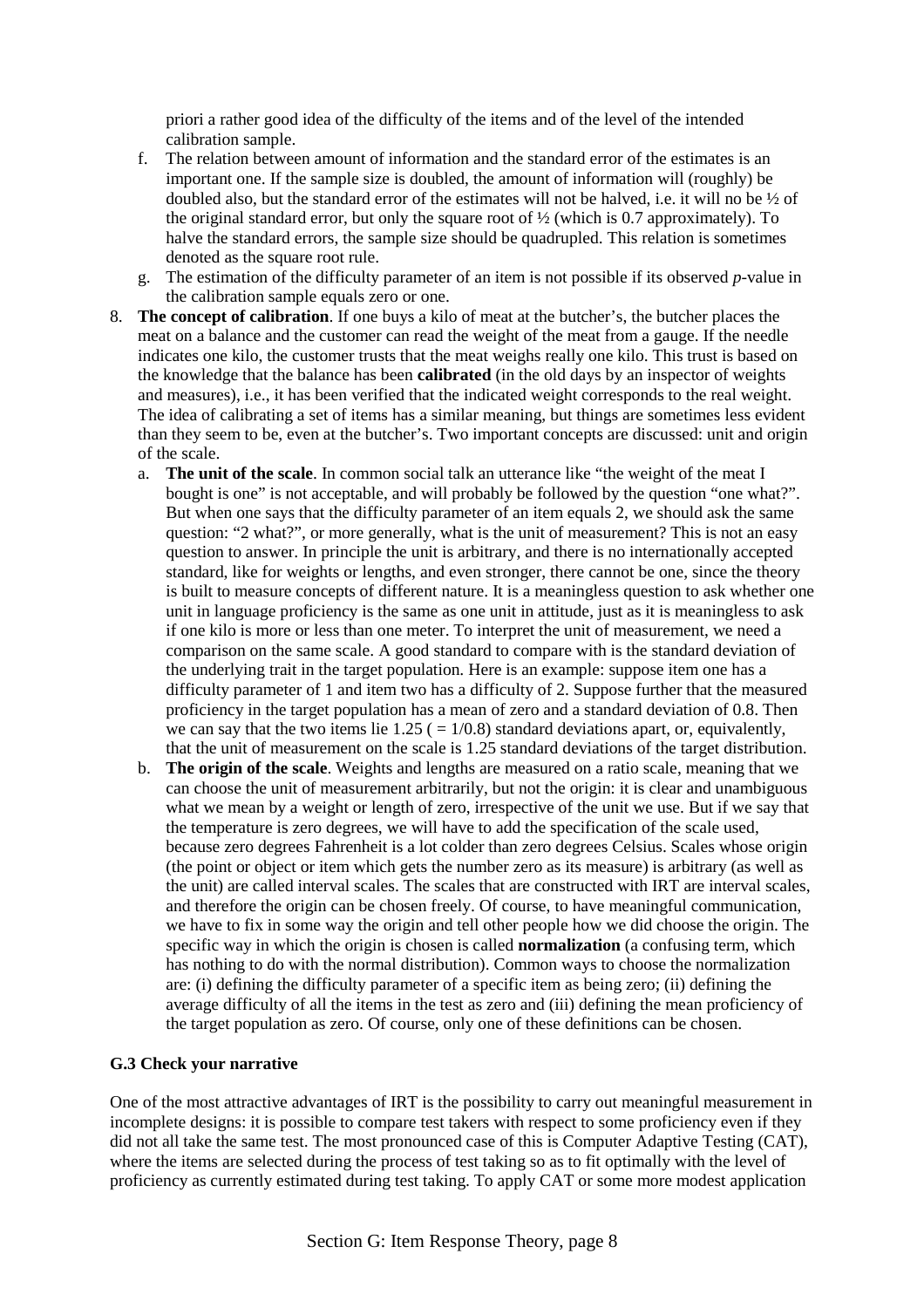where incomplete designs are used, requires a lot of technical know-how. This is sometimes packed in nice looking software, and some users of this software may think that the problem is nothing more than technical know-how. This is however a naive way of thinking: the advantages of IRT are only available if the theoretical assumptions on which the theory is built are fulfilled. Therefore it is the responsibility of all users applying IRT to check as accurately as possible these assumptions.

In a deterministic model, a check is relatively easy. The model predicts exactly what can happen and what not. Finding a single case that is not predicted by the model is enough to reject it. In probabilistic theories, by contrast, the checking is more difficult. The models are built in such a way that almost everything is possible; for example, it is theoretically possible that a test taker with very low proficiency has all items of a difficult test correct, just as it is possible that a fair coin when tossed one thousand times lands 'heads' every time. Yet, if the latter event happens, we will not accept that the coin is fair (and the tossing was done without cheating), and we do so on statistical grounds: the observational outcome is so **unlikely** under the **hypothesis** (that the coin is fair and the tossing has been fair) that we reject the hypothesis. The checking of IRT models follows the same rationale, although the hypothesis is much more complex than the hypothesis in a coin tossing experiment. Before discussing statistical tests in some more detail, we give a small example of a statistical test as it is used in the program package OPLM. Although the result of a test is usually a number (a t-value or a chi-square value, possibly decorated with one or more stars to indicate the level of significance), in some cases it is possible to construct a graph which can be much more informative than a single number. Two such graphs are shown in Figure G.5, and will be commented upon.



Figure G.5. Statistical tests for a single item

The graphs result from an analysis on an artificial data set, which has been constructed with the explicit purpose of showing several characteristics of statistical tests. The artificial tests contains 21 items, all equally difficult. Twenty items comply with the Rasch model; in particular this means that they all discriminate equally well. One item, however, discriminates better than the other twenty. So the 21 items taken jointly do not comply with the Rasch model. (The deviating item is number 11). Starting from known item parameters, artificial data may be created. For the example, 3000 artificial persons were submitted to the test (this is accomplished by running a rather simple computer program), such that as a result we have a data set with the answer of 3000 persons to 21 items. The next step is to analyze this data set without making use of the knowledge we have of the real parameters. Thus the data set was analyzed using the Rasch model; more formally we can say that we use the model as a hypothesis. It is important to realize that the estimation procedure in the software does 'not know' that the Rasch model is not valid; it is nothing else than a mechanical handling of numbers, designed to solve a set of (complicated) equations. If the program is (technically) successful, this means nothing else than that the equations are solved, but it does not follow in any way from this that the model is valid.

After the estimation, however, we can do something which is not possible in Classical Test Theory. If we know the item parameters of the Rasch model, then we can compute the probability that somebody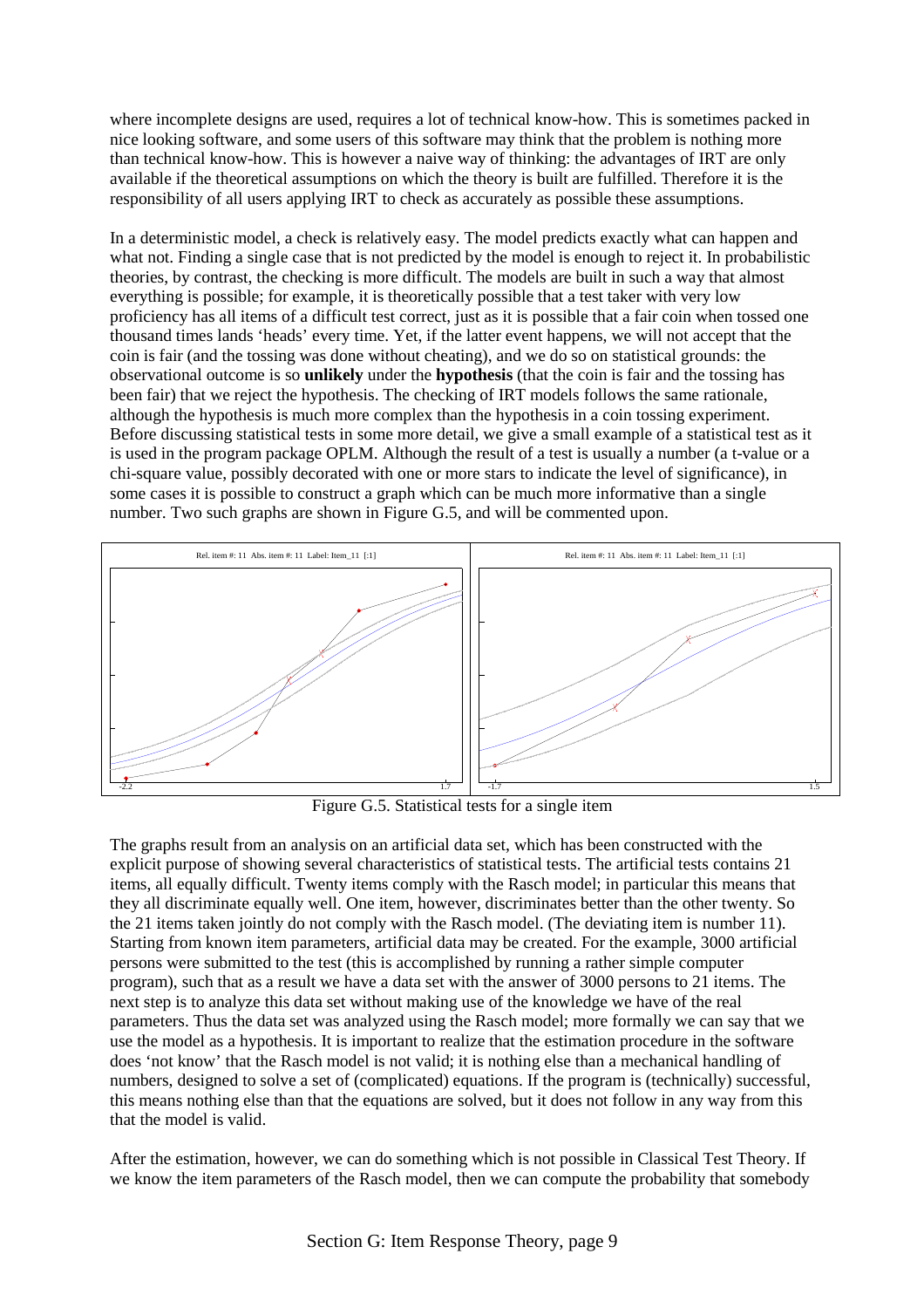with a score of 15, say, will have a correct response on item 11, say. (This computation is rather complex, but the software takes care of this.). Suppose that this probability is 0.6. This means that we expect that in the group of students with a test score of 15, 60% will give a correct response to item 11. But this percentage is observable: we can find in the data set all students with a score of 15, and in this subgroup we can count the number of people with a correct response to item 11. Suppose that 96% of these students have item 11 correct, a lot more than predicted by the model. This means that the observations (the observed percentage) do not correspond closely to what we predict; so our prediction is wrong. But the prediction follows mechanically from the assumption of the Rasch model, and therefore the Rasch model must be wrong. In Classical Test Theory a similar procedure is not possible, because there is no way to predict how students with a score of 15 on the test should behave on item 11; the theory is so weak that it cannot make any such prediction.

The procedure described in the preceding paragraph can of course be applied also to the group with test scores 1, 2, 3 and so on up to the highest possible score. But if we do this for all scores, we construct a table with predicted and observed percentages correct, and from this table we can construct a graphical representation. This is essentially what is displayed in the left-hand panel of Figure G.5. But there are some more things to be said on this:

- 1. With 21 items, 22 different test scores can be obtained (0 to 21). But if your test score is zero, the probability that you have item 11 correct must also be zero, and it is impossible to find a person with a test score of zero and item 11 correct. So in this case, the predicted and observed percentages correct are zero by definition, and this case is uninformative. The same holds for the group with the maximum test score, where observed and predicted percentages correct must equal to one hundred. So these two scores can be discarded.
- 2. With the remaining scores, 20 groups can be formed, but in cases where the sample size is rather modest, some of these groups will contain very few test takers, with the consequence that the constructed graph may look quite erratic. Therefore, groups of scores are defined, much as in the technique of graphical item analysis – see Section C. The groups are formed in such a way that they contain (approximately) an equal number of test takers. In the example, seven such groups have been formed.
- 3. For each group the predicted percentage of correct answers on item 11 is computed. This percentage can be plotted against the group number. The plotted points can then be connected by lines. If the connecting lines are smoothed, one smooth line of predicted percentages will occur. In Figure G.5 this line is the middle one of the three smooth lines (blue if color is available).
- 4. In each of the seven score groups one can count the number of people with a correct response to item 11, and convert this number to a percentage. In Figure G.5 these percentages are plotted as crosses or bullets, and then connected by straight lines to give visual support. This curve with broken lines is sometimes referred to as the empirical item response curve. Notice that it is the same curve that is constructed when applying techniques of graphical item analysis.
- 5. Essentially, the test consists of a comparison of the empirical and the predicted curves. Clearly, in the left hand panel of Figure G.5, the two curves differ markedly from each other, meaning that the predictions are grossly wrong. But the problem is to have a clear definition of what we call 'grossly wrong'. In the software package OPLM two tools are available which can be helpful in judging the discrepancies between predicted and observed percentages. These are discussed next.
- 6. Suppose there are 500 students in the sixth score group, and the predicted percentage of correct responses in this group is 80. If the model is correct, we expect  $0.8 \times 500 = 400$  correct responses in this group, but this is not the same as requiring that **exactly** 400 correct responses should be observed. Everybody will agree that we should observe about 400 correct responses. But what do we mean by 'about'? What one can do, for example, is to define a 95% confidence interval around the expected value of 80%, and require that the observed percentage falls within this interval. If such an interval is defined for all score groups and the upper and lower bounds are plotted and then connected by a smooth line, a kind of envelope around the theoretical curve results. In the left-hand panel of Figure G.5 the two outer smooth lines (gray in a colored figure) define this envelope, and now we see clearly that five of the seven observed percentages fall outside the envelope, indicating clearly that the behavior of item 11 is quite different from what the model predicts. (Observed percentages falling outside are plotted as bullets, those inside as crosses.)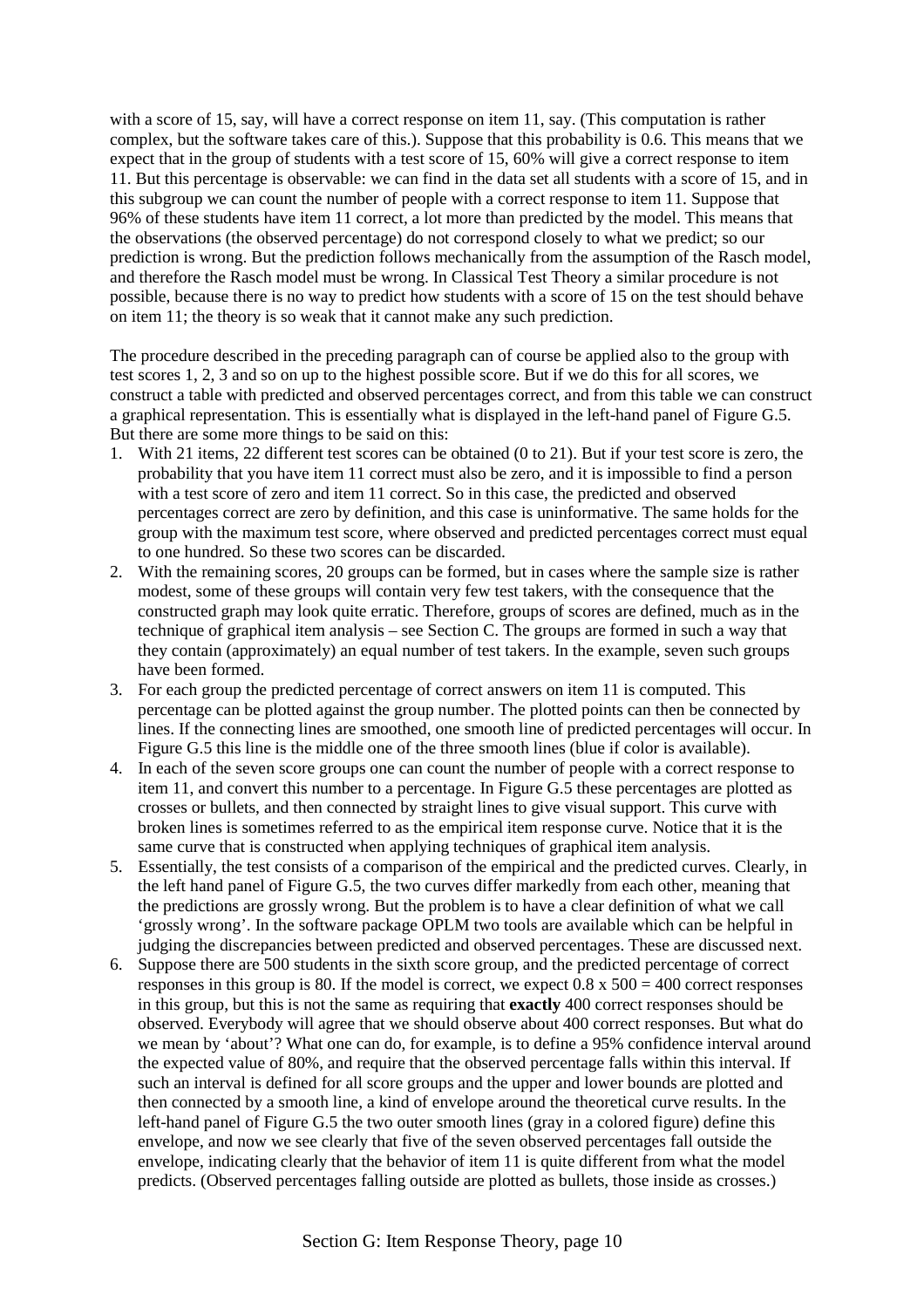- 7. The left-hand panel of Figure G.5, however, is an easy case: the difference between the two curves is so marked that it hits the eye, and a correct conclusion would also be drawn without the aid of the envelope. But things become more complicated if six of the seven observed percentages fall within the envelope and one lies (a little bit) outside. What we need in such a case is an answer to the question whether the difference between the predicted and the observed curves – both considered as a whole – can be attributed reasonably to random fluctuations, given that the Rasch model is the correct model. To do this we need a more formal criterion, which is provided by a statistical test. In the present case a quantity, labeled  $S_{11}$  (because it is concerned with the  $11<sup>th</sup>$ item) is computed from the differences between the two curves. Its value is 180.3. It can be compared to a so-called critical value in the theoretical chi-square distribution (with 6 degrees of freedom). At the 5% level of significance this critical value is 18.55. Since the observed value is larger than the critical value, the hypothesis that the difference is due to random fluctuations is rejected.
- 8. The added value of a graph like Figure G.5 is that it does reveal that the Rasch model is not a valid model here, but it gives also information why this is so. The empirical curve is much steeper than the predicted one, indicating that the item discriminates better than predicted by the Rasch model.
- 9. The confidence envelope in the left-hand panel of Figure G.5 is quite narrow. The reason for this is that the number of test takers in each group is large (on the average  $3000/7 = 429$ ). The sample size has a definite influence on the outcome of the statistical test. To illustrate this, a random sample of 175 test takers was drawn from the original 3000 artificial test takers, and the responses of this small sample was analyzed in the same way as the original sample. The graphical outcome of the statistical test for item 11 is displayed in the right hand panel of Figure G.5. We see immediately that the confidence envelope is much broader now, and we also notice that the empirical curve falls within the envelope, with just one borderline group. The statistical test yields a non-significant result. The value of  $S<sub>11</sub>$  equals 4.89 while the critical chi-square value with 3 degrees of freedom is 12.84. (With such a small sample size only four score groups are formed; the number of degrees of freedom is the number of score groups minus one.) The important result here is that we do not have sufficient empirical evidence to reject the hypothesis that the Rasch model is valid, although we know it is not, because we work with artificial data which do not comply with the Rasch model.

We generalize this example somewhat and introduce at the same time some important theoretical concepts:

- 1. In statistical testing, we always test a hypothesis. This hypothesis is called the null hypothesis. In the present example this hypothesis is quite complex and may be worded as follows: "*The 21 items together comply with the Rasch model, and as a consequence the predicted and observed curves for item 11, as given in Figure G.5, will not differ more than can be explained by random fluctuations*."
- 2. Although random fluctuations may cause big differences, we will reject the null hypothesis if the difference is very big. The notion of 'very big' is formalized in statistical theory as follows: From the difference between the two curves, a certain quantity can be computed which we label here as S11. **If the null hypothesis is true**, we know from statistical theory that there is a probability of 5% that the quantity will have a value which is larger than the critical value of 18.55 (when we use 7 score groups). We may take that risk of 5%, and decide that we will reject the null hypothesis if we observe indeed that  $S_{11} > 18.55$ . It is important to understand that this risk only applies if the null hypothesis is true indeed; but we do not know this in general. Moreover, the risk of 5% is widely accepted in the scientific community, but in principle it is arbitrary. This risk level is called the **level of significance**.
- 3. The computation of the quantity  $S_{11}$  is technically quite complex (one cannot check it quickly on a piece of paper), and the mathematical proof that one can use the critical value of 18.55 (or more generally, that one can use the tables of the theoretical chi-square distribution) is quite complex, and will not be discussed here.
- 4. The preceding, however, tells only half of the story. It was used to find a decision rule, which is based roughly on the following rationale: "*If the null hypothesis is true we will (often) find a small*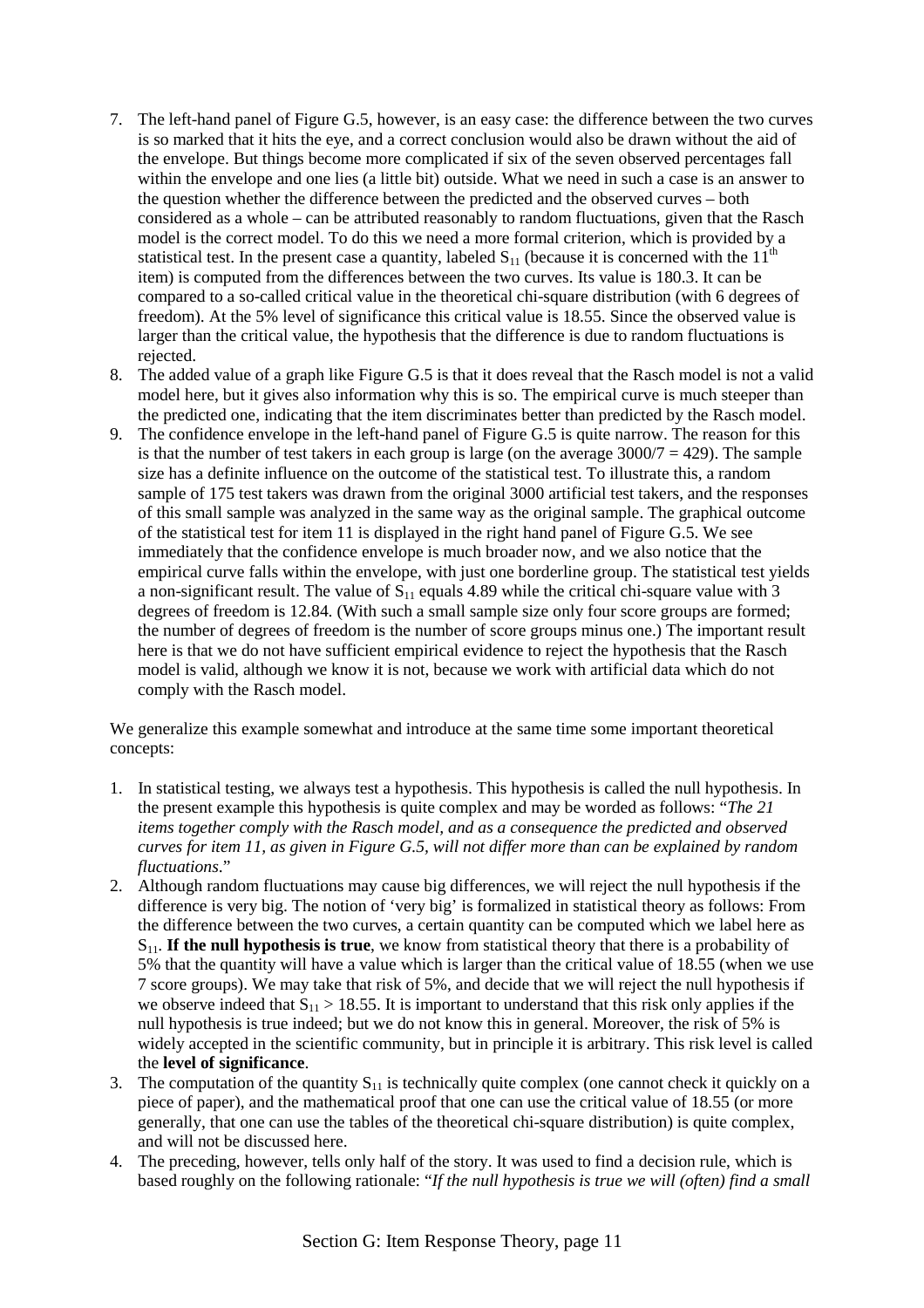*value for S11, but if the null hypothesis is not true, it is more likely to find big values. So let us decide now that we reject the hypothesis if we find a big value and we do not reject if we find a small value.*" In the preceding paragraphs, it was admitted that we can find also big values if the hypothesis is true, but we have a calculated risk: we set the decision rule (the borderline point between 'small' and 'big') such that we make the wrong decision in only 5% of the cases if the hypothesis is true. But we still have to discuss the risk if the hypothesis is not true.

- 5. This is a much more complex situation: if the 21 items jointly do not comply with the Rasch model, this may be so for many reasons. In the example, it was told what the reason was: 20 items did comply with the Rasch model, and just one item discriminated better than the others. But even in this case, we are not fully informed: it may be that item 11 discriminates just a tiny little bit better than the other items, or it might discriminate much better. In the former case, it is not reasonable to expect that big values for the quantity  $S_{11}$  are very likely, while in the latter case big differences will be much more likely. Suppose that in the former case there is a probability of 6% to find an  $S_{11}$  quantity larger than 18.55, while in the latter the probability is as high as 88%. But this means that in the former case the false null hypothesis will be rejected in only 6% of the cases. This means that with our test we only have a probability of 6% to **detect** a deviation from the Rasch model, i.e., to reject a false null hypothesis, while in the latter case this probability is 88%. The technical term to denote the probability of rejecting a false null hypothesis is called the **power** of the test. It is important to realize that the power depends on the degree of deviation between the actual test and the model to describe it, i.e., the degree of deviation between the real world (what we really observe) and our narrative about the world.
- 6. But the degree of deviation is not the only factor which influences the power of a statistical test. In the example of Figure G.5 the reality for the left hand panel is just the same as the reality for the right hand panel. The fact that we found a significant result, i.e., really detected that the Rasch model was not valid, with a big sample, and not with a small sample is not a mere coincidence. It is a statistical law that the power of a statistical test increases with increasing sample size. This is the main tool by which a researcher can manipulate the power of the statistical tests he wants to use. We will come back to this point in later paragraphs.
- **7.** Sometimes one hopes to reject the null hypothesis. Historically the first applications of statistical hypothesis testing were in agronomy. To show that a fertilizer is effective, a simple design like using no fertilizers on an number of plots and using a certain dosage of fertilizer on an equal number of plots, and comparing the crops (using a statistical test) under both conditions, may lead or not lead to the conclusion that using fertilizers is effective. In such a set-up it is hoped for that fertilizers are effective indeed – this is the research hypothesis. The statistical hypothesis, however, is the denial of this research hypothesis, and it was hoped that this hypothesis could be rejected. The technical name of such a complementary hypothesis is called **null hypothesis**, and the research hypothesis is often called the **alternative hypothesis**. In statistical testing it is always the null hypothesis which is tested, and in experimental science, it is usually hoped that it will be rejected. If it does not succeed (the test result does not yield significance), this is not to be taken as strong evidence that the null hypothesis is true, but as a lack of empirical evidence to demonstrate the truth of the research hypothesis. This can be understood by using the concept of power: it is possible that the effect of fertilizers is positive, but rather small (perhaps because the dose is too low). If at the same time the number of plots used in the experiment, i.e., the sample size, is rather modest, the test used may have little power, i.e., the probability of rejecting the null hypothesis may be very low.
- 8. **But sometimes one does not hope to reject the null hypothesis.** When one uses an IRT model, like the Rasch model, the model itself is the research hypothesis. Users of such a model may like it because it is parsimonious and gives a description of (part of) the reality in quite simple terms. But such a model is not valid just by positing it; it must be tested, just like a newly designed car must be tested. With probabilistic models, the tests are statistical, but the important difference with experimental research is that the model itself is the statistical null hypothesis, and thus it is in the interest of the proponents of the model **not** to reject the null hypothesis. Although the technical machinery (the formulae, the way of reasoning, the use of statistical tables, etc.) is just the same as with testing in experimental research, the general context is essentially different. Statistical tests used to show the adequacy of a probabilistic model borrow their strength by showing that the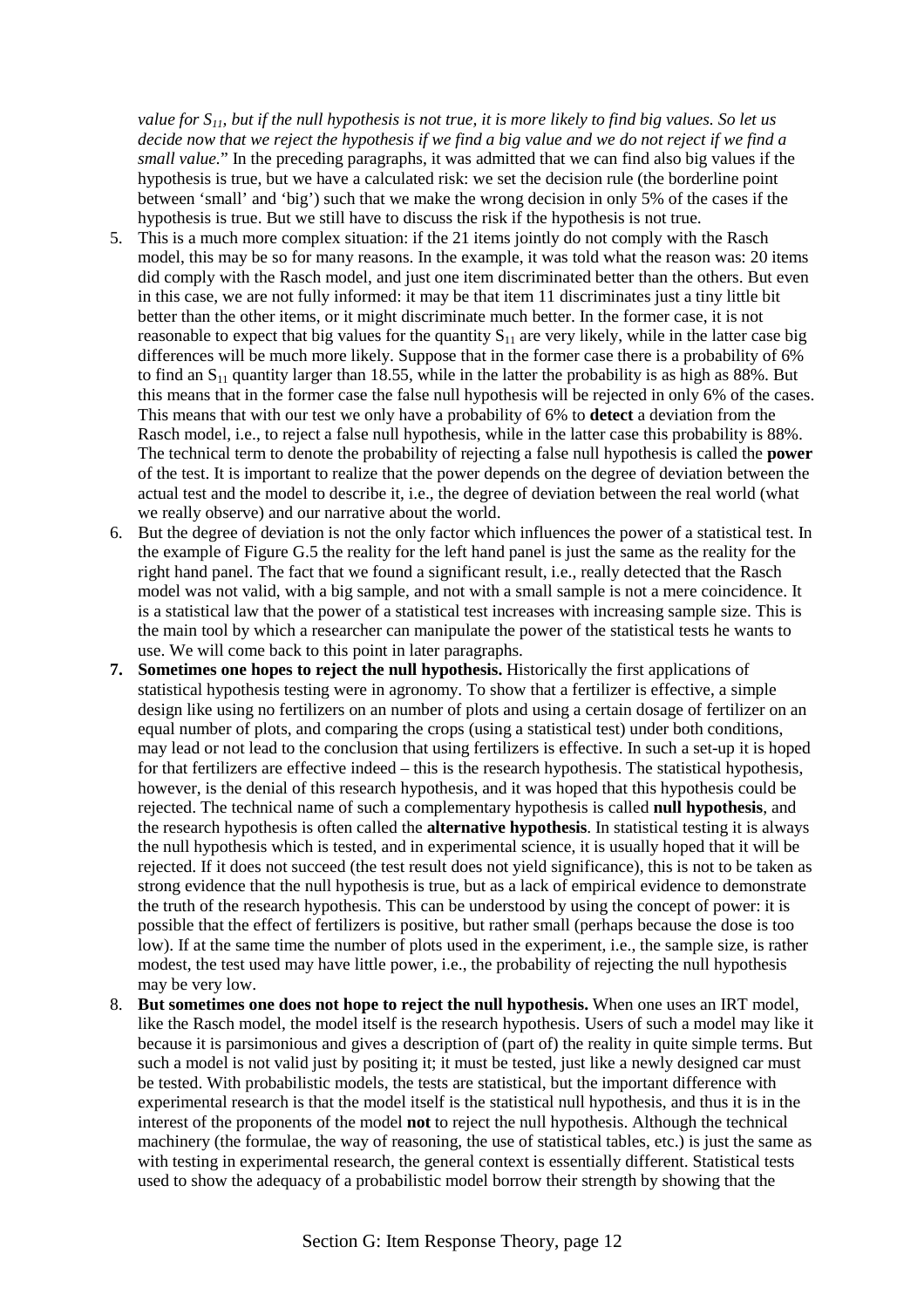observations, or some aspects of it, fit well with the predictions ensuing from the model. Therefore they are usually called **goodness-of-fit** tests. A non-significant result is often interpreted as evidence in favor of the model, but one should be very careful with such a reasoning. One could use a test with almost no power (for example by using a very small sample size), such that one is almost sure that no significance will be found. Of course this is not strong evidence in favor of the model, although sometimes it is presented as such.

- 9. There exist many different tests of goodness-of-fit for the Rasch model or other IRT-models. In the preceding example with the artificial data, the deviation between the (artificial) reality and the Rasch model concerned the equality of the discriminative power of all items. The  $S_{11}$  quantity was designed especially to be sensitive for differences in discrimination of item 11 compared with the average discrimination of the other items. But of course, a similar quantity can be computed for the other items as well  $(S_1$  for item 1 up to  $S_2$  for item 21), and all these quantities can be used in a similar statistical test, which in general tests the validity of the Rasch model for the 21 items. But of the 21 tests (which all were carried out in the analysis with 3000 test takers), only  $S_{11}$ yielded a significant result. If we repeat the whole procedure a thousand times, i.e., if we construct 1000 samples of 3000 artificial respondents, it is very probable (and indeed this has been done), that we will get a similar result in the majority of the cases:  $S_{11}$  leading to a significant result and the others not or a very few times (in fact a little bit more than 5% of the cases for each of the other tests). This means that the test based on  $S<sub>1</sub>$ , for example, has very little power to detect the deviation from the Rasch model, while the test based on  $S_{11}$  has very much power.
- 10. Differences in discrimination, however, are not the only possible reason why the Rasch model may be invalid. An important assumption of the model is unidimensionality. This means that all items should be indicative jointly of just one underlying latent variable. Now suppose that a test for English is constructed which consists of 20 reading items and 20 listening items by a researcher who is convinced that the distinction between reading and listening is just a matter of convenience but has nothing to do with really different proficiencies, i.e., he is convinced that in the target population the proficiency for reading and for listening have a correlation equal to one. Notice that this is not a trivial problem, and the researcher's hypothesis cannot be refuted simply by showing that the correlation between reading and listening test scores (as observed in the sample) is less than one; see the discussion on attenuation in Appendix C. A possible approach, which in fact is used quite often in the social sciences, is 'to show' that the reading and listening items jointly comply with the Rasch model, or some other more complicated but still unidimensional IRT model. The demonstration is usually carried out by applying a series of statistical tests which happen to be available in one's favorite software package for IRT. If this package happens to be OPLM, there is little chance that the model will be rejected, even if in reality the correlation between reading and listening is substantially lower than one. The reason is that the tests implemented in OLPM have little power against multidimensionality. If this is combined with a moderate sample size, probably not a single test will lead to significance. But as a demonstration of the 'truth' of the researcher's hypothesis, the whole procedure is not convincing.
- 11. The preceding paragraph may look disappointing, and in some respects, it is. For many widely used statistical tests in IRT there is little or no insight into their power characteristics. This topic has been neglected widely, in research as well as in education. In some introductory statistics books the concept of power is not even introduced. And the technical complexity to carry out a statistical test probably leads to obscuring the necessity of power considerations. Yet, technicality and quality are not synonyms. Sometimes it is much more convincing to bring about evidence by simple means than by some highly sophisticated technique which is beside the point. The researcher referred to in the previous paragraph would be better off if he used a technique which is especially designed to uncover a multidimensional structure, such as factor analysis.

The main points of this section are summarized below.

1. An IRT-model is a hypothesis about how the data come about. Its validity (appropriateness) must be demonstrated.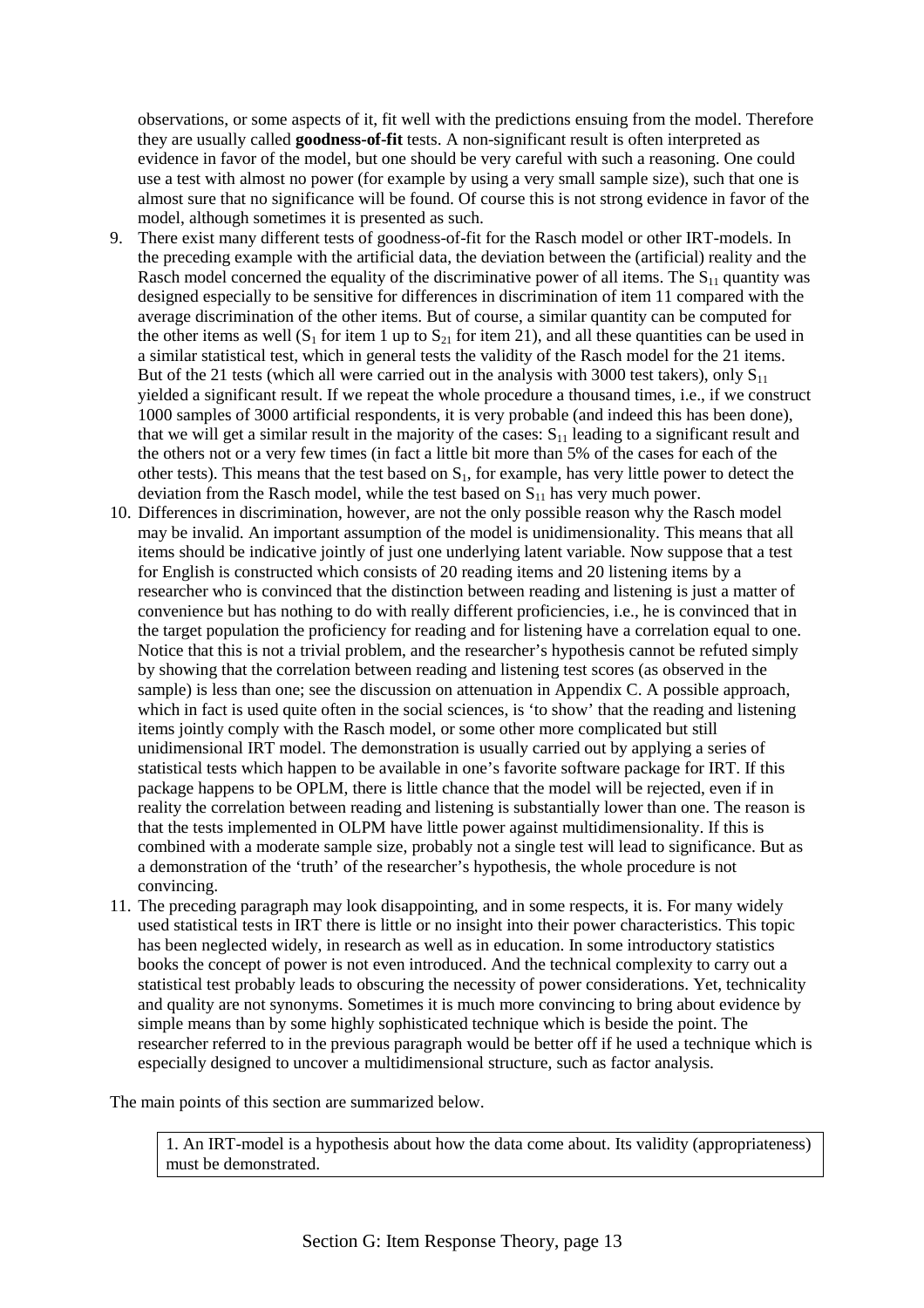2. Since most IRT models are probabilistic, the test of the model will be mainly based on statistical tests.

3. Formally the model and specific consequences following from it have the role of null hypothesis in the statistical test.

4. Most tests try to demonstrate that predictions following from the model are in good correspondence with the data. If they are, this can be taken as evidence in favor of the model. 5. An important concept in statistical testing is power, the probability that one can demonstrate (by a significant result) that the model is not valid. The most important tool to manipulate the power is the sample size: the larger it is, the more power.

6. Since the model is complex, it may be defective in several ways. Particular tests are sensitive to some defects but not to others. It is good practice to apply all statistical tests available in the software one uses. Professional assistance may be needed for a correct interpretation of the results.

## **G.4 Go and measure**

The preceding sections on estimation and statistical testing are concerned with the construction of the measurement instrument, and the demonstration that the theory underlying the model is valid for describing the test behavior of test takers from the target population. If the evidence is strong enough to justify the conclusion that the model is trustworthy, then one can proceed to use the test as an instrumental tool. In terms of the model, this means that the answers of a test taker are used to make an estimate of his position on the underlying continuum, i.e., to make an estimate of the person's theta value. This estimate is usually computed by the same software that is used for doing the calibration. In section G.6 some technical details on these estimates are discussed. In the present section we will treat some topics of a more conceptual nature.

- 1. The estimate of a person's theta value is not equal to the real theta value. The estimate is based on the response pattern of the test taker. The theta value itself is considered as a stable characteristic of the person, but if the test is administered twice (assuming in-between 'brain-washing') it is not very likely that we will observe twice the same response pattern, and therefore we will probably end up with two different estimates of the same theta value. The accuracy of the estimate is expressed by its standard error. Usually the standard error is larger for response patterns with an extreme high or an extreme low score than for response patterns in the middle of the score range. This has to do with the concept of information: if a test is too difficult for John, he will probably end up with a low score, but the amount of information collected by the responses is low. So, essentially, what we learn is not much more than that the test is indeed too hard, but we cannot infer with high precision the location of John's position on the underlying continuum, and this is reflected in a (relatively) high standard error. In Section G.7 it will be explained how this information can be computed.
- 2. In the section on estimation, it was explained that the amount of information we collect on an item parameter will increase as the sample size increases, because every test taker answering a particular item adds to the information about the item. A similar reasoning holds for the estimation of theta, but we do not collect information on John's theta by the answers of Mary. So, the information on John's theta must come from the answers of John himself, and the only way to get more answers is to make the test longer: The standard error of the estimate of theta depends highly on the test length, but also here does the square root rule apply: to halve the standard error requires four times as many items.
- 3. To compute the estimate of theta, one needs to know the value of the item parameters, but these values are not known exactly. What is used in the computation are the estimates of the item parameters as they become available in the calibration phase. But these estimates also contain an error, and this error is usually ignored in computing the standard error of the theta estimate. So in fact, the standard error of the theta estimate is larger than reported by the software. If the calibration sample is large, this extra error is not too important, but if the calibration is done on a small sample, the extra error may be considerable.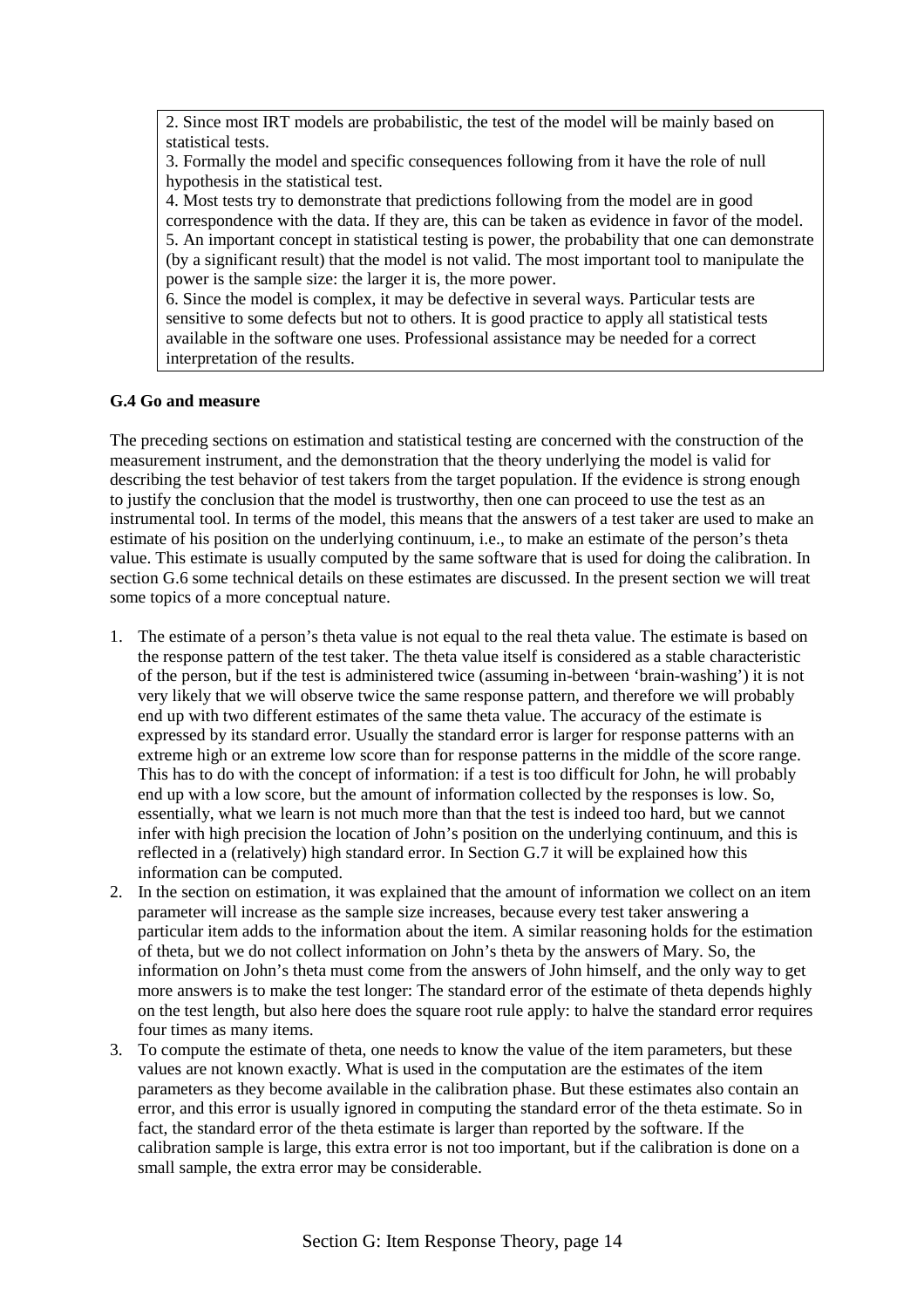- 4. In the Rasch model, all test takers with the same raw score (number of items correct) will have the same estimate of theta; in the two-parameter model, all test takers with the same weighted score have the same theta-estimate.
- 5. The correlation between the theta estimate and the score is usually very high (even over 0.99). This observation makes many researchers say that using IRT instead of classical test theory has no added value. There is a theoretical and a practical reply to this:
	- a. In Classical Test Theory we can learn something about the characteristics of test scores, e.g. their reliability in some population, but the theory by itself does not offer a criterion to judge the meaningfulness of including a particular item from a set of items in the test. For example, it cannot be deduced from Classical Test Theory whether listening and reading items can be combined meaningfully in the same test (yielding a single number as test score), or not. In IRT, this is quite possible, and even essential, because the theoretical construct one wants to measure is at the center of the theory itself. If listening and reading are really two different concepts, then listening and reading items together will not comply with a unidimensional IRT-model. So, in this sense, using a unidimensional IRT model (and demonstrating convincingly its validity) can be considered as the justification to summarize the test performance by a single number. If this number is the test score or the theta estimate is not important, at least if everybody takes the very same test.
	- b. The most important practical advantage of using IRT is that one can meaningfully compare performances on different tests. Suppose John takes a reading test consisting of 30 items and obtains a raw score of 22; Mary takes another reading test, consisting of 35 items and gets a score of 24. In the framework of Classical Test Theory there is no rational way to infer from these two observations whether Mary's reading proficiency is higher or lower than John's. In IRT, however, this is very well possible, on the condition that the items of both tests have been calibrated jointly. The comparison usually takes place by comparing John's and Mary's estimated theta. It is precisely this practical advantage that forms the basis for computer adaptive testing.
- 6. It may be good to end this section with a caveat to overoptimistic proponents of IRT: using an IRT-model does not convert a bad test into a good one. A careless construction process cannot be compensated by a use of the Rasch model; on the contrary, the more careless the test is composed, the greater the risk that a thorough testing of the model assumptions will reveal the bad quality of the test. In this respect, it is important to reconsider the very definition of IRT models: the model says that there is a particular relation between the latent variable and the response probabilities, meaning that somebody with a high theta value has a higher probability of a correct response than someone with a low theta value. But this is a conditional statement: " if somebody with a high theta value takes the item or the test, then etc..". It does not follow from this statement that there actually exists somebody with a high theta and another somebody with a low theta value. To see the implications of this, suppose that in some population the Rasch model is valid for three items, with difficulty parameters of  $-1$ , 0 and  $+0.5$  respectively. Suppose further that in this population everybody has a theta value between –0.1 and +0.1. The situation is displayed graphically in the left-hand panel of Figure G.6; the place where the members of the population are situated is marked by a bold piece of the x-axis. In the right hand panel of Figure G.6, we have zoomed in on the first display, just to show what will happen in this particular population, and the remarkable thing is that for the theta-values in this small range, the three item response curves are almost flat. This means that every member of this population has almost the same probability of answering correct each of the three items, but this means the same thing as saying that the expected score on the three items together will be almost the same for everybody. Remembering that expected score is the same as true score in the terminology of Classical Test Theory, this means that the true variance will be very near zero, and thus that in this population the reliability of the test will also be near zero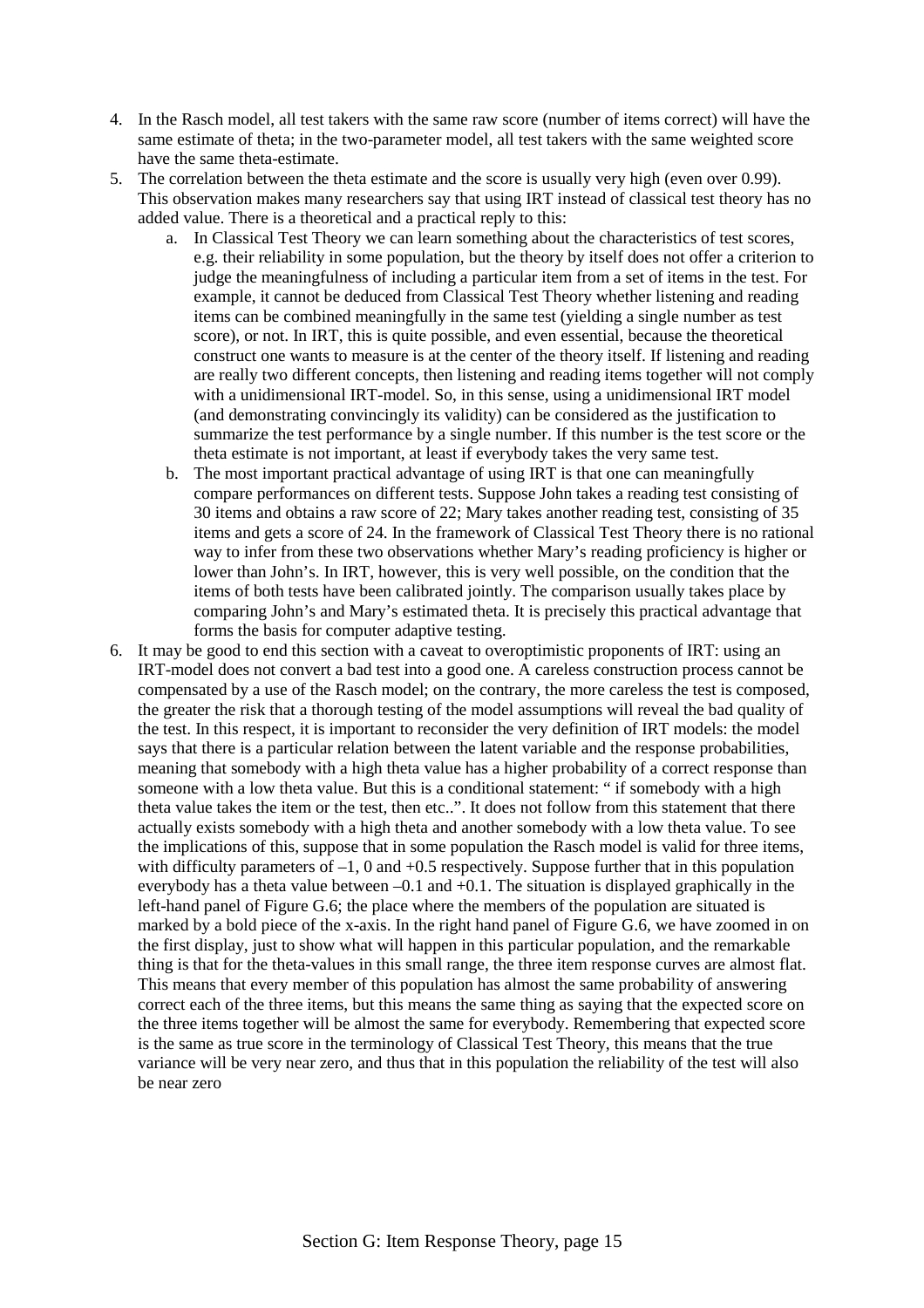

Figure G.6. The Rasch model with different ranges of theta

The important thing to learn from Figure G.6 is that the Rasch model may be valid in a population even if the response curves are almost flat over the range of theta values which are present in this population. But if this is the case the reliability of the test will be very low, and make the test practically useless for individual measurement. The practical consequence is that a separate assessment of the test reliability is needed; it cannot be inferred from statistical tests of goodnessof-fit.

#### **G.5 The basic equations**

The logistic function is a mathematical function which has a very special form. If *x* is the argument of the function, the function rule of the logistic function is given by

$$
f(x) = \frac{e^x}{1 + e^x} \tag{G.1}
$$

where *e* is a mathematical constant which equals 2.71828... (*e* is a very important number in mathematics, so important that it has received its own symbol, the letter *e*.) Notice that in the function rule, *x* is an exponent of the number *e*. Because sometimes the exponent of *e* is not a simple symbol, but a quite long expression, using the notation as above may lead to confusion (we do not see any more that the whole expression is an exponent). Therefore, another way of writing down the very same thing is more convenient, and used quite commonly. Here it is:

$$
f(x) = \frac{\exp(x)}{1 + \exp(x)}
$$
(G.2)

The formulae  $(G.1)$  and  $(G.2)$  are identical, and are said to be the standard form of the logistic function. Notice that it is important to recognize the logistic function. It is the "exp of something divided by one plus the exp of the same something".

In the Rasch model the item response functions are all logistic functions of the latent variable  $\theta$ . Here is the function rule for these functions

$$
f_i(\theta) = \frac{\exp(\theta - \beta_i)}{1 + \exp(\theta - \beta_i)}
$$
(G.3)

We comment on this function rule:

- 1. The right hand side of (G.3) is the logistic function. The "something", however, is not just  $\theta$ , but  $\theta - \beta$ . So the logistic function is not in its standard form.
- 2. The function symbol *f* has a subscript *i* (referring to the item). This means that the function rule for each item can be written as a logistic function. So, (G.3) does not define a single function, but a family of functions.
- 3. If we look at the rule itself (the right hand side of (G.3)), we see that there is only one entity which depends on the item, i.e., there is only one symbol which has the subscript *i*, namely, β*<sup>i</sup>* . This is a number, which we leave unspecified here (and therefore it is a parameter). If we choose a value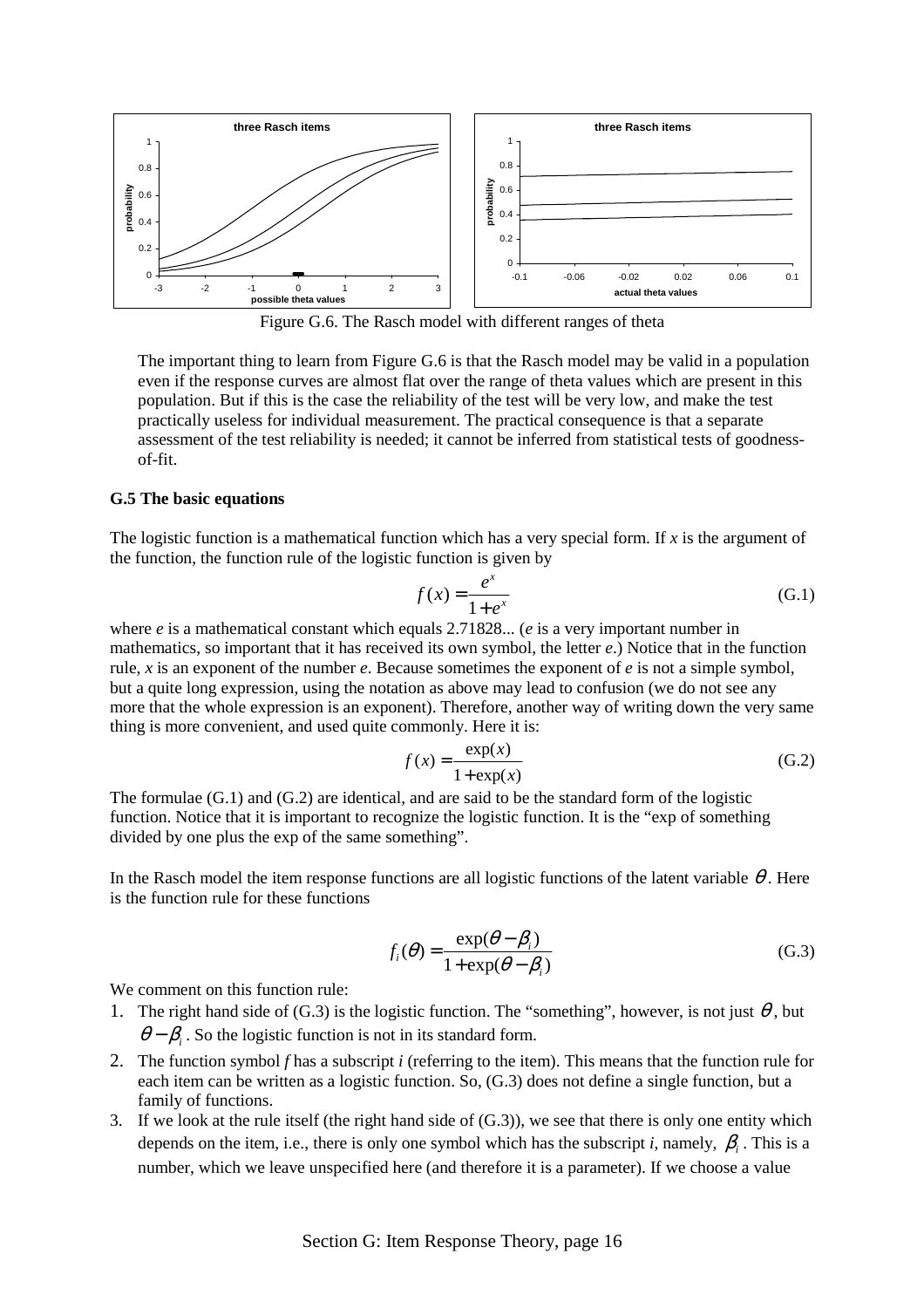for this parameter, then we can compute the value of the function for every possible value of  $\theta$ . If we plot these function values against  $\theta$ , we get a curve like in the right-hand panel of Figure G.1.

In the two parameter logistic model, the function rule is given by

$$
f_i(\theta) = \frac{\exp[a_i(\theta - \beta_i)]}{1 + \exp[a_i(\theta - \beta_i)]}
$$
 (G.4)

and here we see that the function rule has two entities with subscript *i*, i.e., the function rule defines a family of functions with two parameters. The parameter  $a_i$  is the discrimination parameter. It must be positive. If it is very near zero, the curve of the function is almost flat (at a value of 0.5); if it is very big, the curve looks very much like a Guttman item (see the left hand panel of Figure G.1): it increases very steeply for values of  $\theta$  which are very close to  $\beta$ . For smaller values it is very near zero, and for larger values it is very near one.

OPLM uses also the function rule (G.4), but in its use it is assumed that the discrimination parameters *ai* are known, and do not have to be estimated from the data.

There exists also a model with three parameters which is commonly denoted as the three parameter logistic model. Its function rule is given by

$$
f_i(\theta) = c_i + (1 - c_i) \frac{\exp\left[a_i(\theta - \beta_i)\right]}{1 + \exp\left[a_i(\theta - \beta_i)\right]}
$$
(G.5)

Here are some comments:

- 1. The parameter  $c_i$  is a number between zero and one, and is usually called the guessing parameter (or the pseudo-guessing parameter). It can be understood as follows: suppose that  $c_i = 0.25$ . If the value of  $\theta$  is very low (say, -100), then the fraction in the right hand side of (G.5) will be very close to zero, but the function value itself will be very close to 0.25. This may be useful when using multiple choice items. If there are four alternatives in the item, and if the ability is very low, there is still a probability of 0.25 of getting the item right by pure guessing.
- 2. The function rule of (G.5) is **not** the logistic function. So, designating the model as a logistic model is not justified, but it is often referred to with that name.
- 3. The model is very popular in the U.S.A. but far less in, e.g., Europe and Australia. An important reason for such reservations is that it is very difficult to estimate the parameters in this model, and that often the estimation procedure fails unless one has very big samples (and this is more common in the U.S. than in Europe or Australia.) There are, however, also more subtle mathematical and philosophical reasons at the base of this 'global' disagreement.

### **G.6 The information function of a test**

In section G.2, the concept of information was discussed in relation to the estimation of item parameters. It is quite hard to explain this concept further – even graphically- because it concerns the information about many parameters at the same time. Once the item parameters are known (or fixed at their estimated values) and we turn to the estimation of theta, the problem becomes a bit simpler, because in such a case we have only one unknown quantity, namely, theta itself.

Without discussing the mathematical background of the information concept, it may be instructive to look at the formula for the item information in the two-parameter logistic model. Here it is:

$$
I_i(\theta) = a_i^2 f_i(\theta)[1 - f_i(\theta)]
$$
\n(G.6)

and we comment on it:

- 1 The function symbol is I (for information). It is a function of theta, and every item has its own function, hence the subscript *i*.
- 2 The function  $f_i$  is the item response function as defined by formula (G.3), and  $a_i$  is the discrimination parameter of item *i*. The formula is also valid for the Rasch model, because this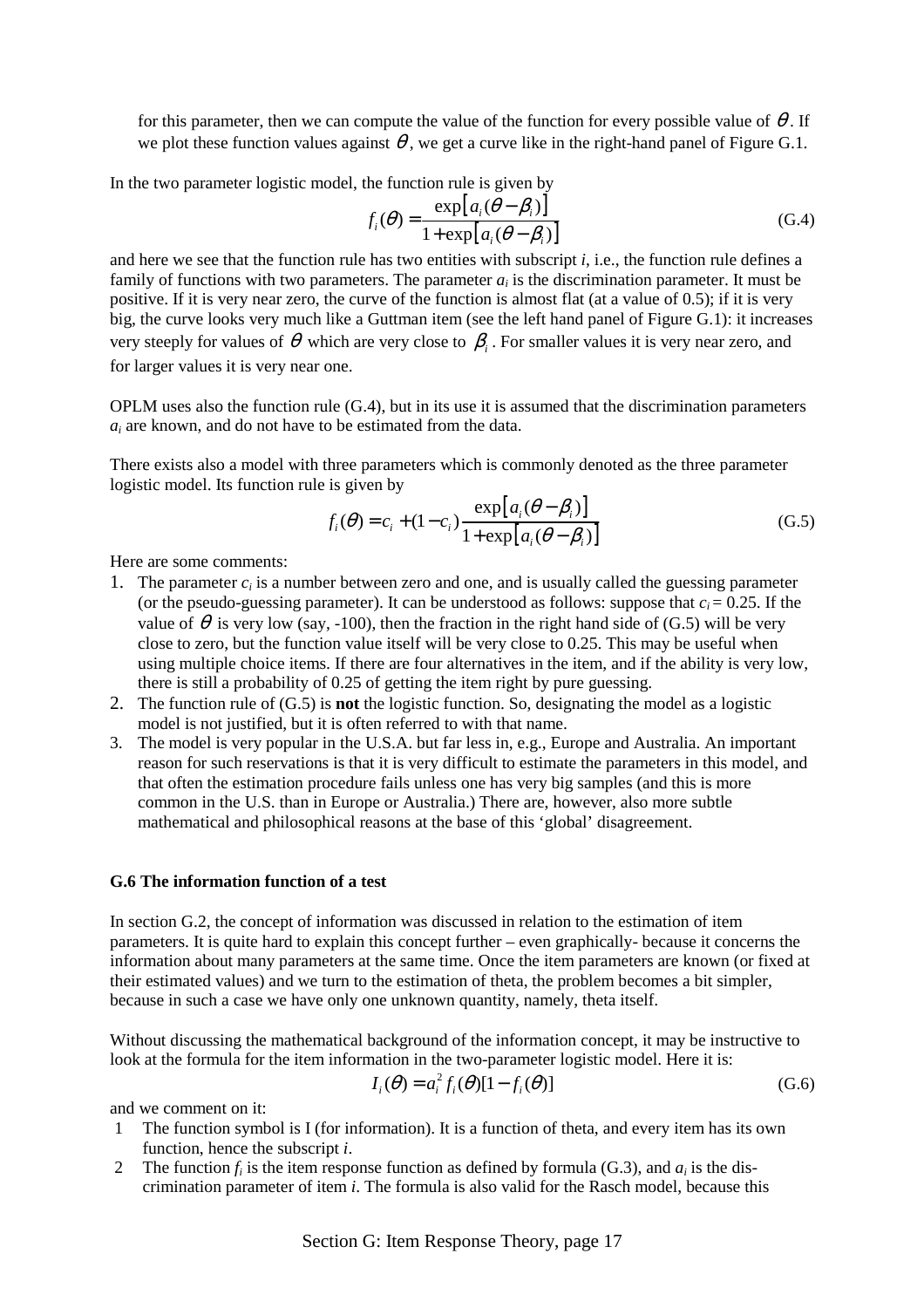model is a special case of the two-parameter model, where all the discrimination parameters are equal to one.

3 The information function is always positive, whatever the value of theta, but it is not constant: it reaches its maximal value in the Rasch model and the two-parameter model if  $f<sub>i</sub>(\theta) = 0.5$  and

this happens if  $\theta = \beta$ . In the Rasch model (where  $a_i = 1$ ) the maximal information of an item is  $0.5 \times (1 - 0.5) = 0.25$ .

Because of the assumption of statistical independence of the item responses, the information functions for several items may simply be added. Therefore the information function of a test is the sum of the information functions of the items, which, with a formula, can be written as

$$
I_i(\theta) = \sum_i I_i(\theta) = \sum_i a_i^2 f_i(\theta) [1 - f_i(\theta)] \tag{G.7}
$$

where the subscript *t* refers to the whole test. As an illustration, the information functions of the four items in an example test are plotted separately in the left hand panel of Figure G.7. Their sum is plotted in the right-hand panel. The items comply with the Rasch model, and their difficulty parameters are:  $\beta_1 = -1$ ,  $\beta_2 = -0.9$ ,  $\beta_3 = 0.8$  and  $\beta_4 = 1.1$ .



Figure G.7. Information functions of items and tests

We comment on these figures:

- 1. In the left-hand panel, the four curves reach their maximal value at the value of the item parameters (-1, -0.9, 0.8 and 1.1 respectively). The information value at these points is 0.25 since we are using the Rasch model. We see that the two easy items do convey very little information for high values of theta, and the difficult items have low information for low values of theta.
- 2. The right hand panel displays the sum of the four curves from the left-hand panel (notice the different scales used for the y-axes in both panels). Its maximum value (about 0.75) is at a theta value near to zero. This is an important observation: none of the four items has its maximal value near zero, but the sum has. We also observe that the curve on the right hand side is flatter than any of the curves in the left-hand panel, meaning that the different contributions of the four test items are spread out along the latent continuum.
- 3. This finding may be a little bit counterintuitive. Sometimes the argument is heard that, in order to have a good spread of the information the item parameters must be spread evenly. We investigate this a bit more deeply. The preceding example is a test with two (small) clusters of items. In Figure G.8 (left panel) the information function of this test is displayed together with the information function of a four item test with difficulty parameters equal to  $-1$ ,  $-0.33$ ,  $+0.33$  and  $+1$ respectively. In the right-hand panel, the information functions for the example test and a four item test with all item parameters equal to zero is displayed. (The curve for the example test is in black, the others are in red and have thicker lines.)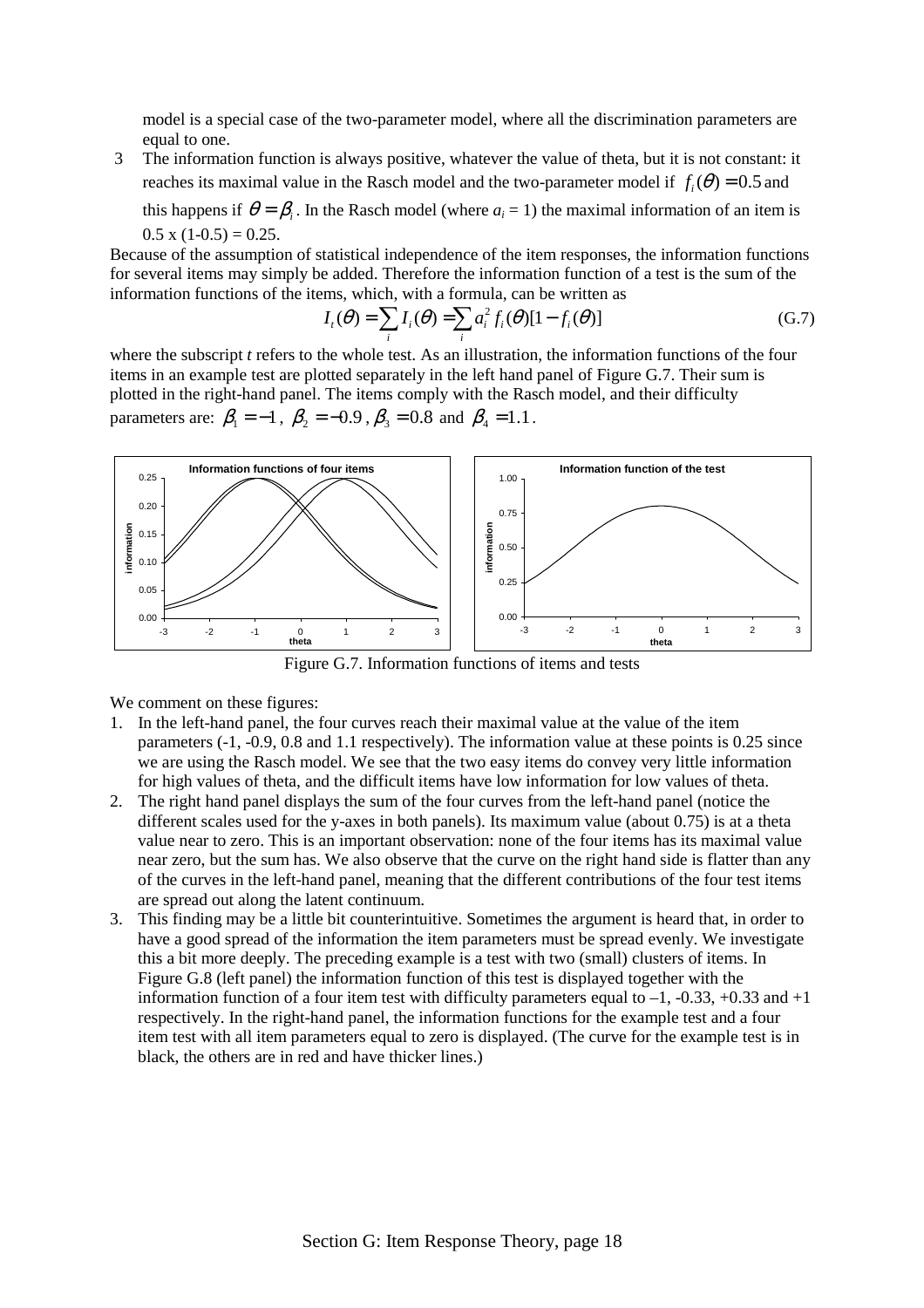

Figure G.8 Comparison of test information functions

- 4. From the left-hand panel, we see that the information function of the example test, with two clusters of items results in a flatter information function than the test with evenly spread item parameters. In the right-hand panel the curve is fairly peaked at the value of the single common difficulty parameter (zero), while further away the information decreases rather fast.
- 5. In designing a test, it is useful to construct graphs of the information functions of several tests, and to keep in mind the main use of the test. If the main purpose of a test is selection (such as a decision who failed and who passed in an examination), then the test is best composed of items having their difficulty in the neighbourhood of the cut-off theta value. Suppose one decides that a candidate has succeeded an exam or is accepted for a job if his theta value is larger than zero. Then the best test in the framework of IRT is one with all difficulty parameters equal to zero, because this maximizes the information at that theta value. This means that candidates with a theta value near zero will have their theta estimated with the smallest standard error. For candidates further away from the cutting point, the standard error will be larger, but this is not very important, because for an apt candidate (say with a theta value of 1.5), it does not matter very much if we end up with an estimate of one or two; he will (with very high probability) be accepted anyway.
- 6. If on the other hand, it is the purpose to estimate the theta value of every candidate as accurately as possible, one is better off with a very flat information function. In the left-hand panel of Figure G.9, a reasonably flat information curve is constructed with 18 Rasch items. The amount of information is at least two (which corresponds to eight maximally informative items) in the range  $(-2.5, +2.5)$ . If this test were applied in a population where theta is normally distributed with a mean of zero and a SD of one, about 99% of the population members could be measured with about equal accuracy (corresponding to eight to ten optimally adapted items). This may look as an admirable accomplishment, but there is a serious drawback. In the right-hand panel of Figure G.9, the frequency distribution of the difficulty parameters is displayed, showing that 14 of the 18 items are either difficult or easy, and only a minority of four items has medium difficulty. This is what always will happen if one tries to construct flat information functions: the item parameters will contain a cluster of difficult and a cluster of easy items, the items of medium difficulty being a minority.



Figure G.9. A flat information function and the distribution of parameters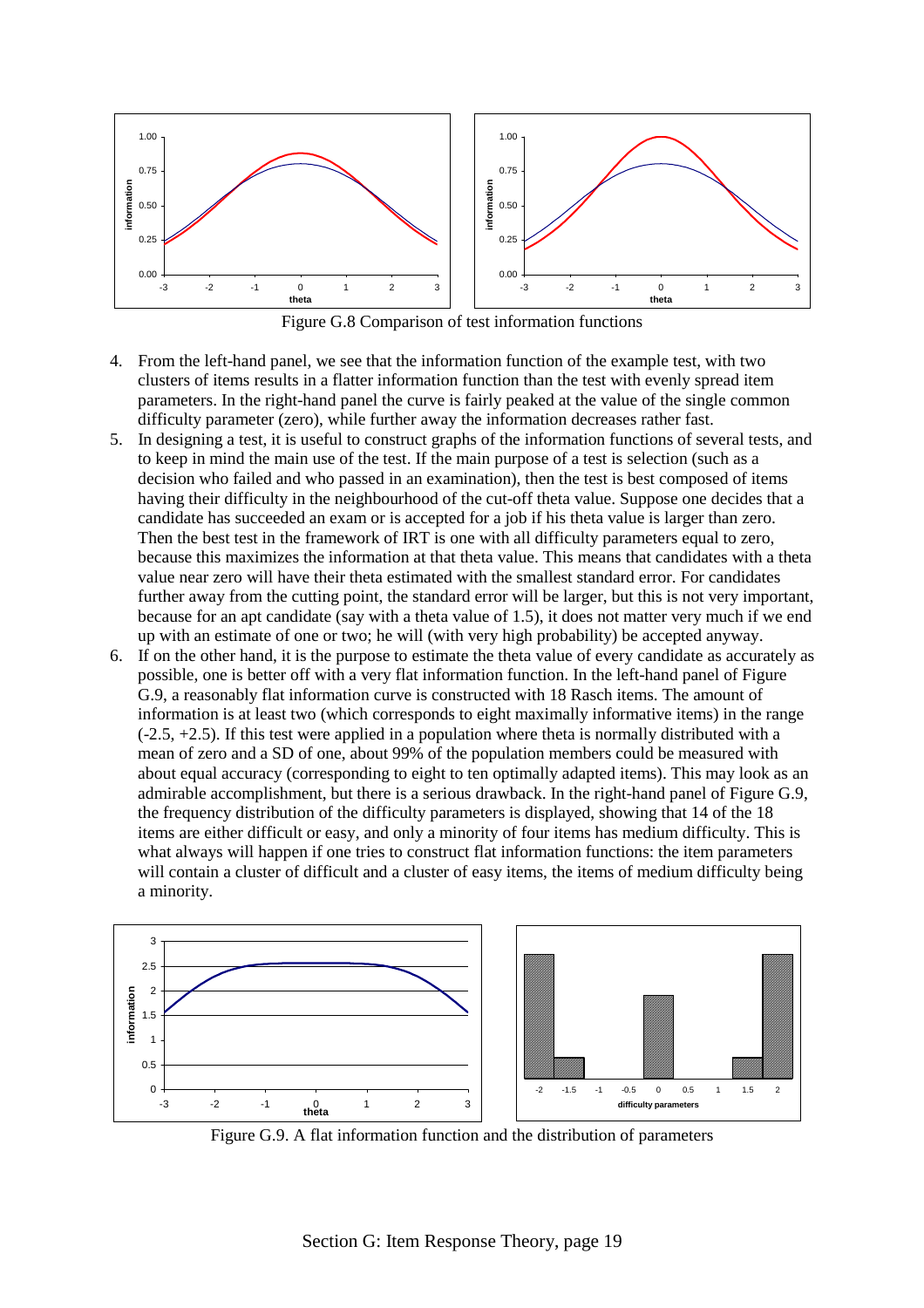7. But what does this mean in a practical application? The weak students will be frustrated by the cluster of difficult items and the good students will be bored by the easy items, while in both cases the extreme items – either the easy ones or the difficult ones - will provide very little information. So, it may turn out profitable if we try to construct tests which are more adapted to the level of the test taker. With the foregoing example we might construct an easy test, consisting, for example, of the easy and medium items, and a difficult test consisting of the medium and difficult items. In the left-hand panel of Figure G.10, the information curves for the two tests (each having 11 items) are displayed.



Figure G.10 Information curves for an easy and a difficult test

- 8. The tests thus composed do not reach the previous level of at least two units of information in a small range around zero. We may repair this by adding one or two items of medium difficulty to each test. The result with two items added is displayed in the right hand panel of Figure G.10.
- 9. Summarizing then
	- a. We have constructed two tests of 13 items each. Both tests have six items in common and seven unique items, giving a total of 20 items.
	- b. The easy tests yields information values of at least 2 in the interval (-2.50, +0.42) and the difficult test reaches this value in the interval (-0.42, 2.5).
	- c. In the interval  $(-0.42, +0.42)$ , both tests reach an information value of at least 2, and in a sense, they are exchangeable
	- d. If the theta values in the population are normally distributed with mean zero and SD equal to one, about 99% of the theta values falls in the range  $(-2.5, +2.5)$ . The percentage of people falling in the range (-0.42, +0.42) is 32, about one third of the population.
	- e. Of course, we only gain considerably if we succeed in administering the easy test to the weak students and the difficult test to the good students. This means that we need a kind of pretesting to assign students to the easy or difficult test. Because of the safe buffer zone comprising about one third of the population, where it does not matter very much which test is used, things only go wrong if a student belonging to the weakest third of the population is given the difficult test, or the other way around. So, the pretest does not have to be too accurate. In many cases the judgment by the teacher will suffice.
	- f. Notice that with these two shorter tests, the estimated theta values from both tests lie on the same scale, and are comparable. Of course this is only possible if the items of both tests were calibrated together.
	- g. It may seem that there was something arbitrary in the preceding example, namely, the assumption that the population mean is zero and the SD equal to one. This is true for the example, but in practice it is fairly easy to make a quite accurate estimation of mean and SD using MML in the calibration, and the procedure of the example can easily be adapted to the results. The only assumption that remains arbitrary is the assumption of the normal distribution, but for this application, this is not very important.
- 10. All the figures in this appendix have been constructed with the program EXCEL, including all the computational work with the formulae. If one masters the basic operations in EXCEL, this goes very quickly. Therefore, it is strongly advised to construct graphs of item response functions and information functions as much as possible, and to experiment with them to see the consequences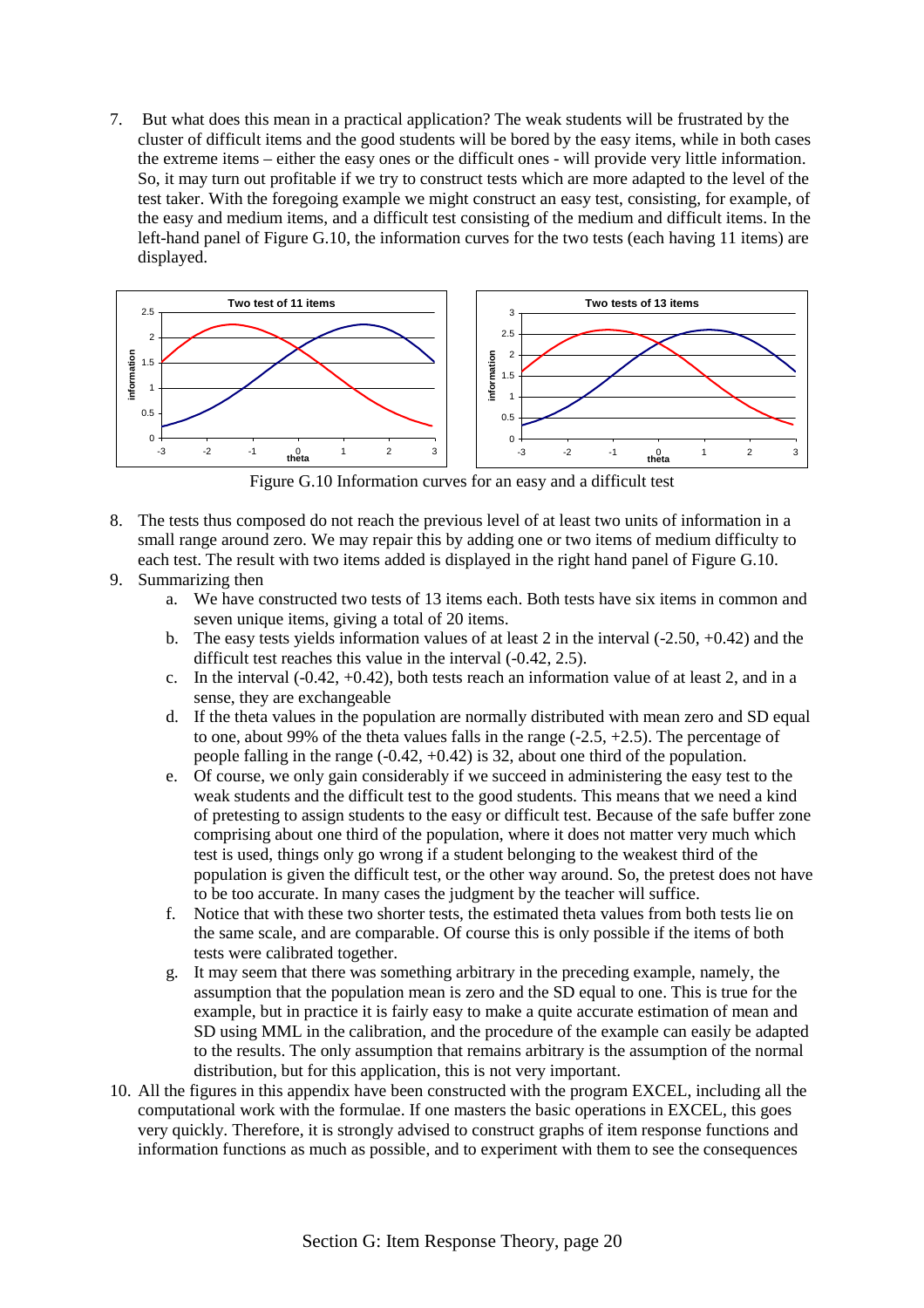of test construction and possible changes in it. For the inexperienced reader, the construction of figures like Figure G.10 will be explained step by step in Section G.8.

## **G.7 Estimation of the latent variable**  $\theta$

Once the calibration phase is successfully finished the item parameters of the items are considered to be known to a sufficient degree of accuracy, and one can say that the measurement instrument is now ready to be used in the field. But the basic observations we collect when administering a test are the answers of a test taker to a number of items, and these answers are converted into item scores. We will stick here to the simplest case of binary scores: the test taker gets a score of '1' for each correct answer and a score of '0' for an incorrect answer. If there are 30 items in the test, our observation consists of a string of 30 zeros and ones, and this string (called the response pattern) must be converted into an estimate of the test taker's latent value  $\theta$ . The purpose of the present section is to show in some detail how this works.

The problem is not very simple. In fact, there exists several ways of estimating theta values from the observed responses, each having advantages and disadvantages. We will consider three important ways of estimating theta:

- 1. The maximum likelihood estimator, dicussed in Section G.7.1. In this section the concept of likelihood and of maximimum likelihood (ML) estimation will be discussed in some detail.
- 2. In Section G.7.2 the concept of bias of the ML-estimator will be explained, and another estimator (the so-called Warm –estimator) which has far less bias will be introduced.
- 3. In Section G.7.3, at last, an estimator which uses more information than contained in a specific response pattern will be discussed. This estimator fits nicely in a branch of statistics know as Bayesian statistics.

## **G.7.1 Maximum likelihood estimation**

To use as few formulae as possible, we will use the same example of a four-item test as in section G.6: the test complies with the Rasch model and the item parameters are:  $\beta_1 = -1$ ,  $\beta_2 = -0.9$ ,  $\beta_3 = 0.8$ 

and  $\beta_4 = 1.1$ . Of course, we do not know the 'true' value of the item parameters, but in practice one uses the estimates of the item parameters as issued in the calibration phase, and treats them as if they were the true values.

Two response patterns will be studied, John's and Mary's. Both have two correct answers and two errors. John's pattern is  $(0,0,1,1)$  and Mary's is  $(1,1,0,0)$ . Mary's pattern looks more like what we would expect; she gave a correct answer to the two easiest items, and could not solve the two hardest. In John's pattern we see just the opposite: he failed on the two easy items, but got the two hard ones correct. So, one might expect that John's response pattern is evidence of higher ability, and that therefore the estimate of John's theta should be larger than Mary's. We will see that this is not the case.

We will investigate the likelihood of John's response pattern. Using formula (G.3) of Section G.5, and substituting the unknown item parameter value by the value we know from the calibration ( $\beta_1 = -1$ ), we find

$$
P(\text{item 1 correct}) = \frac{\exp[\theta - (-1)]}{1 + \exp[\theta - (-1)]}
$$
(G.8)

and of course, the probability of an incorrect response is one minus the probability of a correct response: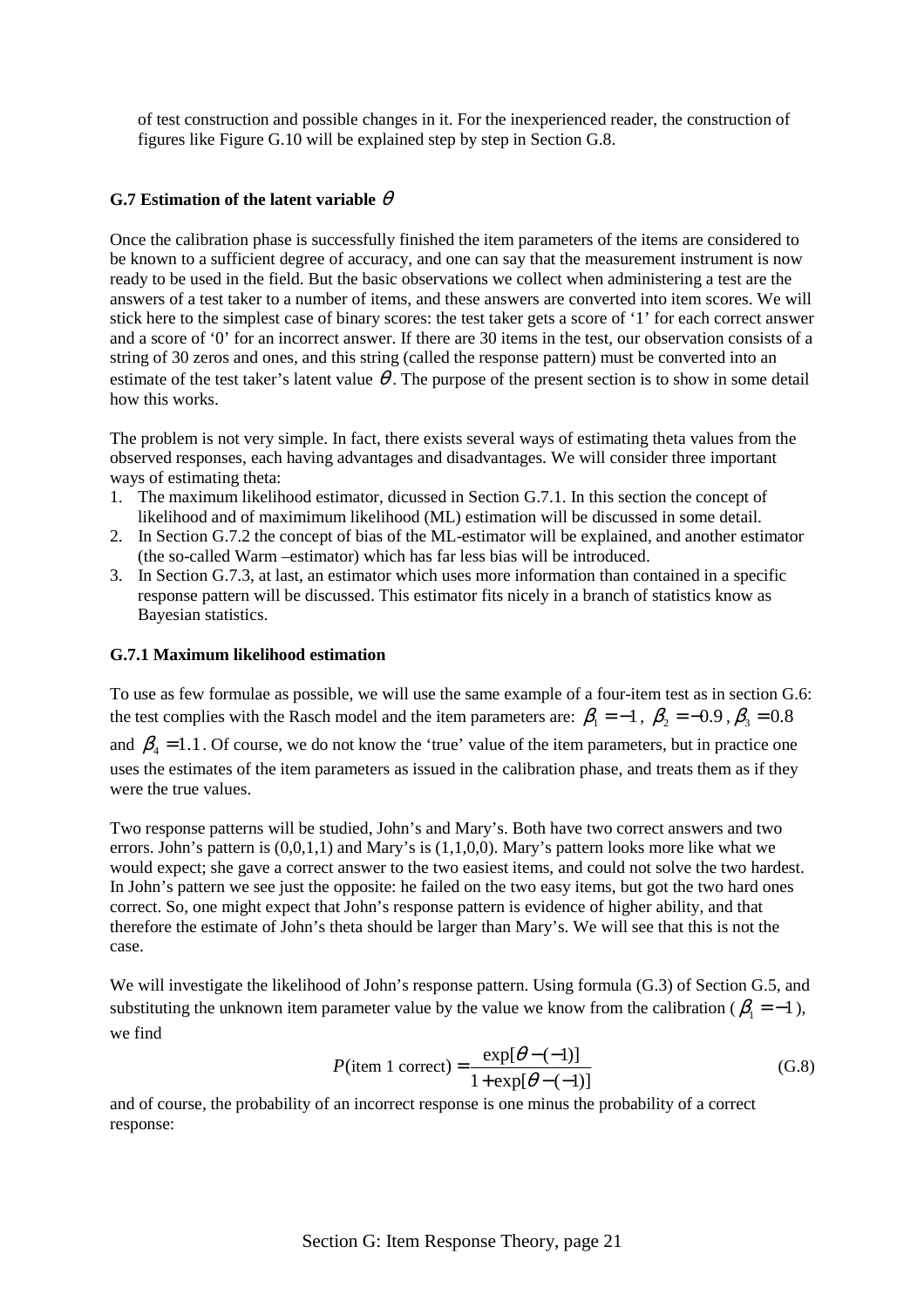$$
P(\text{item 1 incorrect}) = 1 - \frac{\exp[\theta - (-1)]}{1 + \exp[\theta - (-1)]} = \frac{1}{1 + \exp[\theta - (-1)]}
$$
(G.9)

We cannot compute from  $(G.8)$  or  $(G.9)$  the probability that John will have the item correct or incorrect, because we do not know the value of John's theta: the right hand sides of (G.8) and (G.9) are functions of theta. But we can substitute the symbol  $\theta$  in these formulae by an arbitrary number and compute the value of the probability. Suppose we use zero for the value of theta, then we find for the probability of a correct answer  $0.731$  (and  $1 - 0.731 = 0.269$  as the probability of an incorrect response). So, what we could say then is: if John's theta value were zero, the probability of observing what we did observe (namely, an incorrect response to item 1) is 0.269. We can compute this probability for other values of theta as well, and we can repeat the whole procedure for the other items. This has been done for three values of theta, and the results are displayed in Table G.3, where each row corresponds to an item. Observe that the first column is precisely John's response pattern.

| Table G.3 Probabilities and likelihood |               |              |              |  |  |  |  |
|----------------------------------------|---------------|--------------|--------------|--|--|--|--|
| observed resp.                         | $\theta = -1$ | $\theta = 0$ | $\theta = 1$ |  |  |  |  |
|                                        | 0.500         | 0.269        | 0.119        |  |  |  |  |
|                                        | 0.525         | 0.289        | 0.130        |  |  |  |  |
|                                        | 0.142         | 0.310        | 0.550        |  |  |  |  |
|                                        | 0.109         | 0.250        | 0.475        |  |  |  |  |
| likelihood                             | 0.004063      | 0.006025     | 0.004042     |  |  |  |  |

In the preceding paragraph it was explained how to determine the probability of an observed response for a single item. But there remains to determine the probability of a whole response pattern, i.e., the probability of the four observed responses **jointly**. To do this in general is not an easy problem, unless a special assumption is introduced. This assumption is the assumption of **statistical independence**. In the present context it says that once the value of theta is given, the probability of a correct response on some item does not depend on the responses given to the other items. More concretely: suppose John's theta value equals –1, then the probability that he will have the fourth item correct is 0.109, whatever his responses have been on the other items. This assumption is omnipresent in IRT (and in many other models as well), and if it is fulfilled, then we have a very simple but powerful rule: the probability of a response pattern is just the **product** of the probabilities of the item responses. These products are displayed in the last line of table G.3. They are called the likelihood of the observed response pattern.

In Table G.3 the likelihood is displayed for three different values of theta. We see that the likelihood values are small numbers, but this is not important; the important thing is that the likelihood values change as theta changes. This means that the likelihood is a function of theta. If we compute the likelihood for many values of theta, we can display the function graphically. This is done in the lefthand panel of Figure G11 for John's response pattern. In the right-hand panel, the likelihood function for Mary's response pattern is displayed



Figure G.11. Likelihood functions for two response patterns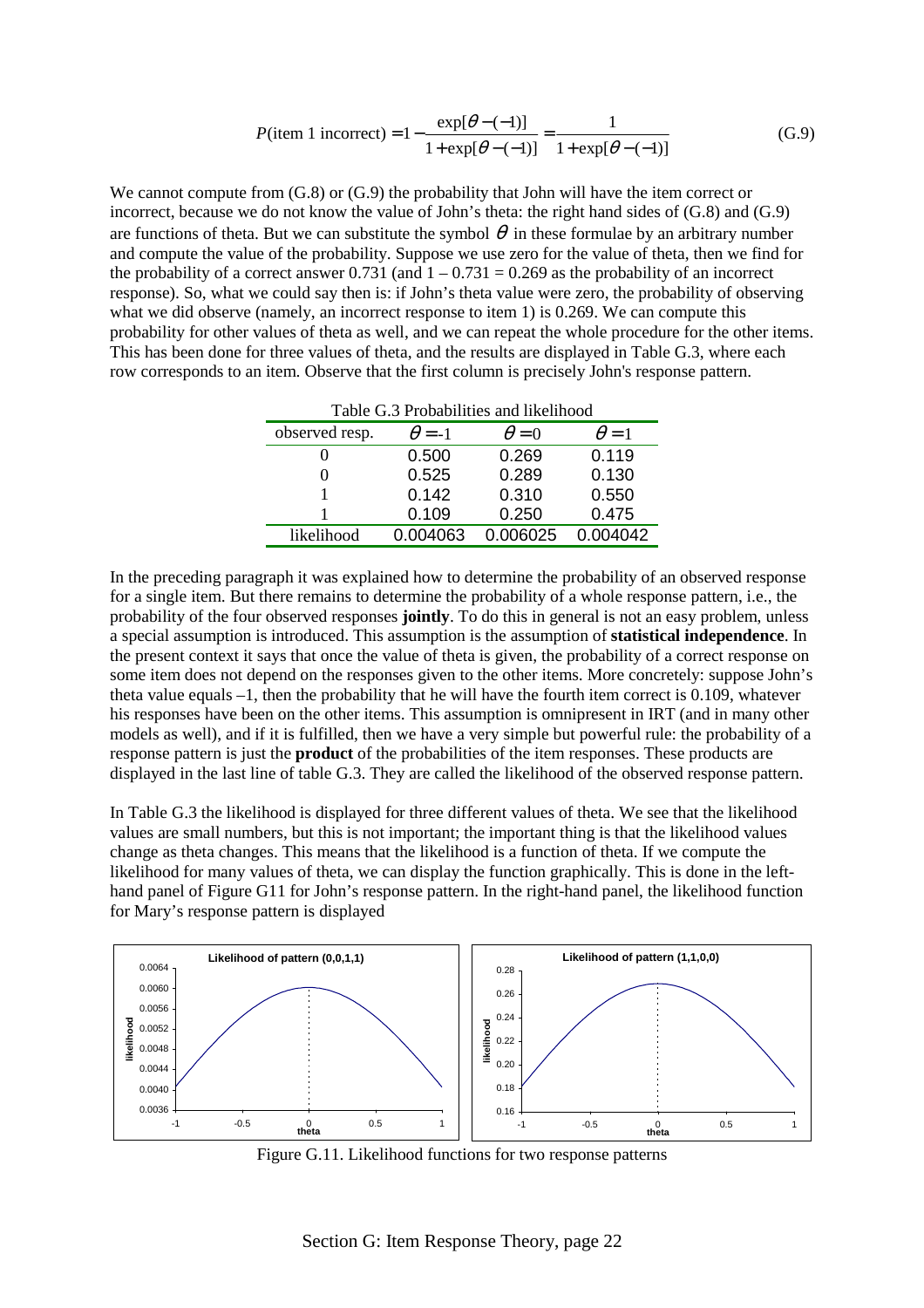We comment on this figure:

- 1 If one moves from left to right along the x-axis, the likelihood function of John's response pattern first increases and then decreases; it reaches its maximum at a theta value of about zero (a more fine grained computation reveals that the maximum is at  $-0.0022$ ). Therefore  $-0.0022$  is the **maximum likelihood** estimate of theta for this response pattern.
- 2 In IRT-software where the maximum likelihood estimate is computed, special mathematical techniques are used to find the estimate quickly (also in the case of many items). It is not necessary, however, to master these techniques to understand what a maximum likelihood estimate means.
- 3 The right-hand panel of Figure G.11 is the likelihood function for Mary's response pattern. The curve has exactly the same form as the curve for John. Therefore the maximum likelihood estimate of Mary's theta is also –0.0022, the same as John's.
- 4 The equality of John's and Mary's estimates is not a coincidence. In the Rasch model it holds that all response patterns with an equal number of correct responses get the same maximum likelihood estimate. This means that in the Rasch model (i.e., when the Rasch model is valid), all information about a person's theta value is contained in the raw score, and that, consequently, no rational consequences can be drawn from the observation that John got the two most difficult items correct and Mary the two easiest ones.
- 5 One should be careful, however, not to turn the argument around and to say that all possible response patterns with the same raw score are equally likely. This can be seen from a careful comparison of the two panels in Figure G.11. The **form** of both figures is the same, but the likelihood values are quite different. For a theta value of 0.5, for example, the likelihood of Mary's pattern is 0.24324, while for John we get a value of 0.00544. (Compare the numbers written next to the y-axes in both panels of Figure G.11.) The ratio of these two values is 44.7, meaning that the pattern  $(1,1,0,0)$  is 44.7 times as probable as the pattern  $(0,0,1,1)$ . This holds at a theta value of 0.5, but it holds also at all other theta values. If the Rasch model is valid in a population with the  $\beta$ -values as given above, and we draw a huge sample of response patterns from this population, we should observe that the pattern  $(1,1,0,0)$  occurs about 44.7 times as often as the pattern  $(0,0,1,1)$ . If these two patterns were about equally frequent in the sample, this would be evidence that the Rasch model is not valid.
- 6 A comparison like in the preceding paragraph may be useful in some applications. If one takes a test, and gets about half of the items right, then it seems reasonable that the correct answers will be given on the easier items and the wrong answers on the hardest ones. With such a reasoning, John's response pattern may look a bit strange or even suspicious. But we should be careful here, and keep in mind that only a very simple example is discussed. With four items, there are only six possible response patterns with a raw score of two (and we discussed only two of these). With 20 items there are more than 180,000 ways of getting half of the items correct, and with 40 items one can obtain a raw score of 20 in more than one hundred billion ways. So, since it is practically impossible to list the likelihood for all these response patterns, there results a double problem:
	- a We need a definition of a 'strange' pattern, such that we can decide for every observed pattern in a sample if it is strange or not. There exists a rather rapid expanding literature on how to define and find 'strange' response patterns. (One such a procedure is implemented in the program package OPLM.)
	- b But the most difficult problem is how to draw conclusions from the occurrence of strange response patterns. In high stakes applications (like examinations), cheating behaviour may be an explanation, but one should be careful with such accusations, because sometimes a more trivial (and innocent) reason is the cause of 'strange' response patterns. Here is an example. Suppose a test consists of 60 multiple choice questions, which are arranged (approximately) in increasing order of difficulty. The answers are to be marked by the test takers on two optical reading forms, one form for the items 1 to 30, to be answered before the break, and the second for the items 31 to 60, to be answered after the break. The answer forms have a standard layout, leaving room for 40 answers, say, per sheet. John is a bright student but a bit careless. At item 3, he skips a row on his form and marks his answer for item 3 on the place for item 4, and continues to shift a row for the remaining items of the first part. After the break, he starts the second form and makes no mistakes any more. As standard software for reading optical forms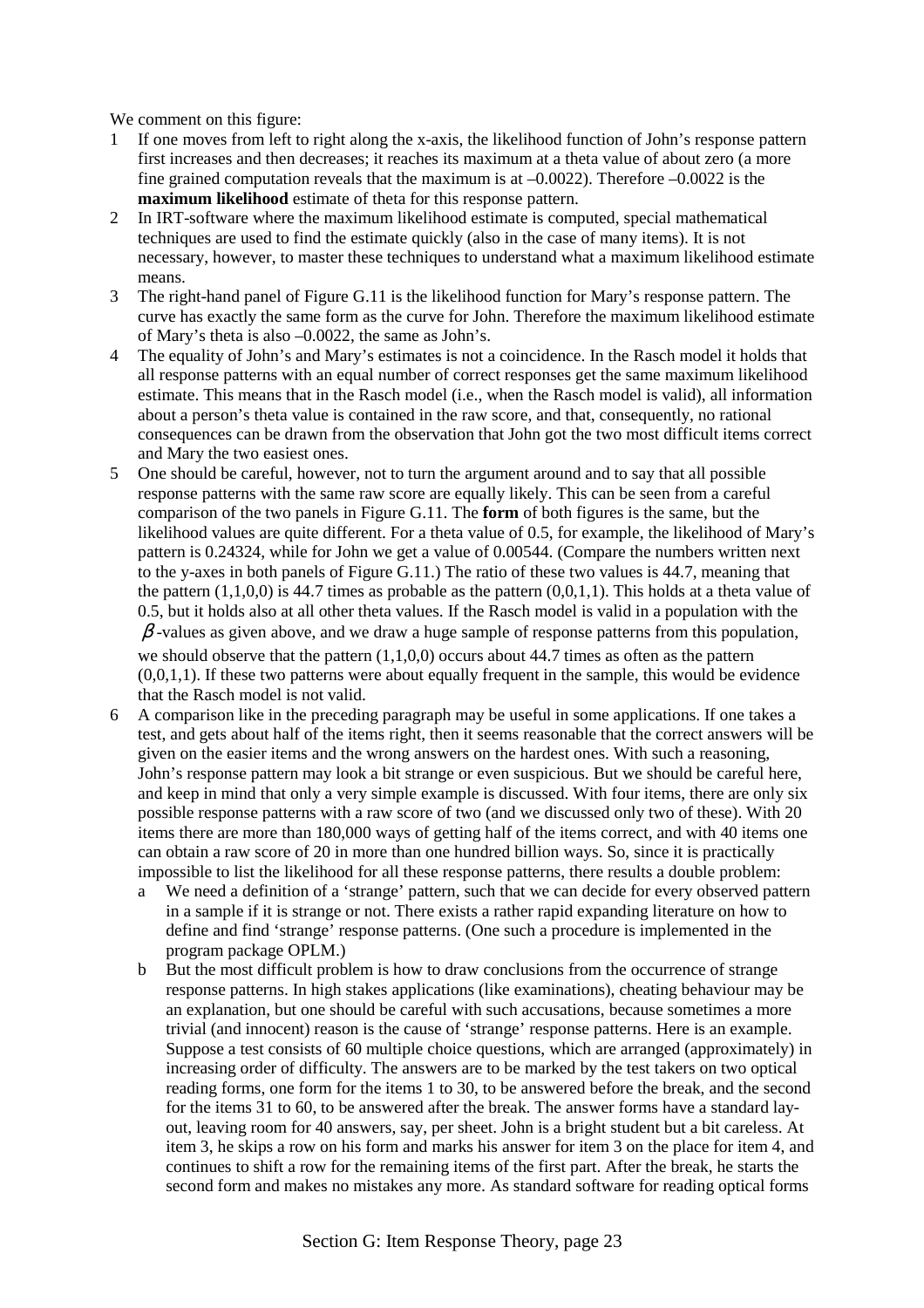does not check for such skipping of lines (which would be rather difficult in general), John's response pattern will look quite strange, having many errors in the first (easy) part of the test, and few (since John is bright) in the second.

- 7 In the Rasch model, equal raw scores lead to the same maximum likelihood estimate for theta. In the two parameter logistic model, a similar result holds but now for the weighted score. The weight to be used is the discrimination parameter of the item. In the three parameter model, there is no such thing as a score, and as a rule, every response pattern leads to a different maximum likelihood estimate of theta.
- 8 From Figure G.11 (and from Table G.3) something can be said about the accuracy of the theta estimate for John and Mary. The estimate contains an error, and the (average) magnitude of the error will depend on the amount of information we collected on John's and Mary's theta. This amount depends on the true value of theta (which we do not know), but it depends also on the number of items, which is small in the example. For a theta equal to zero (which is very close to the maximum likelihood estimate), the likelihood of John's response pattern is about 0.006 (see Table G.3), while at  $-1$  or  $+1$  it is about 0.004. The ratio of these two values is about 1.5, meaning that for a theta value of zero the observed response pattern is 1.5 times as probable than at a theta value of  $-1$  or  $+1$ . This ratio is not very impressive. It also means that, when theta moves away from the maximum likelihood estimate (in either direction), the curve drops but not very fast. The rate at which the curve drops when departing from the maximum is an indication of the accuracy of the estimate. To see this more clearly, two likelihood functions are displayed in Figure G.12. The flat one in the left-hand panel is the same as in Figure G.11, the steep one in the right-hand panel comes from a test which has 20 items with the same parameters as the short one, i.e., each difficulty parameter of the short test occurs five times in the long test. The score on the long test is 10. (Notice that the y-values of both curves are in a different unit; the theta-values, however, are common so that the differences in steepness are correctly represented; the ratio of the likelihood at zero and at one in the steeper curve is 7.1. Notice also that the curve of the likelihood function for the long test is very similar to the curve of the normal distribution (and the similarity gets more striking as the length of the test increases). It is this similarity (which is a mathematical necessity) which is used to compute the standard error of the theta estimate in IRT-software.



Figure G.12 Likelihood functions for a short and a long test

In the left-hand panel of Figure G.13 the likelihood functions are plotted for the response pattern  $(1,0,0,0)$  with a score of 1 and the response pattern  $(1,1,1,0)$  with a score of 3; their maxima are located at (approximately)  $-1.33$  and  $+1.33$  respectively. In the right-hand panel the likelihood functions for the scores of zero and four are plotted, and here we see that the curves do not have a maximum in the range  $(-2,+2)$ , but if we make a plot in the range  $(-10, +10)$  we will not find a maximum either. This means that these two curves do not have a maximum, or, more generally, for a score of zero and for the maximum score in a test, the maximum likelihood estimates do not exist. The same is true for the two parameter and the three parameter model. Sometimes it is said that the maximum likelihood estimates for zero and perfect scores are at minus and plus infinity respectively, but infinity is not a number. This may cause problems if one wants to compare average theta estimates in two different groups. Each perfect or zero score gives an estimate of plus or minus infinity and these cannot be used in computing the average. Replacing these by a large number or discarding these response patterns are both bad practice. It is better to use other measures in such a case, like the median estimate. But for such comparisons, it is more efficient to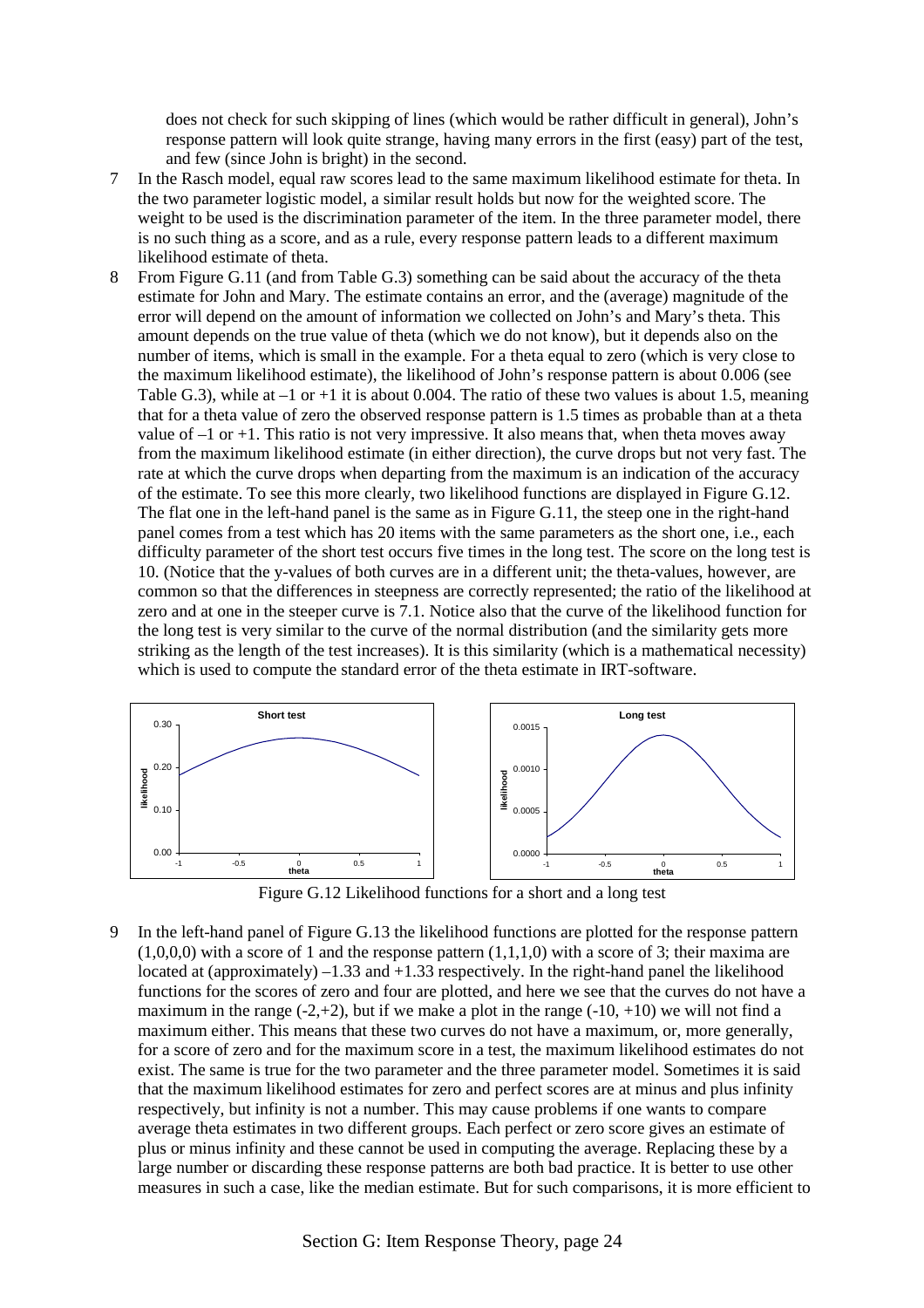use the MML-estimation method for the item parameters, because it is possible then to estimate at the same time the average theta in the groups.



Figure G.13. More likelihood functions

## **G.7.2 The bias of the ML-estimator of theta**

The maximum likelihood (ML) estimator<sup>1</sup> of theta has two serious drawbacks:

- It does not exist for zero and perfect scores;
- It is seriously biased.

 $\overline{a}$ 

We first explain what is meant by bias in this context. Suppose John's theta value equals  $+1$ . He takes a test consisting of five Rasch items. Since the model can only predict the probability of the item responses, and not the responses themselves, it follows that the model cannot predict without error the score on the test. So, with a fixed value of theta, all possible scores (in the example from zero to five) are possible, although not all with the same probability. If the item parameters are known, then it is possible to compute the probability of each score. (The computations are a bit complicated and will not be explained here). In Table G.4 a small example is given, for the case where all five item parameters equal zero. From this table we can infer that there is a probability of 0.384 that John will obtain a score of 4 on this test, but we see also that there is a very small probability that he will fail on all items.

| for a theta value of $+1$ |                                             |          |          |  |  |  |  |  |
|---------------------------|---------------------------------------------|----------|----------|--|--|--|--|--|
| score                     | ML-estimate<br>Warm-estimate<br>$P$ (score) |          |          |  |  |  |  |  |
|                           | 0.001                                       | $(-5)$   | $-2.402$ |  |  |  |  |  |
|                           | 0.019                                       | $-1.389$ | $-1.101$ |  |  |  |  |  |
| 2                         | 0.104                                       | $-0.406$ | $-0.337$ |  |  |  |  |  |
| 3                         | 0.283                                       | $+0.406$ | 0.337    |  |  |  |  |  |
| 4                         | 0.384                                       | $+1.389$ | 1.101    |  |  |  |  |  |
| 5                         | 0.209                                       | $(+5)$   | 2.402    |  |  |  |  |  |

| Table G.4 A (fictitious) distribution of test scores |  |  |
|------------------------------------------------------|--|--|
|------------------------------------------------------|--|--|

Notice that the first two columns together constitute the 'private' distribution of John's observed scores as discussed in Appendix C. We can compute John's true score, which is the average value of this distribution. It is computed as

<sup>&</sup>lt;sup>1</sup> In statistics there is a difference between the terms 'estimator' and 'estimate'. The term 'estimator' refers to the procedure to be followed to estimate a certain population quantity. The '**estimate**' is the numerical outcome of this procedure in a particular case. So we say that the sample average is an **estimator** of the population mean. If in a particular sample the average is 25, we say that the **estimate** of the population mean is 25.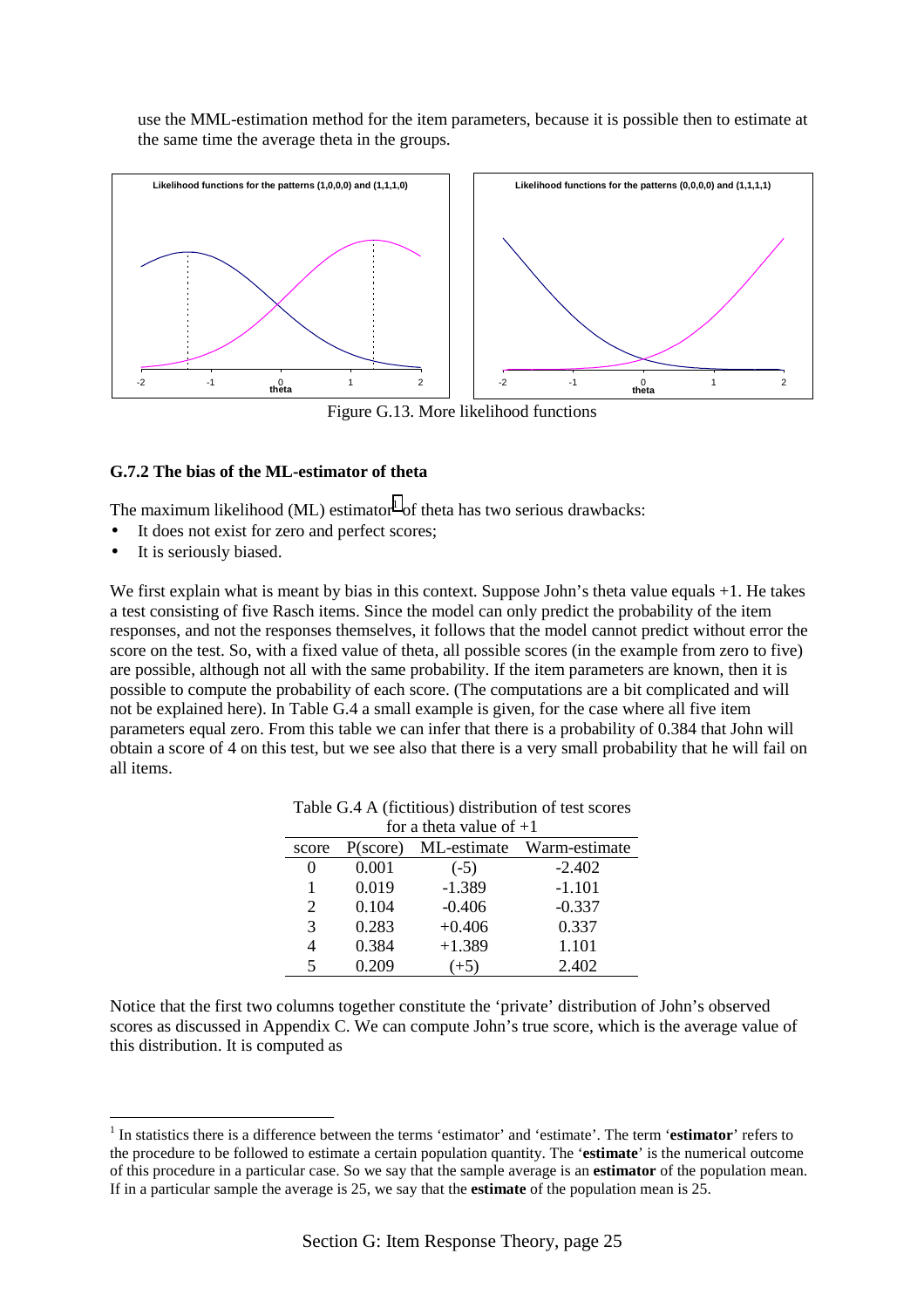#### $0 \times 0.001 + 1 \times 0.019 + \cdots + 5 \times 0.209 = 3.657$

But in the framework of IRT, we are not interested in the true score, but in the estimate of John's theta value. As we have seen above, a score on the test results in a certain estimate of theta: if John upon a single test administration would happen to obtain a score of 3, then the estimate of his theta will be 0.406. For a score of zero or five, there is no estimate, but we filled in an arbitrary number of –5 and +5 respectively as theta estimates. Now the two columns of Table G.4, labelled P(score) and 'MLestimate' constitute the distribution of the ML-estimated theta's: we see, for example, that John's estimated theta will be +0.409 with a probability of 0.283. So we can compute the average ML-theta estimate, or, what amounts to the same thing but is more common to say, his **expected** theta-estimate. This expected value equals

 $(-5) \times 0.001 + (-1.389) \times 0.019 + \cdots + 5 \times 0.209 = 1.62$ 

**which is quite far from the real theta value of 1**. The difference between the expected estimate and the true value of theta is called the **bias<sup>2</sup>**. In this example, the bias is rather serious. Later on we will see in a more realistic example, that, in general, the bias of the ML-estimator remains serious.

In 1989, Th. Warm developed an alternative estimator, which, for reasonably long tests, is as accurate as the ML-estimator, but which is less biased. Commonly, this estimator is referred to as the Warmestimator or as the weighted maximum likelihood estimator<sup>3</sup>. It has moreover the attractive property that it is defined for zero and perfect scores as well. The Warm estimates for the small example are displayed in the rightmost column of Table G.4. The expected value of the Warm-estimates is 0.96, which, compared to the true value of 1, results in a small negative bias.

We now consider a more realistic example with a 20-item test, complying with the Rasch model. The item parameters range from –1.05 through 1.7 with an average value of +0.5. In Figure G.14 the bias for the ML-estimator and the Warm-estimator are displayed. We comment on this figure:

- 1. The bias has been computed for 101 values of theta, put at equal distances from  $-3$  to  $+3$ . The symbols for the same estimator form a reasonably smooth graph of a function, which is the bias function: the bias changes with the value of theta.
- 2. The graph running from the upper left, and staying stable at the zero line over a broad range and then decreasing further (dark blue diamonds) is the bias function for the Warm estimator. It is clearly seen that the bias is very near zero in the interval ranging from  $-1.5$  to  $+2.5$ , and that even in a broader interval the bias is rather small: at  $+3$  the bias is  $-0.022$ .
- 3. The interval where the bias is very small is not symmetric around zero. We will come back to that point later on.
- 4. The two other curves are the bias function for the ML-estimator. Since the ML-estimate does not exist for zero and perfect scores, we have a problem here. If we want to compute expected values (i.e., averages), we must have numbers, so that in the case of zero and perfect scores we have to fill in some number, which should be reasonable in some respect, but will always be arbitrary to some extent. This arbitrariness will influence the result, and the figure is constructed in such a way that we can see the consequences of this arbitrary decision.

 $\overline{a}$ 

 $2<sup>2</sup>$  The bias found here is influenced by the arbitrary estimates plugged in for zero and perfect scores. This problem will be addressed in the sequel.<br> $\frac{3}{3}$  The Werm estimate is defined (in the B

The Warm estimate is defined (in the Rasch model and the two-parameter logistic model) as that value of theta for which a product of two functions is maximal. One function is the likelihood function, the other is the square root of the information function. The latter is considered as a weight for the former, hence the name 'weighted likelihood'.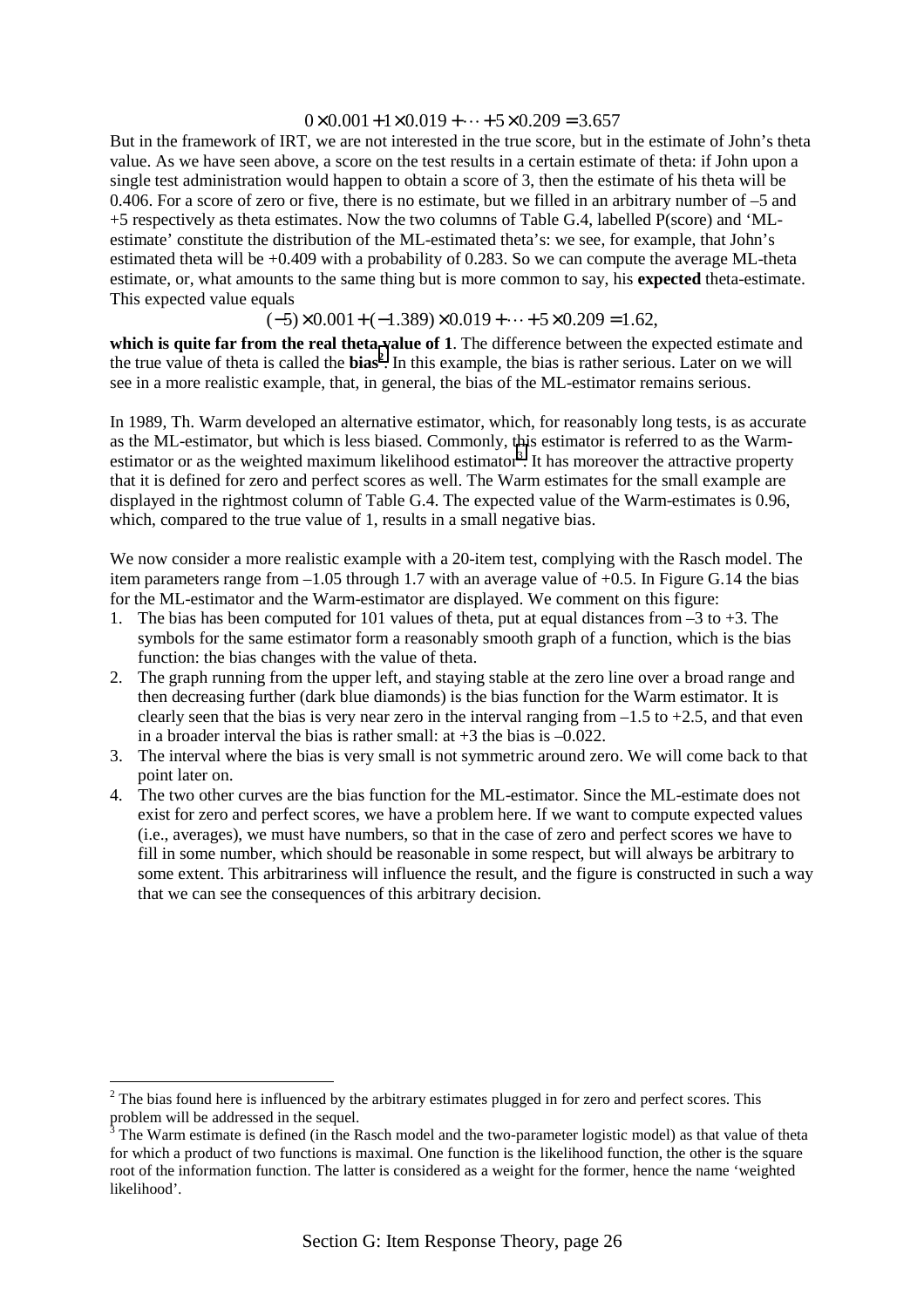

Figure G.14 Bias of theta estimators

- 5. The graph running from the lower left-hand corner of the display and ending in the upper righthand corner (with red squares) is the bias function using  $-5$  and  $+5$  as estimates for zero and perfect scores respectively.
- 6. The third graph (with purple triangles) is the bias function of the ML-estimator, where the Warmestimates for the zero and perfect scores have been used. These values are –3.56 and 4.50 respectively. We see that both bias functions coincide a great deal, roughly for theta values in the interval  $(-1, +2)$ , while they differ outside this interval. This is caused by the fact that inside this interval, the probability of obtaining a zero or perfect score is so small that the precise value of their two theta estimates scarcely has any influence. For theta values to the left of the interval, the probability of a zero score is more substantial, and this probability is multiplied by –5 for the red curve and by –3.56 for the purple curve. That is why they go apart, as theta gets smaller: the smaller theta, the larger the probability of obtaining a zero score. A similar reason holds for values to the right of the interval.
- 7. The three curves cross at the same point, and at this point they have zero bias. In the example, this point corresponds to a theta value of about +0.5, and this corresponds with the **theta value where the test has its maximal information**. For the blue (Warm) and the red (ML, with plugged-in values of -5 and +5) curves in Figure G.14, the relation between information and bias is displayed graphically in Figure G.15. For the ML-estimator, we see that the bias is only zero if the information is maximal (which is about 4.4 in this example), and that when we move to the left along the x-axis, the bias increases in absolute value. For the Warm estimator, the bias remains very close to zero, even for information values lower than 2.
- 8. It appears in Figure G.15 that the red line (which has the appearance of a bird's beak) is symmetric around the horizontal zero line, but it is not completely so. This means that there is a close relation between bias and information, but one cannot be predicted exactly from the other. The precise relation is not known and this is a pity, because it restricts the generality of the conclusions we will draw from this small study.
- 9. Another interesting aspect in relation to the Warm estimator is the following observation: it appears from Figure G.15 that this estimator shows noticeable bias if the information drops under a value of two approximately. It would be interesting to know if this is also the case with other tests of a different length, with other item parameters, even with another model (like the two parameter logistic model with different item discriminations). If this were the case, we would have a quite valuable result, because from the information function we could then determine the range of theta values which will yield (approximately) unbiased Warm estimates.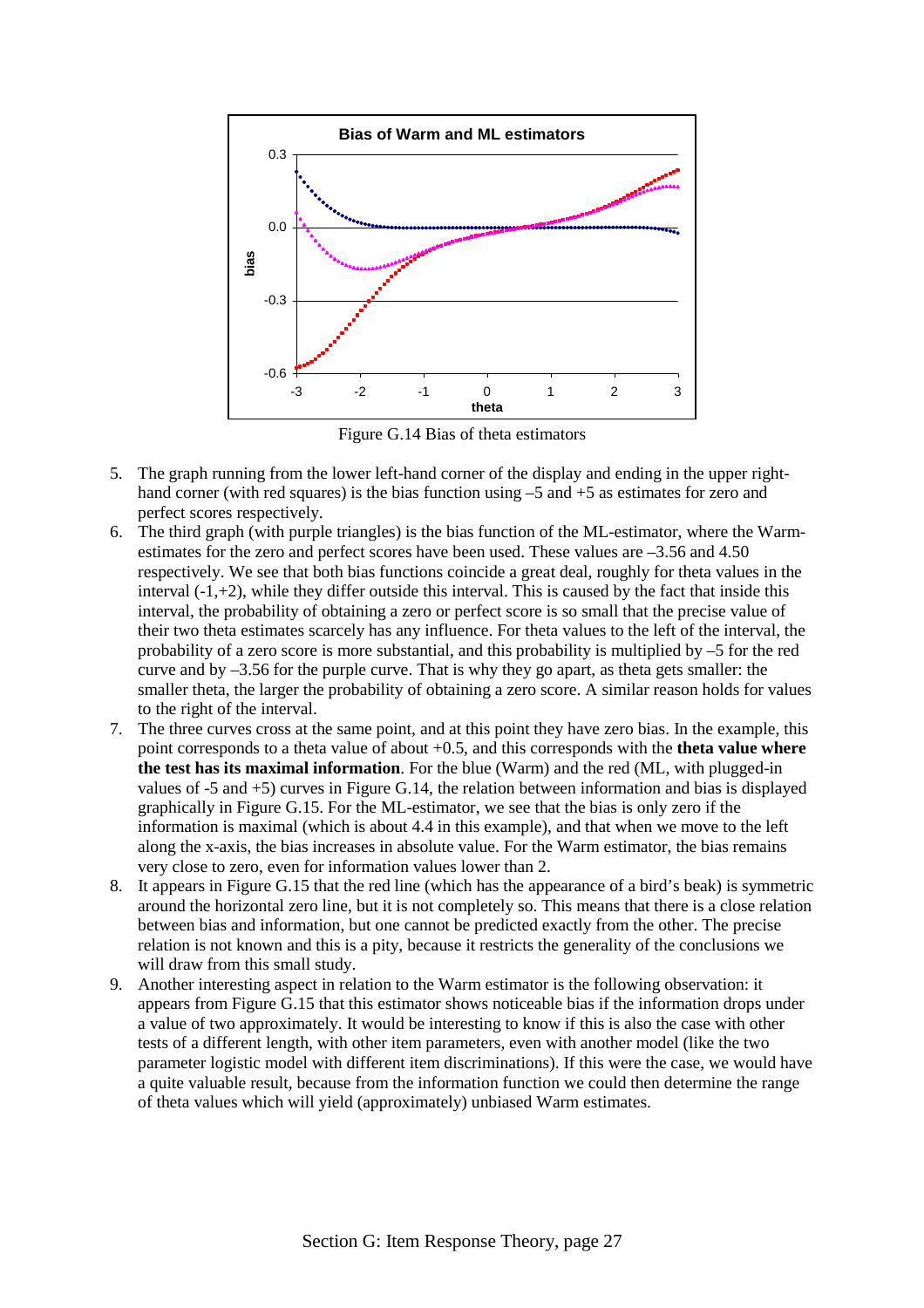

Figure G.15. Bias and information

10. To shed some light on this problem, the bias function for the Warm estimator and the information function for a test of 40 items were constructed. The item parameters used are the same as in the 20 item test; but they occurred twice as often. The maximal information value in this 40-item test is therefore exactly the double of the maximum in the 20 item test (its value is about 8.8). In Figure G.16 the relation between the bias of the Warm estimator and information is displayed. (The blue diamonds refer to the 40-item test; the red squares to the 20-item test). Although the value where the bias tends to depart from zero is about 2 in both cases, it is also clear that the departure from zero holds for larger values in the long test than in the short one. But for practical purposes, a value of 2 seems to be fairly useful for practical applications. (Notice that in Figure G.16 the unit for the y-axis is different from the unit in Figure G.15).



Figure G.16. Bias of the Warm estimator and information

Now we are ready to summarize the results on the estimation of theta:

- 1. Two estimators of theta can be used after calibration: the ML-estimator and the Warm estimator. Both have (approximately) the same standard error.
- 2. For both estimators it holds that the theta estimate depends only on the score of the test, not on the specific response pattern. This is true in the Rasch model and in the two parameter logistic model (2PLM). But it does not hold in the three parameter model.
- 3. The ML-estimate does not exist for zero and perfect scores but the Warm estimate does exist for all scores.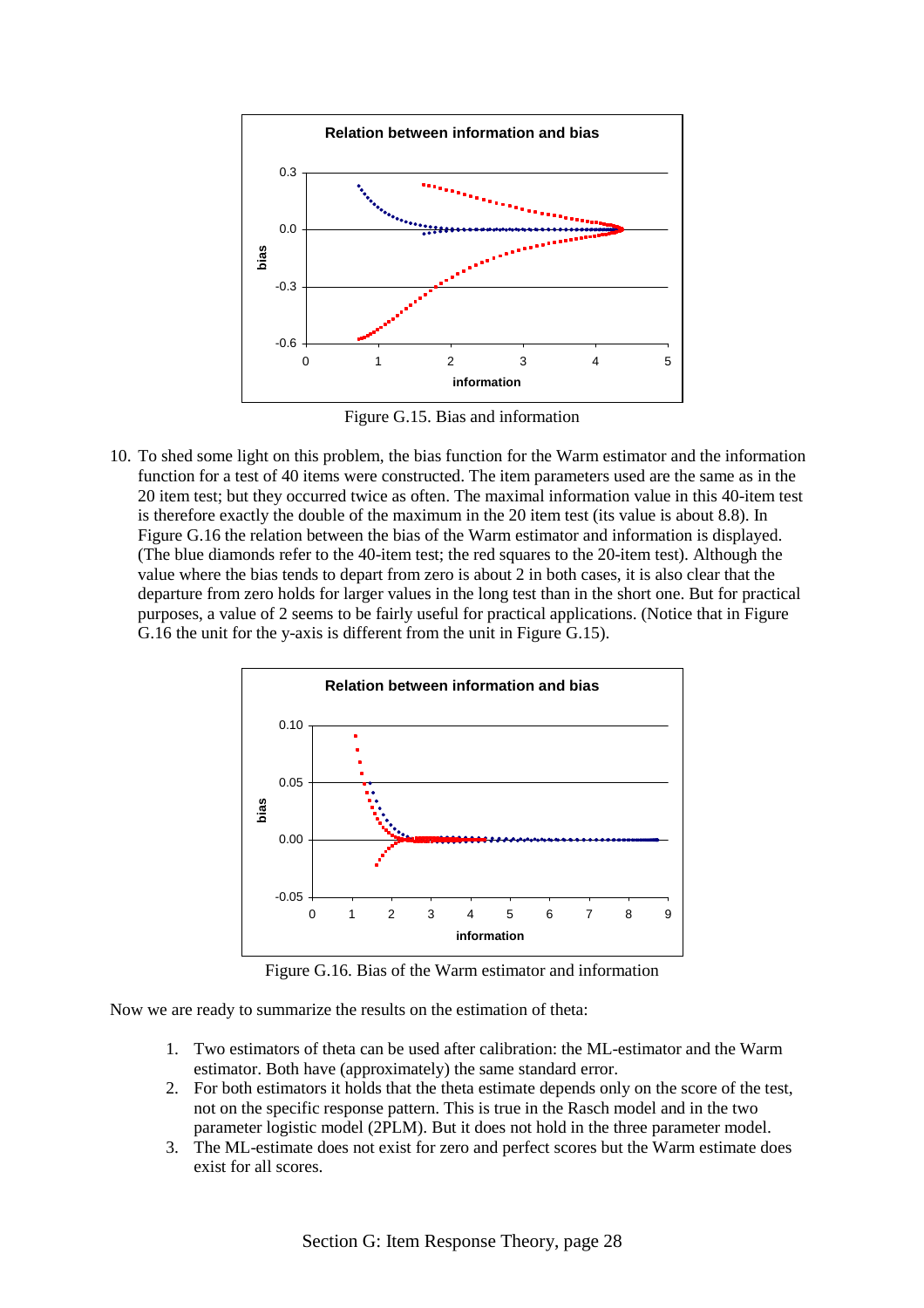- 4. The ML-estimator is biased. For theta values larger than the point of maximal information, this bias is positive, meaning that on the average the estimate will be larger than the true value; for theta values smaller than the point of maximal information the bias is negative. If one takes these two effects jointly, this means that the ML-estimates will tend to have a larger variance than the real theta values.
- 5. The Warm estimator shows only a small (and negligible) bias in a large interval around the point of maximal information. Outside this interval it shows a bias which is in the opposite direction from the bias in the ML-estimator: for small values of theta the bias is positive, for large values it is negative. The effect of this bias is that the variance of the Warm estimates will tend to be smaller than the variance of the real thetas. This effect is known as shrinkage.
- 6. A small study suggests that with the Warm estimator, bias begins to be serious for theta values where the test information is smaller than 2. This result, however, is provisional and should be corroborated by more evidence. It is important to notice that this result was found for the Rasch model. It might be different for the 2PLM.

## **G.7.3 EAP-estimates**

The ML-estimator and the Warm-estimator are based exclusively on the test score, i.e., all the information that these two estimators use is provided by the test taker, and no other sources of information are used. There exist, however, also estimation procedures that use other information in a systematic way.

Suppose John will take a test. We know that he has followed a course of English for four years, and from other research, we happen to know that in the population of students who have studied four years of English, the mean theta value is 1.1 and the standard deviation is 0.7. We also happen to know that the distribution of theta in this population is approximately normal. Since John also belongs to this population, we could say that in some sense we have some information on John's ability. We are fairly sure, for example, that John's ability will not be larger than 2.5 on the theta scale (because 2.5 is two standard deviations above the mean), and if we should make a systematic guess, the population mean would be a good one. In fact, this guess is the best one we can make in many respects. But formally speaking, this guess is an estimate based on all the information we have about John before he takes the test. This information is called the **prior** information, and we take as the estimate the mean or expected value of the distribution of the theta values we happen to have information about.

After the test taking, we have collected more information about John, and suppose that he obtained a score of 18 on a 20-item test, a fairly good result. Then we could ask a very nice question: suppose that we happen to know the theta value of all the members of the population, and suppose further that we administer the test to everybody. So we have, for all population members, their theta value and a test score. Now we collect all people having obtained a test score of 18 (the same as John's), and we make a histogram of their theta values. What would that histogram look like? Notice that this question is different from a problem we studied in the section about bias: there we were looking for the distribution of test scores given the value of theta (see Table G.4 for an example); here we have the reverse problem: **what is the distribution of theta given the test score**. This distribution is called the **posterior** or **a posteriori** distribution (as opposed to the distribution we knew before the collection of test scores, which is called the **prior distribution**.)

Since John has obtained a score of 18, it seems wise to base our estimate of John's theta on the posterior distribution rather than on the prior distribution, because we then take into account the extra information John has delivered. And indeed, this is exactly what is done: the estimate of John's theta value is the mean or expected value of the posterior distribution. Hence the acronym EAP: **E**xpected **A P**osteriori. As an indication of the accuracy, one can take the standard deviation of the posterior distribution.

Here are some comments on this method: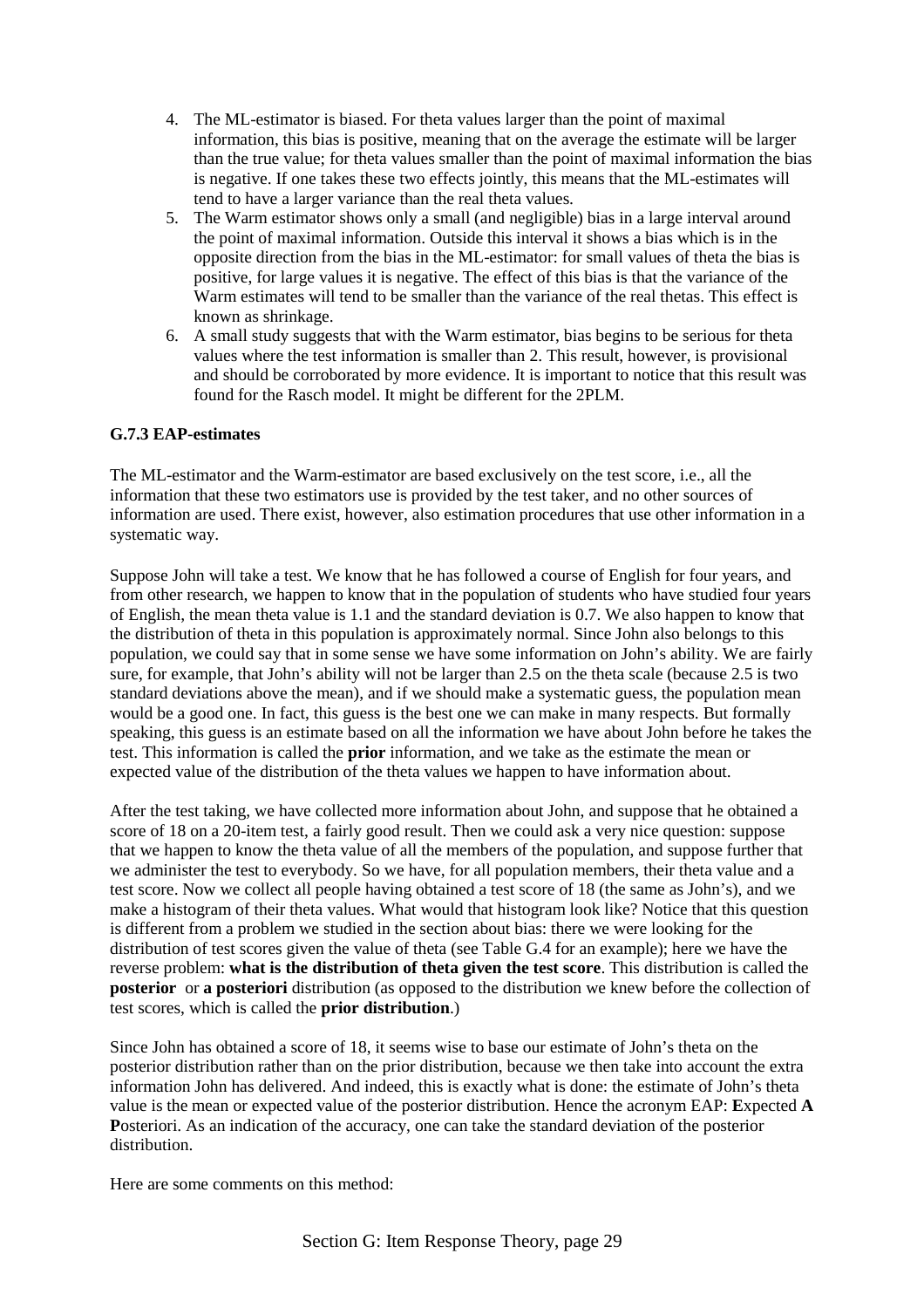- 1. In the Rasch model there is a different posterior distribution for each score. Once the score is given, the posterior distribution of theta does not depend on the specific response pattern. For example, in a four-item test the posterior distribution given the response pattern (0,0,1,1) is the same as that given the response pattern  $(1,1,0,0)$ , because the two response patterns have the same score. In the two parameter logistic model there is a different posterior distribution for each value of the weighted score.
- 2. The imaginary situation described above (knowing everybody's theta value etc.) only served a didactic purpose, and cannot be realized. But if the prior distribution is known (e.g. we know that it is normal with a given mean and SD), and if the item parameters are known, then the exact form of the posterior distribution for each possible score can be computed. In Section G.8, it will be shown how the two distributions in Figure G.17 (see below) can be constructed with the program EXCEL.
- 3. If the prior distribution is normal (as it usually is in most applications), then the posterior distributions are not normal. For extreme scores the posterior distribution may be skewed. In Figure G.17 an example is given. The left-hand distribution is a normal prior with a mean of 1.1 and a SD of 0.7. The test consists of 15 items, all having the same difficulty of +1. The right-hand distribution is the posterior distribution for a score of 14. The right-hand tail is a bit more stretched than the left. The expected value of this distribution is 2.28 and its standard deviation is 0.47, a value markedly smaller than the prior standard deviation of 0.7. So in general, the posterior distribution, as graphed in the figure, reflects precisely what we can learn from such a score: the whole graph of the posterior is situated quite far to the right of the prior distribution, implying that people getting a score as high as 14 on this test in general have a quite high theta value But at the same time we have still a substantial SD in the posterior, so all we can say about John is that he belongs to this posterior population, but we cannot locate him more precisely with the information we got from him. (One should not draw conclusions from the fact that the posterior distribution's graph has a higher 'top' than the prior: both figures are scaled in such a way that the total surface under the graph is equal for both figures.)



Figure G.17. Prior and posterior distributions

It may seem that the use of the EAP estimator is very attractive, since it uses all the available information one has. But one should be careful with such an approach, especially when decisions about individual persons are based on their estimated theta-value. The form and the location of the posterior distribution depend to some extent on the prior distribution, such that the mean of the posterior can be seen as a kind of compromise between the prior information we have (John comes from a population with a mean theta of 1.1) and the information we have from an individual test performance (John got a score of 14 out of 15 items). Now suppose the prior information that we had related only to male students having received four years of instruction in English, but that we also have prior information for the female population, and suppose further that in the female population the mean is 1.6 with an SD of 0.7. Mary belongs to this population and she happens to obtain also a score of 14 items correct, the same as John's. But for Mary the EAP-estimate will be higher than for John,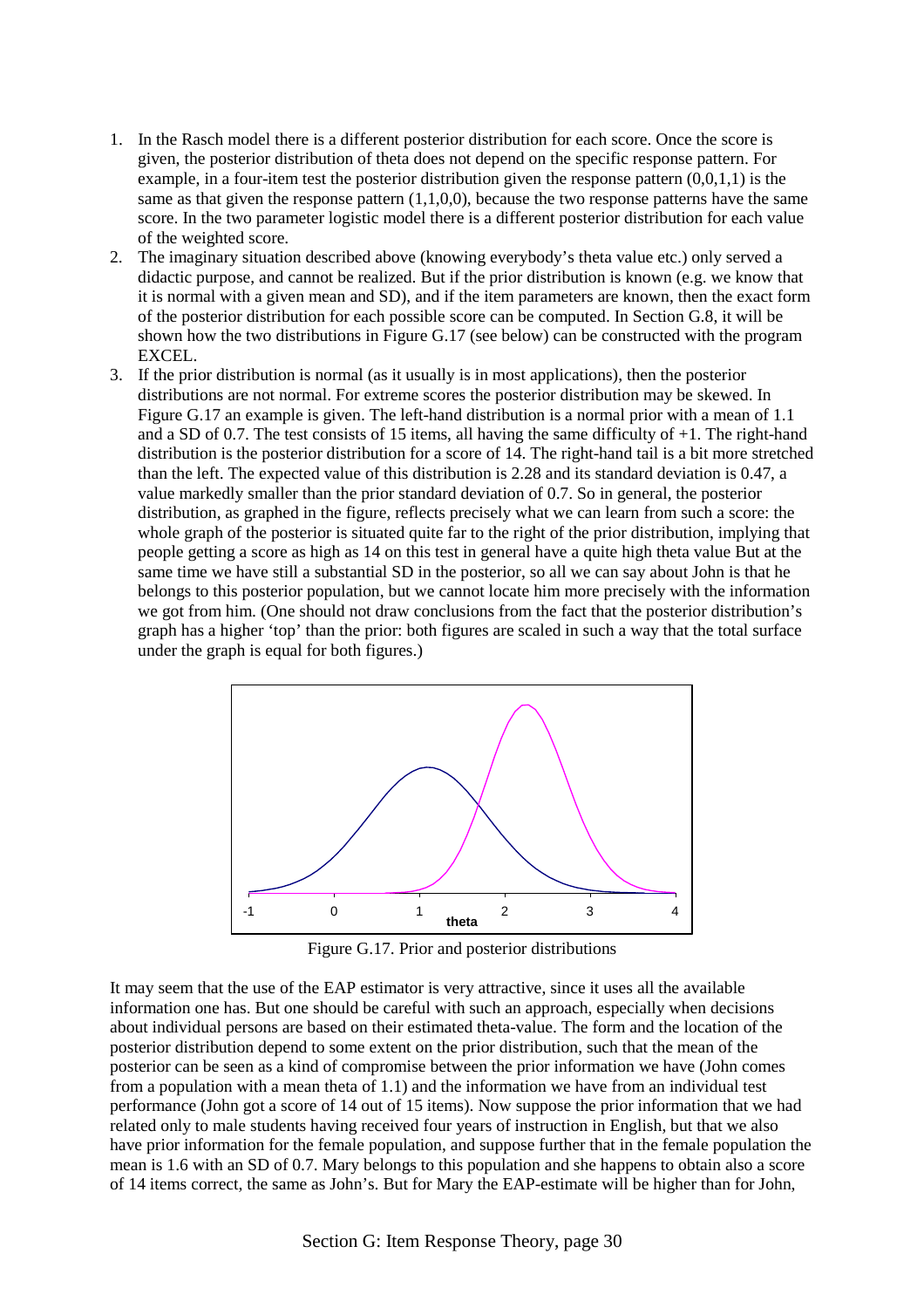because it is a compromise between a larger prior mean and the same test score. Upon computation we find that Mary's EAP-estimate is 2.51, while John got 2.28 for the **very same test performance**. So in some way, John is punished for being male, and in situations where decisions are based on a test score, this may be conceived as unfair.

## **G.8 Producing graphs with EXCEL**

In the present section a step by step instruction will be given how to compute the function values for a number of interesting functions in an IRT-framework. It will be seen that the amount of formula typing and entering values is really modest while the result –an illuminating graph- is sometimes worth a thousand words.

The Section is arranged in four subsections:

- 1. In Section G.8.1 some general principles of handling a spreadsheet in EXCEL will be explained by constructing, step by step, the formulae and procedures to plot a number of item response curves
- 2. In Section G.8.2 the information function of a test will be built;
- 3. In Section G.8.3 a graphical method for the ML and the Warm-estimator will be developed
- 4. In Section G.8.4 posterior distributions of the theta values will be constructed.

Graphs G.14, G.15 and G.16 related to the previous section (on bias) are also produced with EXCEL, but the computation of the values is quite complicated, and has to be done with special software.

The whole section should be read and studied cumulatively: in later sections concepts and techniques explained in earlier sections will be used without further exposition. At the same time the results will be a bit more general than in sections G5 through G7, because we will use the two parameter logistic model instead of the Rasch model.

The section is not a beginner's introduction to EXCEL. If the concepts and techniques which are introduced here are not understood, it may be wise to consult an introductory tutorial in EXCEL. Sometimes, built-in functions from EXCEL will be used (like SUM). The name or acronym for these functions stems from an English version of EXCEL. If the language of the program is not English, these names may be different. Some functions, however, are so universally used, that they only have a single name across languages. An example is the function EXP.

## **G.8.1. General principles of EXCEL**

When EXCEL is opened from scratch, a sheet, containing cells is displayed on the screen. For our purposes, it is enough to work on a single sheet. The cells of the sheet (displayed as rectangles) are referred to by an **address**, which consists of a **column** letter (or pair of letters, to be understood as a single symbol), and a **row** number. These letters and numbers are displayed automatically by EXCEL. (See Figure G.18).

When we do computations for IRT we will need theta values and the values of the parameters. In what follows, the theta values will be stored in column A, starting at row 3, the discrimination parameters will be stored in row 1, and the difficulty parameters in row 2, both starting at column B.

In IRT, theta is a continuous variable which can assume any number. But one cannot type all numbers, so we will have to make a selection. Let us assume that we are only interested in theta values in the interval (-3,+3), and in this interval we will only use about 100 different theta values at equal distances from their neighbours. Since  $3 - (-3) = 6$ , each value from the second on will be  $6/100 = 0.06$  units larger than its predecessor. The nice thing about EXCEL is that we only have to type two different numbers, and the other numbers can be generated by a simple technique of selecting and dragging. The whole process is exemplified in Figure G.18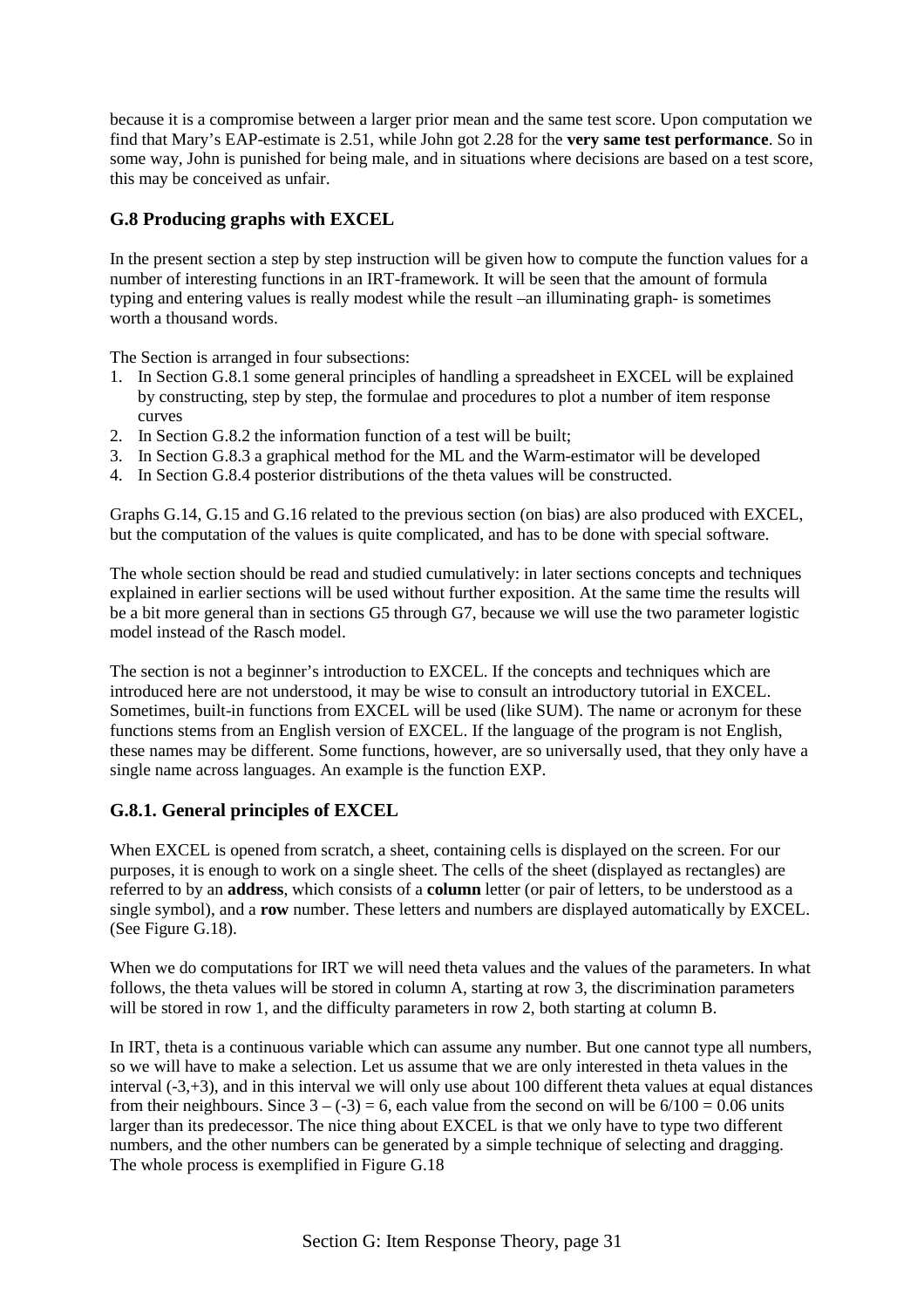

Figure G.18. Creating an equidistant series

In the left hand panel, the situation is depicted after having typed two values. The two values are selected jointly, and the cursor is placed at the lower right-hand corner of the black rectangle (at the place of the small black square). Put the cursor in such a way that a black +-sign appears, not a hollow one. Drag this +-sign downwards holding the left-hand button of the mouse down (see middle panel), and upon releasing the mouse button the equidistant values are filled in the black rectangle (which is selected as a whole; see right-hand panel). Clicking in any cell of the spreadsheet will undo the selection. If the mouse is dragged until row 103, we will have 101 equidistant theta values in the range  $(-3, +3)$ .

It is good practice to distinguish between values that are typed (or dragged as in the example) and values which are the result of a formula application. This can be done by very simple lay-out functions. In the example (left panel) the two numbers are centered in their cells and made bold. This lay-out is automatically inherited by the cells defined by dragging. Dragging can also be applied starting from a selection of a single cell. In that case, the value of the cell is repeated in all cells attained.

In the left-hand panel of Figure G.19 the discrimination parameters for four items (row 1) and the difficulty parameters (row 2) are filled in, and the cursor is placed in cell B3, ready to accept a value or a formula. Notice that in top of the spreadsheet, the active cell is identified (B3) and that to the right of this, there is an empty box, preceded by the  $\dot{=}$ -sign. To type a formula one can just type with the cursor in cell B3, or one can place the cursor in the formula box. To edit an existing formula, however, one must place the cursor in the formula box.

|                                               | B <sub>3</sub><br>=EXP(A3-B2)/(1+EXP(A3-B2))<br>$=$<br>٠<br>B <sub>3</sub><br>$\equiv$ |           |        |     |     |              |              |          |     |     |     |
|-----------------------------------------------|----------------------------------------------------------------------------------------|-----------|--------|-----|-----|--------------|--------------|----------|-----|-----|-----|
| <b>Book2</b>                                  |                                                                                        |           |        |     |     | <b>Book2</b> |              |          |     |     |     |
|                                               | Α                                                                                      | B         | Ĉ      | D   | Ε   |              | Α            | B        | ¢   | D   | Ε   |
| $\overline{4}$                                |                                                                                        |           |        |     |     |              |              |          |     |     |     |
|                                               |                                                                                        | $\cdot$ 1 | $-0.9$ | 0.8 | 1.1 | ר<br>÷       |              |          | 0.9 | 0.8 | 1.1 |
|                                               | $\overline{3}$                                                                         |           |        |     |     | 3            | $\mathbf{3}$ | 0.119203 |     |     |     |
| $\frac{2}{4}$                                 | $-2.94$                                                                                |           |        |     |     | 4            | $-2.94$      |          |     |     |     |
| $\frac{5}{6}$                                 | $-2.88$                                                                                |           |        |     |     | 5            | $-2.88$      |          |     |     |     |
|                                               | $-2.82$                                                                                |           |        |     |     | 6            | $-2.82$      |          |     |     |     |
| 7                                             | $-2.76$                                                                                |           |        |     |     | 7            | 2.76         |          |     |     |     |
|                                               | 2.7                                                                                    |           |        |     |     | 8            | 2.7          |          |     |     |     |
| $\begin{array}{c}\n8 \\ 9 \\ 10\n\end{array}$ | $-2.64$                                                                                |           |        |     |     | 9            | $-2.64$      |          |     |     |     |
|                                               | $-2.58$                                                                                |           |        |     |     | 10           | 2.58         |          |     |     |     |
| 11                                            | 2.52                                                                                   |           |        |     |     | 11           | 2.52         |          |     |     |     |

Figure G.19. Specifying a formula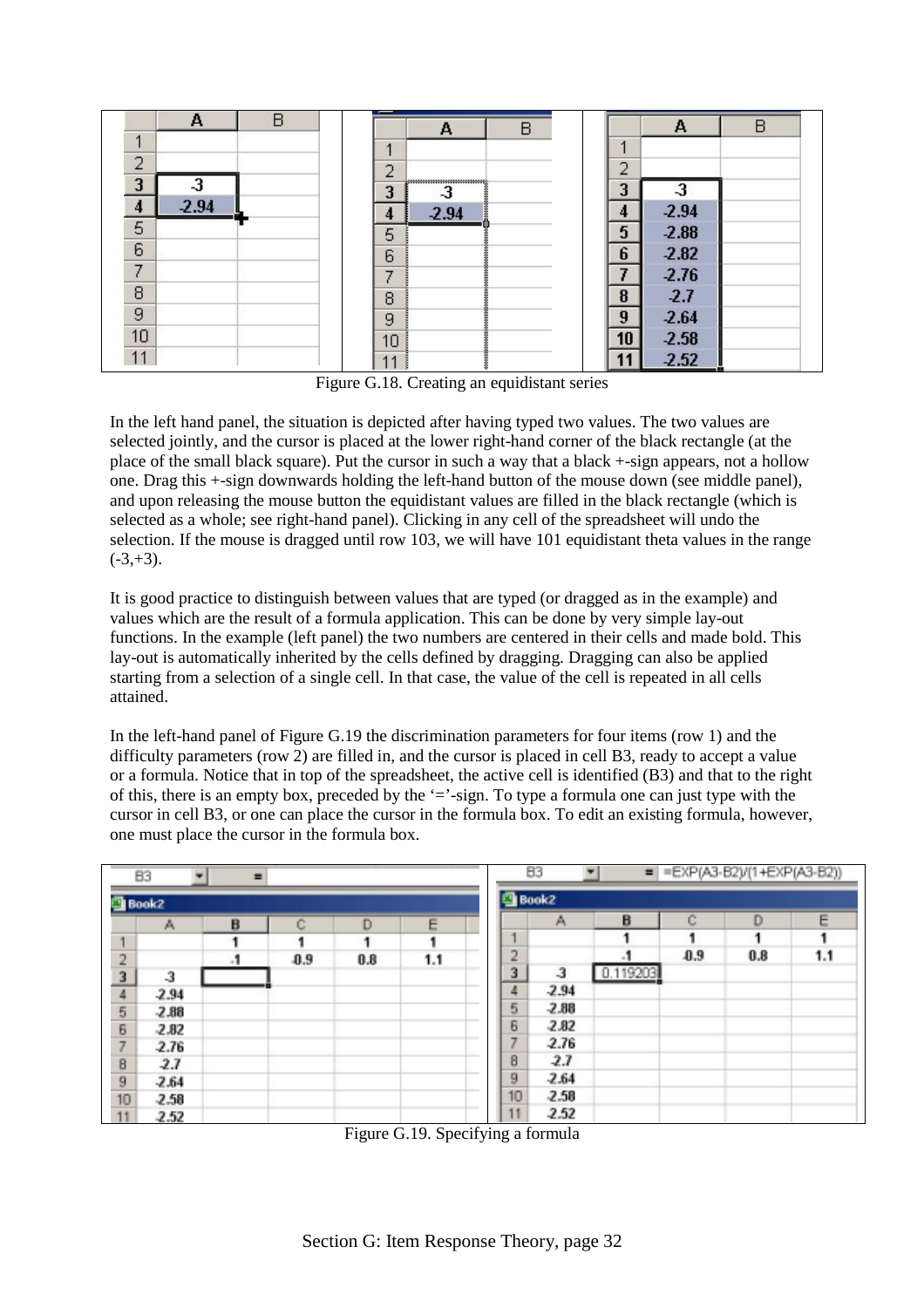To specify a formula one can almost use literally the mathematical formula as given in textbooks. The only difference is that for the variable (theta) we must specify the cell where the value of theta can be found and for the value of the parameter we must type in a specific numeric value or refer to a cell where that value can be found. For cell B3, it is natural to choose the theta value in cell A3 and the difficulty parameter from cell B2. So if we want to use formula (G.3) from section G.5 we could type:  $=exp(a3-b2)/(1+exp(a3-b2))$ 

and after typing the 'enter' key, the formula is evaluated, the cursor makes another cell active, but if we come back to cell B3 (by clicking on it), we see the spreadsheet as displayed in the right-hand panel of Figure G.19. Notice that:

- Typing a formula must begin with the '='-sign. If '=' is omitted, the formula itself will be displayed in the cell.
- The use of uppercase or lowercase symbols is arbitrary. EXCEL turns all used letters to uppercase.
- The function 'exp' is a built-in function in EXCEL.
- Addition and subtraction are symbolized by '+' and '-' respectively; multiplication and division by '\*' and '/'. The multiplication must be mentioned explicitly: for example, 3\*A2 (multiply the value in cell A2 by 3). Typing '3A2' is not understood by EXCEL and will lead to an error.

## **Absolute and relative addresses**

A great advantage of EXCEL is that not only values can be copied from one cell to another but formulae as well. To understand properly what happens, we need to know what an address is. Suppose we make cell B3 active, i.e., we select it, and we type the formula

$$
=2^*a3
$$

then the formula does not mean to multiply the number 2 by the number a3, which is not possible, since a3 is not a number. What is meant is to perform the multiplication of the number 2 with the number that can be found in cell 'a3'. The cell identification is called the address.

But addresses can be read in two different ways: absolutely and relatively. Since the active cell is B3, the address A3 can be read as

1. the preceding column, same row (relative to the current position B3)

2. the address in column A, row 3, whatever the current position: this is absolute addressing. If we use the relative address A5 while being in cell B3, then A5 is to be understood as the cell in the preceding column, two rows below the current one.

EXCEL allows for both modes, relative and absolute, for the row and column indication separately, leading to four modes of addressing. Absolute addressing needs the '\$'-sign; relative addressing is the default (no special sign involved). Now, still being in cell B3, we can write the above formula in four different ways:

- 1. row and column relative to the current position:  $=2*a3$
- 2. row relative and column absolute:  $=2*sa3$
- 3. row absolute and column relative:  $=2*a$ \$3
- 4. row and column absolute: =2\*\$a\$3

For each way of writing the formula we will get the same result. But things will change if we copy this formula to the clipboard, and then paste it in some other cell, C5, say. For the four cases listed above, we will find in the formula box the following formulae when C5 is made active:

- 1.  $=2*B5$  (same row, preceding column);
- 2.  $=2*\$A5$  (same row, but column A, absolutely);
- 3.  $=2*B\$ 3 (third row, absolutely, preceding column);
- 4.  $=2*\$A\$3$  (third row and column A, both absolutely).

If we want the probability for a correct response to four items and for 101 different values of theta, it would be silly to type the formula 404 times. Using a clever mixture of relative and absolute addressing we only need to type the formula once. Here it is for cell B3 (and we generalize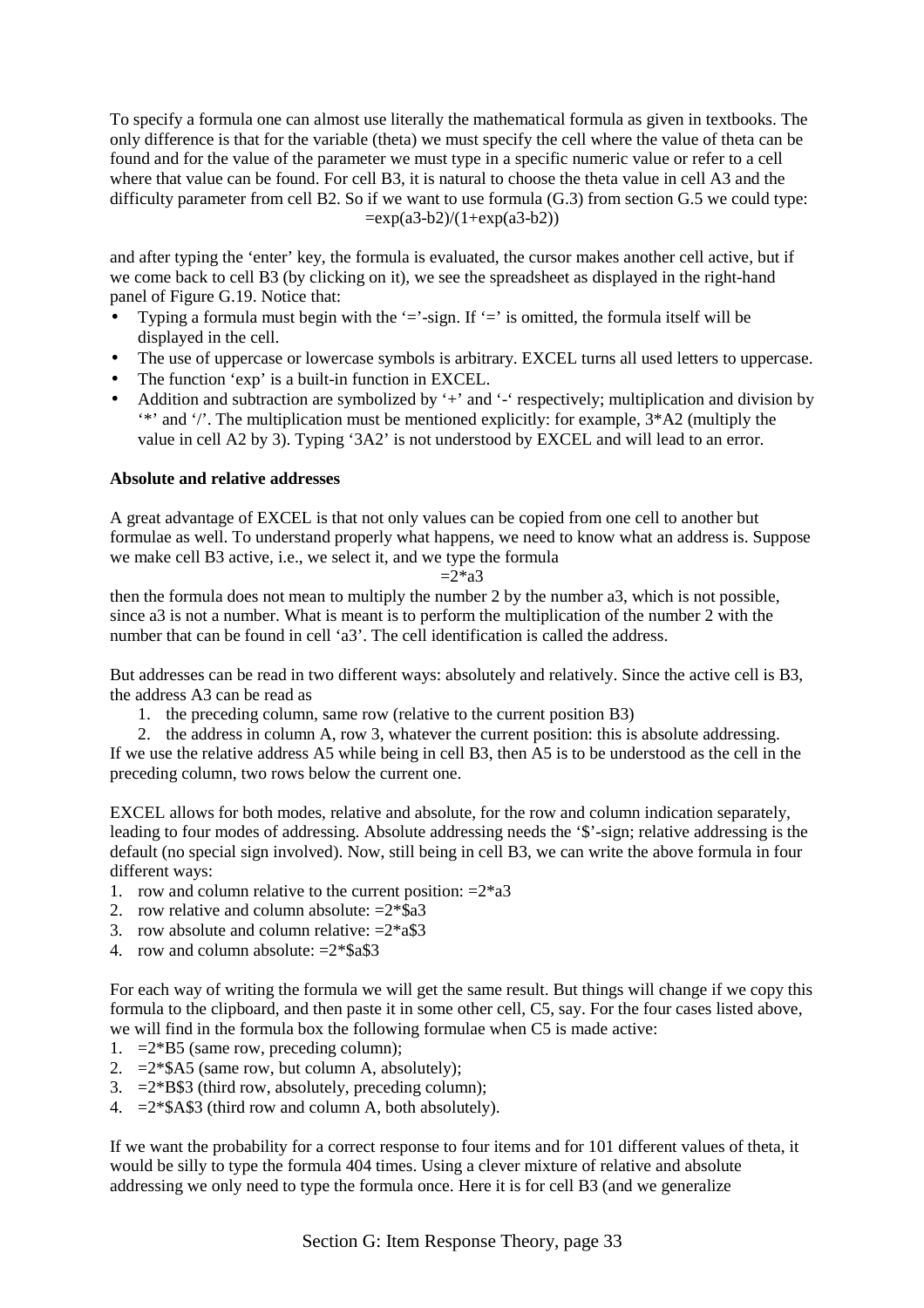immediately to the two parameter logistic model; compare to the mathematical formula (G.4) in Section G.5):

## $=exp(b$1*(\$a3-b$2))/(1+exp(b$1*(\$a3-b$2)))$

Here are some comments:

- The reference to the discrimination parameter is  $b\$ 1: the column address is relative (same column), because we need the discrimination parameter of the current item. If the formula is copied to column C, we will need the discrimination parameter of the next item; hence the column address is relative. But the row address is absolute: the discrimination parameter is in the first row, whichever row we are in. Relative addressing would mean 'two rows above the current one'. A similar reasoning applies to the difficulty parameter.
- The reference to the theta value is \$a3. The column address is always column A, not just the preceding column. The row address, however, is relative: we want the current theta value. If the formula is copied to cell B4, we want to use the theta value in A4, not the one in A3.
- To copy the formula to all 404 cells (101 theta values and four items), we apply the same technique as for creating a series of values:
	- o type the formula in cell B3, make cell B3 active, and put the cursor at the right-hand lower corner such that the black '+' appears.
	- o Drag the black '+' horizontally to cell E3. Upon releasing the mouse button, the formula is copied in cells B3, C3, D3 and E3, and these four cells are selected, i.e., enclosed in a black rectangle.
	- $\circ$  Put the cursor at the right-hand lower corner of the rectangle such that the black  $'$ +' appears, and drag is downwards to cell E103. Upon releasing the mouse button, the formula is copied to all 404 cells, and the computations are done.

In Figure G.20 the situation is depicted after this copying, while cell D5 is the active cell. Notice the formula in the formula box.

| =EXP(D\$1*(\$A5-D\$2))/(1+EXP(D\$1*(\$A5-D\$2)))<br>D5<br>Ξ |         |           |          |          |          |   |   |  |  |  |
|-------------------------------------------------------------|---------|-----------|----------|----------|----------|---|---|--|--|--|
| 图 Book2                                                     |         |           |          |          |          |   |   |  |  |  |
|                                                             | A       | B         | C        | D        | E        | F | G |  |  |  |
| 1                                                           |         | 1         | 1        | 1        | 1        |   |   |  |  |  |
| $\overline{2}$                                              |         | $\cdot$ 1 | 0.9      | 0.8      | 1.1      |   |   |  |  |  |
| 3                                                           | -3      | 0.119203  | 0.109097 | 0.021881 | 0.016302 |   |   |  |  |  |
| 4                                                           | $-2.94$ | 0.125648  | 0.115067 | 0.023203 | 0.017293 |   |   |  |  |  |
| 5                                                           | $-2.88$ | 0.132389  | 0.121319 | 0.024602 | 0.018343 |   |   |  |  |  |
| 6                                                           | $-2.82$ | 0.139434  | 0.127862 | 0.026084 | 0.019455 |   |   |  |  |  |
| 7                                                           | $-2.76$ | 0.14679   | 0.134703 | 0.027652 | 0.020633 |   |   |  |  |  |
| 8                                                           | $-2.7$  | 0.154465  | 0.141851 | 0.029312 | 0.021881 |   |   |  |  |  |
| 9                                                           | $-2.64$ | 0.162465  | 0.149313 | 0.031068 | 0.023203 |   |   |  |  |  |
| 10                                                          | $-2.58$ | 0.170795  | 0.157095 | 0.032926 | 0.024602 |   |   |  |  |  |
| 11                                                          | $-2.52$ | 0.179462  | 0.165205 | 0.034891 | 0.026084 |   |   |  |  |  |

Figure G.20. Copying formulae

## **The power of a spreadsheet**

Once we have the probabilities of a correct answer for a few items, we can easily extend these formulae to new items. If we want a fifth item (in column F, say), we simply copy one of the other columns into column F, and the formulae of all the cells in this new column are automatically adapted.

If one wants other item parameters for this new item, all one has to do is to change the values for these parameters in cells F1 and F2. As soon as a change is made in some cell, say F1 (and this cell is left by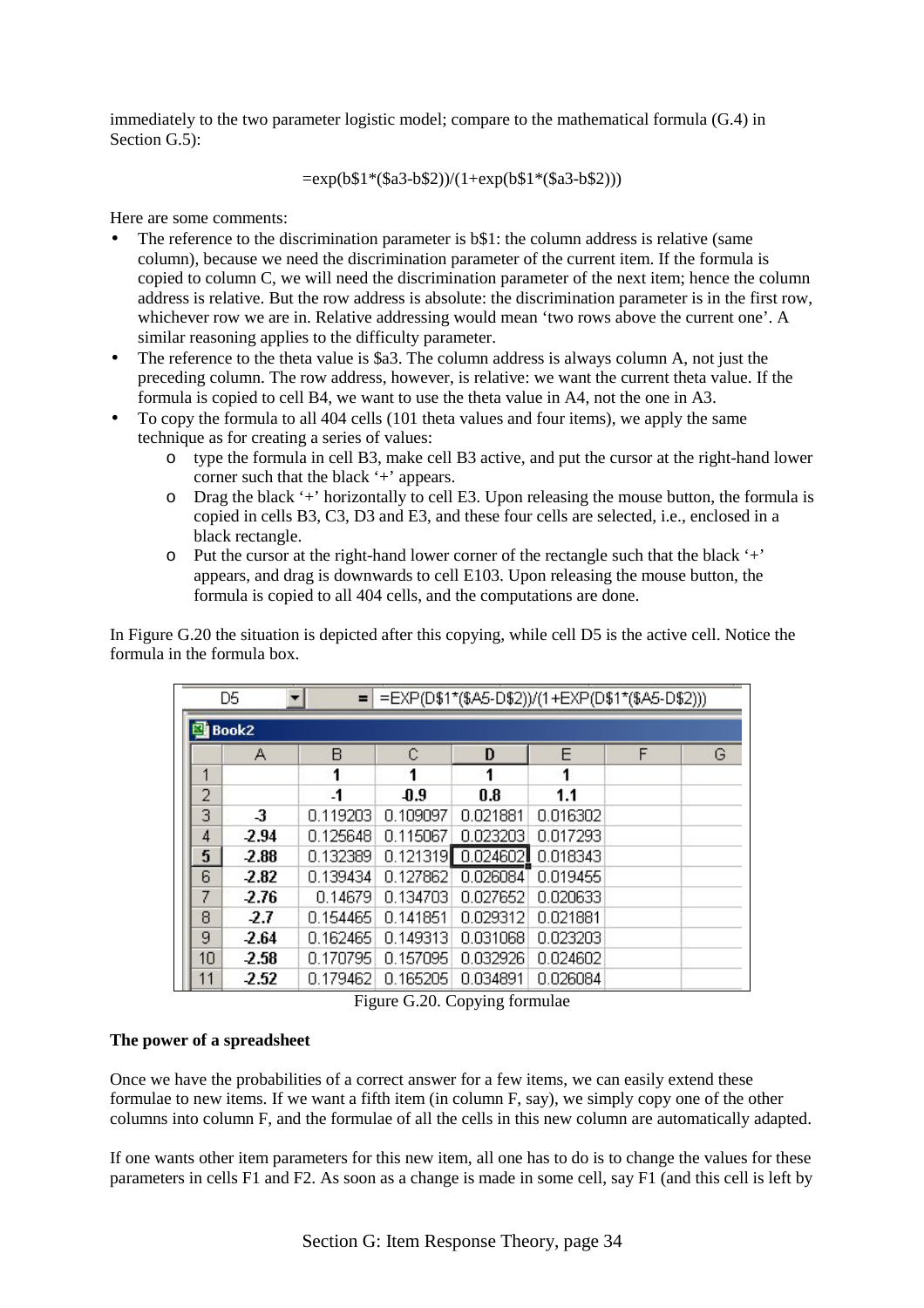making another cell active), all formulae where reference is made to F1 are computed again and the result is displayed. If a graphical display is constructed, using the values in column F, the graph will be automatically adapted as well.

## **Drawing a graph**

Here is some information on how to draw a graph quickly in EXCEL. We will draw a graph of the item response functions in columns B to E of the preceding example. In drawing a graph we need to provide the coordinates for a number of points. These points are then plotted in a plane and (optionally) connected by a line. It is also possible to plot only the connecting lines, without a special symbol for the points themselves. We will choose that latter option.

• Choose the button for the 'Chart Wizard' from the toolbar. It looks like this:



(If it is not visible, activate the standard toolbar: in the menu View, choose 'Toolbars', and click on 'Standard')

• The first step of the Wizard is displayed as in Figure G.21. Make the selection 'XY (Scatter)' from the list of Chart types and select the sub-type as indicated in the figure. Then, press the 'next' button. (It is also possible to work with 'Line' as chart type, but in our experience, it is easier to work with the scatter chart.)



Figure G.21. Chart Wizard, step 1

• In the second step of the wizard, choose the tab 'Series' (see Figure G.22). It may happen that some graphs are defined already (it will not happen if the wizard is started while an empty cell is selected). To start from scratch, existing graphs can be removed with the 'Remove' button.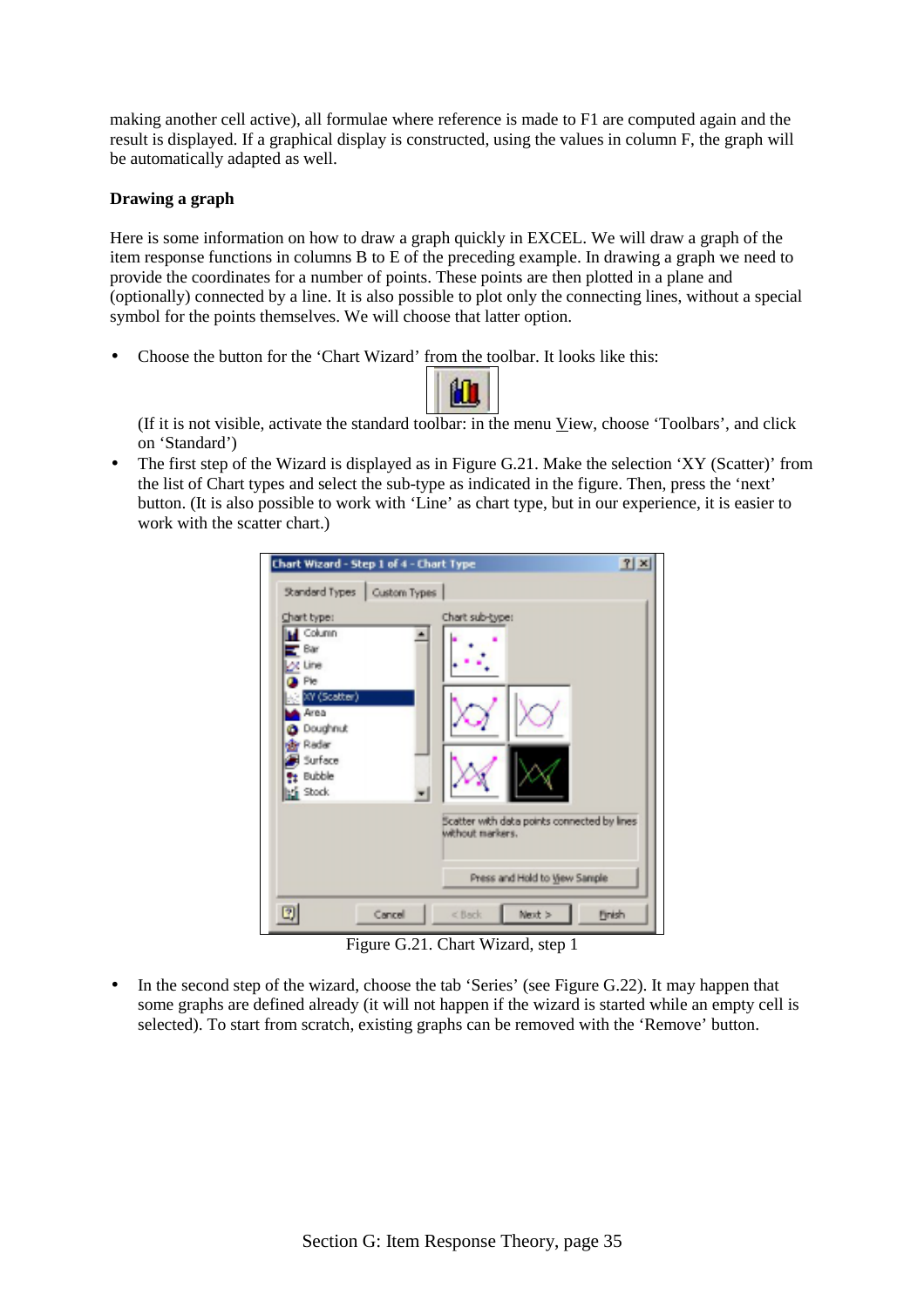

Figure G.22 Chart wizard, step 2

- To add a graph, use the 'Add' button. Upon pressing 'Add' the three boxes at the right become empty, and can be filled. The 'Name' box can be filled with the name of the graph (or with a reference of the cell(s) where the name is to be found). This name will appear in the legend accompanying the resulting graph. The other two boxes are used to specify the cells where the xand y-coordinates are to be found. One can type these references as shown in the example in Figure G.22, but one can also use the button (red, blue and white at the right end of the box). This button is called the 'Collapse Dialog' button, and upon pressing it, the following happens:
	- o The dialog as displayed in Figure G.22 disappears (provisionally);
	- o The value box alone appears on the screen;
	- o The values needed can be selected using the mouse, from the active sheet but also from another sheet. (The selected values are surrounded by a dashed rectangle.)
	- o Upon pressing the 'Collapse Dialog' button in the box again, the dialog reappears and the selected cells are filled in the correct format in the value box.
- Choosing 'Next' brings the user to the third step where a number of choices can be made concerning the lay-out. These choices are self-evident. The last step (choosing 'Next' again) leaves the choice for the location of the graph: in the active sheet or on another sheet. Pressing the 'Finish' button brings one back to the EXCEL sheet with the constructed figure displayed on it. The 'Finish' button may be pressed after each step. In the example to be discussed next, the 'Finish' button was used after the second step.
- A figure thus constructed may be edited in all respects at all times. A figure consists of a number of objects which may be edited separately. These objects are: the chart area (indicated by a selection of the outer frame of the figure), the plot area (the rectangular area formed by x- and yaxes), the legend, the x-axis, the y-axis, each graph and each title. To edit an object in the figure, select it, click the right mouse button, after which a menu appears, and make a choice from that menu. In the left-hand panel of Figure G.23 the figure with the four item response curves is displayed using the default options for lay-out from EXCEL. The right-hand panel is the lay-out that is used mostly in the figures of the present section. We comment on how to proceed to get this lay-out.
	- o *Remove the legend*: select the legend, click the right mouse button, choose 'Clear'.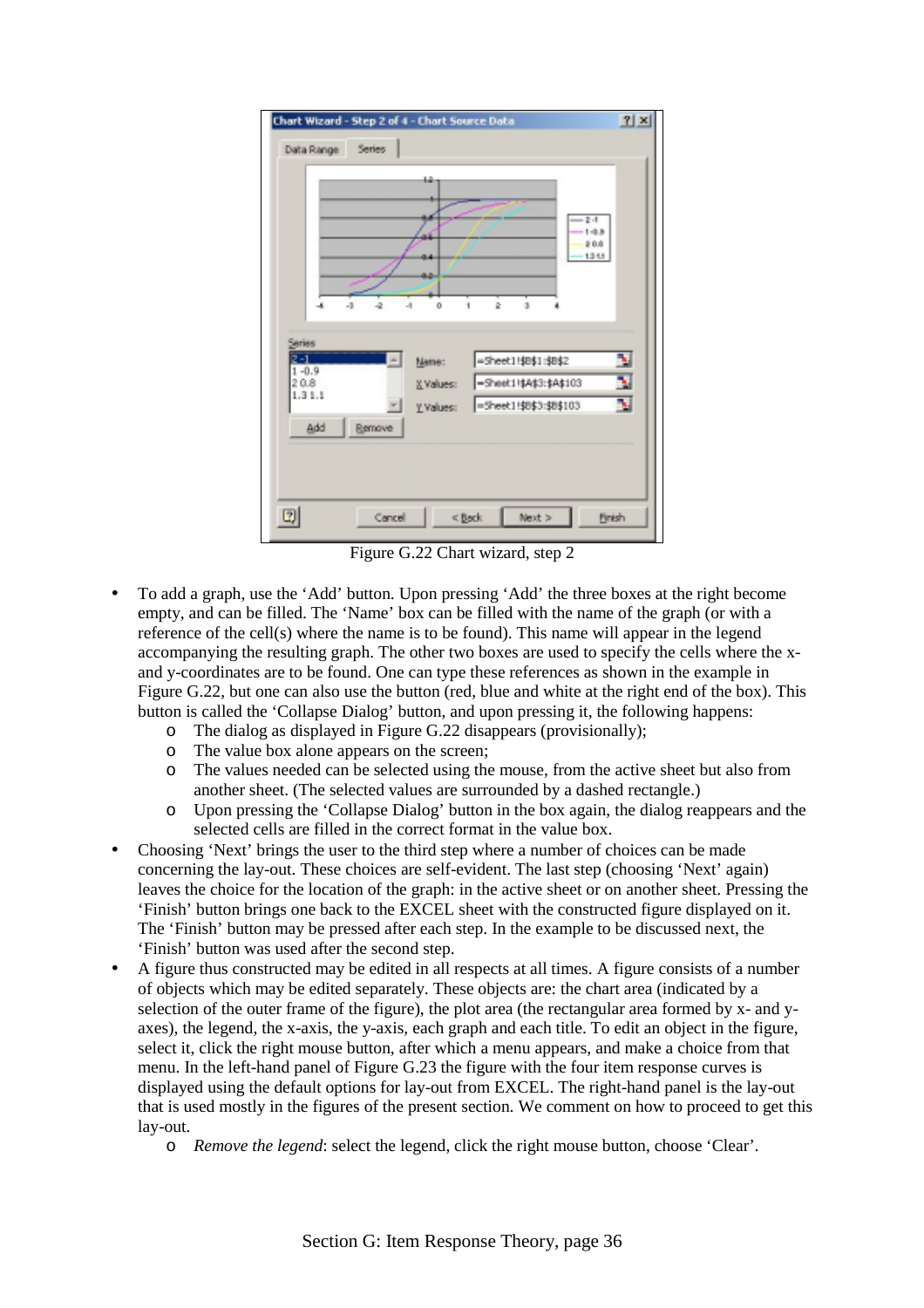- o *Remove the gray background*: select the plot area, click the right mouse button, choose 'Clear'. (To create another background: choose the option 'Format Plot Area', and choose whatever you like.)
- o *Add titles*: select the chart area, click the right mouse button, choose the option 'Chart Options...', and go to the tab 'Titles'. Titles are written in a default font with a default size. To change these, select the title in the figure (and not while being in a title box of a dialog), click the right mouse button and select the option 'Format Title'. After adding or editing titles, it may happen that the plot area has become rather flat. To change its area, select it, put the cursor on one of the black squares (it changes into a single or double arrow) and drag the plot area to display the form and area you wish. (Notice that the text of a title cannot be edited after selecting the title itself; one should select the chart area, and choose the 'Chart Options...'.)
- o *One of the curves has to be removed*: select it, click the right mouse button, choose 'Clear'.
- o *Change the color of a curve*: select it, click the right mouse button, choose 'Format Data Series' and a dialog is opened. Select the tab 'Patterns' and change the 'Color' of the 'Line'.
- o *The x-axis should be restricted to the interval (-3,+3), and, moreover, the y-axis should cross the x-axis at –3 and not at zero as in the left-hand panel of Figure G.23*. Select the x-axis, click the right mouse button, choose 'Format Axis...'. A dialog appears; choose the tab 'Scale' and specify the boxes 'Minimum:' (-3), 'Maximum:' (3) and 'Value (Y) axis crosses at:' (-3). Notice that once these options are used, they remain in effect until changed actively.
- o *The y-axis should be restricted to the interval (0,1), we want numbers and gridlines displayed at a distance of 0.25, and not of 0.2 as in the default lay-out and, finally, all displayed numbers should have the same number (2) of decimals*. To restrict the maximum value, proceed as with the x-axis. To control the distance between gridlines and the displayed axis values, specify 0.25 in the box 'Major Unit:' of the same dialog. To control the number of decimals, select the tab 'Number' in the dialog, select 'Number' in the box 'Category:', and then select the wanted number of decimals in the box 'Decimal places:'.
- o *To add a new graph to the figure*, select the plot area or the chart area, click the right mouse button and choose 'Source Data...', whereupon the dialog as displayed in Figure G.22 will appear. A new graph can be added.



Figure G.23. Changing lay-out

## **G.8.2 Computing the information function**

The formula for the information function (given as formula  $(g.6)$ ) is repeated here for convenience:

$$
I_{i}(\theta) = \sum_{i} a_{i}^{2} f_{i}(\theta)[1 - f_{i}(\theta)]
$$

The formula is a **sum** across items and each term of the sum consists of a **product** of three quantities: the square of the discrimination parameter, the value of the item response function for some value of theta and one minus the value of the item response function for the same value of theta. So, for a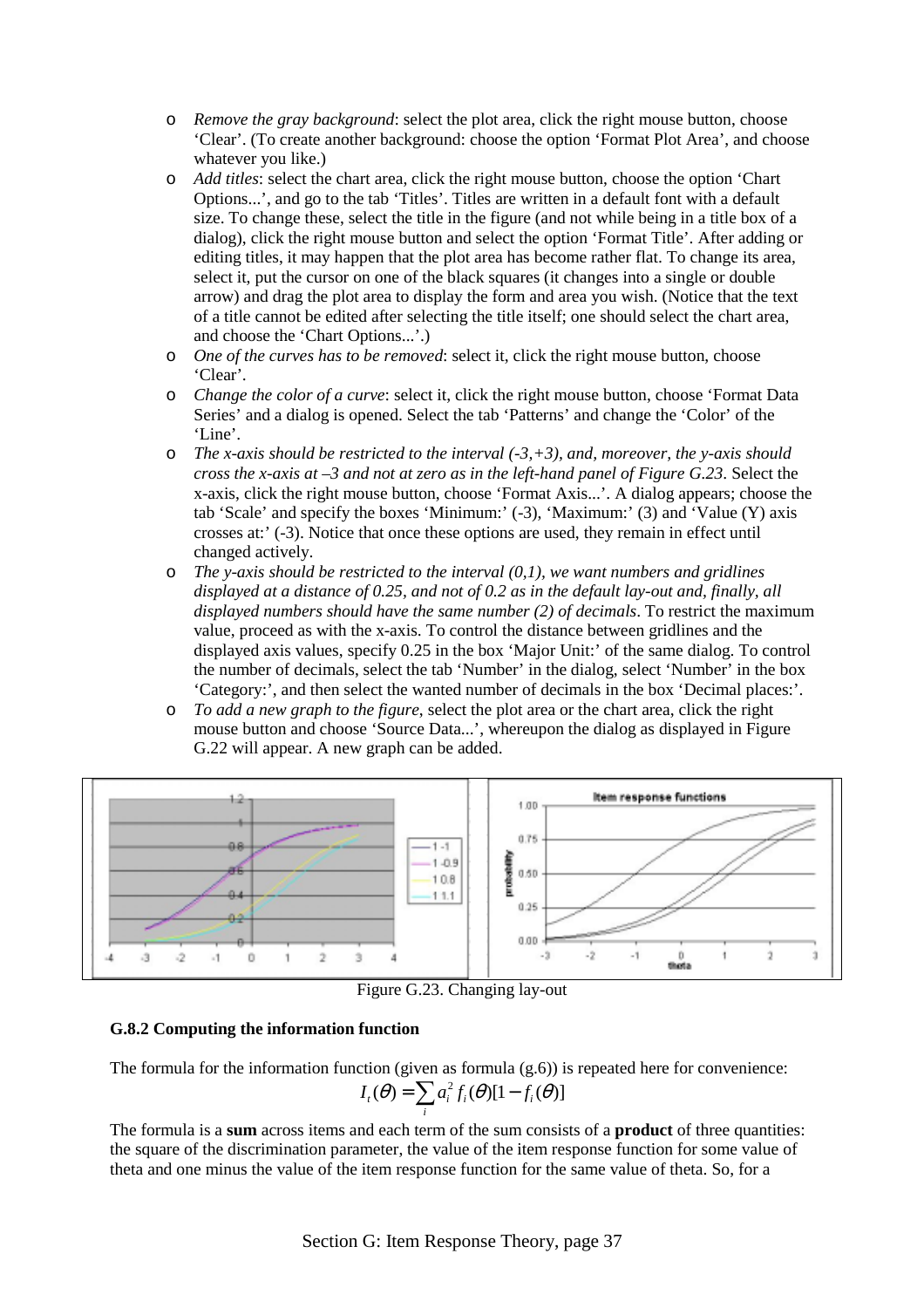specified value of theta, the information function is a **sum** of **products**, and we can compute it directly in EXCEL by the very powerful built-in function SUMPRODUCT. We first give the formula and then comment on it. Refer to Figure G.20, and assume that cell F3 is active. The formula to be typed is:

## =SUMPRODUCT(B\$1:E\$1^2,B3:E3,1-B3:E3)

- The function SUMPRODUCT has three arguments, placed between parentheses and separated by commas (in some languages the semi-colon has to be used to separate arguments). The second argument, for example, is written as B3:E3, and denotes the array of cells starting at B3 and ending at E3. Notice that the addresses are relative to the current active cell F3: the row indication '3' should be read as 'current row', and the column indication 'E', as the preceding column. (The function SUMPRODUCT can have as many as 30 arguments.)
- The third argument is '1-B3:E3'. It means that the values of the array B3:E3 must be subtracted from one, cell by cell, before they can be used. So we refer to an array which was not defined explicitly in the spreadsheet, but which will be created implicitly by the function SUMPRODUCT.
- The first argument is  $B$1:E$1^2$ . The caret (' $\prime$ ') denotes exponentiation, and since the exponent is 2, we want squares of all the values in the array B\$1:E\$1. Notice that we use absolute addressing for the rows, because the discrimination parameters are listed in row 1 and not in general two rows above the current row (true for cell F3, but not for F4).
- The result in F3 is the value of the information for the theta value stored in cell A3. The formula can be copied by dragging it downwards until cell F103, and the column F can be used to plot the information function. In Figure G.24 (left panel), part of the spreadsheet is displayed after these computations, but notice that the discrimination parameter of item two (cell C1) has been changed from one to two. In the formula box, the array indication B\$1:E\$1 is put between parentheses; this is allowed but not compulsory. In the right-hand panel, the information function is displayed graphically to show that it is not always nicely symmetric.



Figure G.24. Information function

If the function SUMPRODUCT happens to have another name in another language, it can be found as follows: click on the button  $f<sub>x</sub>$  in the standard toolbar of EXCEL, and search in the function category 'Math & Trig' (mathematics and trigonometry). Placing the cursor at any of the displayed function names will give explanations on the chosen function. Double clicking on the selected function name will start a wizard which can be helpful in writing the correct format, although some extra editing may be necessary. Make sure to select the correct cell (where the formula has to apply) **before** starting the wizard.

## **G.8.3 ML- and Warm-estimates**

Usually software for IRT produces ML- or Warm-estimates for all possible test scores. Nonetheless, it may be instructive to produce some graphs of the likelihood function (for ML) or the weighted likelihood (Warm). Once the item response function has been evaluated (in columns from B through E) and the information function (column F) is computed, the required computations for the likelihood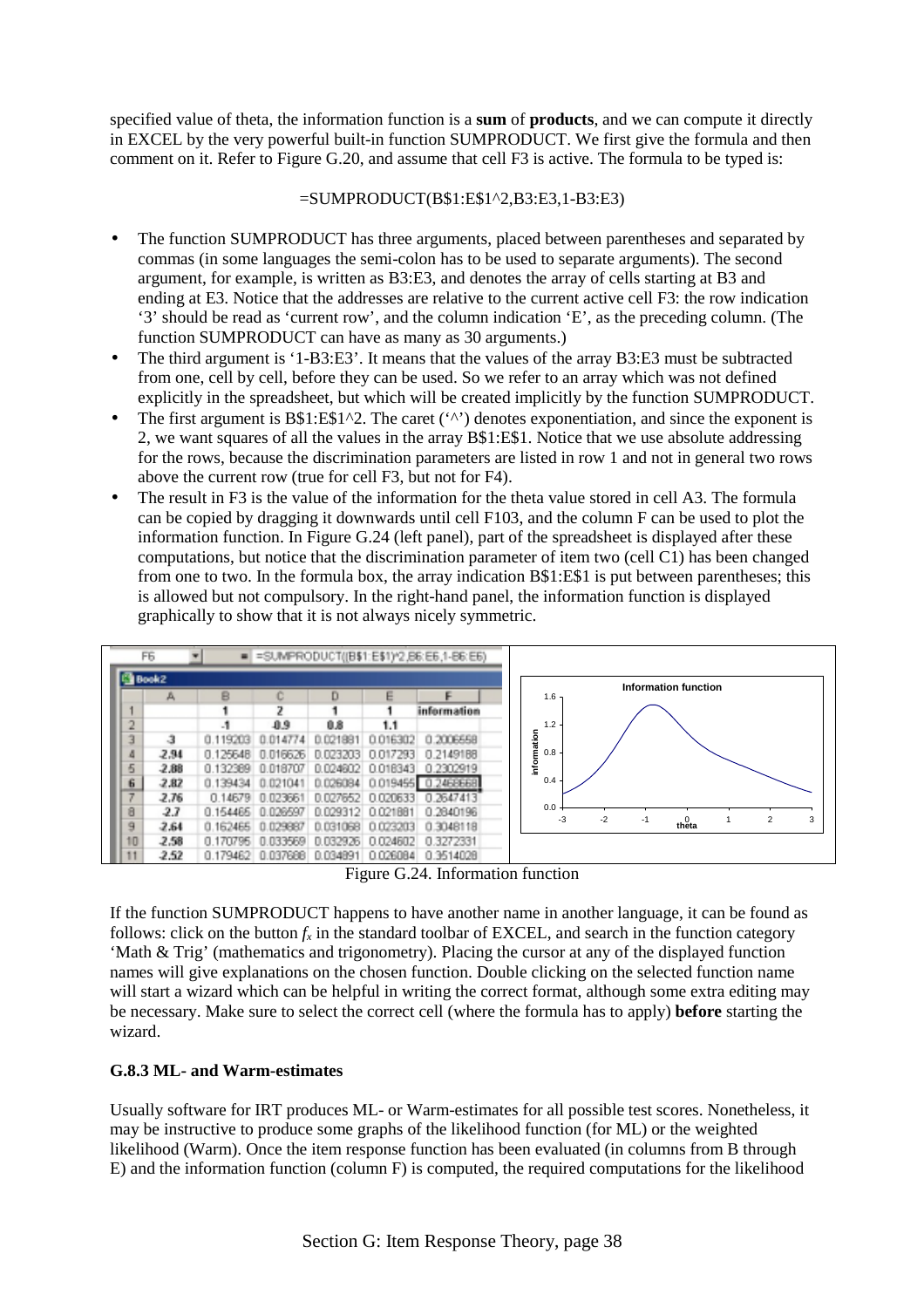and the weighted likelihood are simple. But we should keep in mind that the likelihood function (in general) is different for each response pattern: even if the score of two response patterns is the same, the likelihood function in general will be different. (See Figure G.11 for an example.)

We will use column G for the likelihood function of the response pattern (1,1,0,0), and column H for the weighted likelihood function. The formula to be typed in cell G3 is then

#### $=$ B3\*C3\*(1-D3)\*(1-E3)

and this formula can be copied in all relevant cells by dragging. Once this is done, the formula for the weighted likelihood is even simpler: it is the product of the likelihood and the square root of the information function. So, making the cell H3 active, we only type

#### $=$ G3\*SORT(F3)

Plotting both functions in the same graph usually will not result in an elegant picture, because the units of both functions may be quite different. Even plotting two likelihood functions in the same graph may not be satisfying because of the (sometimes grossly) different scales. But since the (weighted) likelihood function will be mostly needed to find the theta value where it reaches its maximum, one can rescale one or both of the functions such that they can nicely be displayed together in the same graph. This can be done as follows:

- After having applied the two formulae above, we look up columns G and H to find the largest value. In column G the largest value happens to be 0.3247, and in column H 0.3506. We can also use the function MAX to find the maximum. Choose some empty cell and enter the formula  $=MAX(G3:GI03)$
- Next we recompute columns G and H, but we divide the former function values by their maximum values. So in cell G3 we specify the formula

=B3\*C3\*(1-D3)\*(1-E3)/0.3247

and in cell H3 we specify

#### $=$ G3\*SORT(F3)\*0.3247/0.3506

(Notice that in the latter formula we have to multiply first by 0.3247 because we use a **new** G3 value which is the old one divided by 0.3247.)

- The new formulae are copied to the whole of columns G and H.
- Now the maximal value in both columns will be equal to one. Notice that in columns G and H we now do not find any longer the (weighted) likelihood, but the (weighted) likelihood multiplied by some constant (different for the two columns). But the important thing to understand is that by multiplying the function values by a constant, the **form** of the graph will not change, and in particular, the theta value at which the functions reach their maximum will not change. The standard way of expressing this is to say that the values in column G are now **proportional** to the likelihood. In Figure G.25 both proportional functions are displayed, and we see that the maximum likelihood estimate is larger than the Warm estimate. The y-axis has been deleted because the values to be displayed have a different meaning for the two curves.



Figure G.25 Likelihood and weighted likelihood functions (proportional)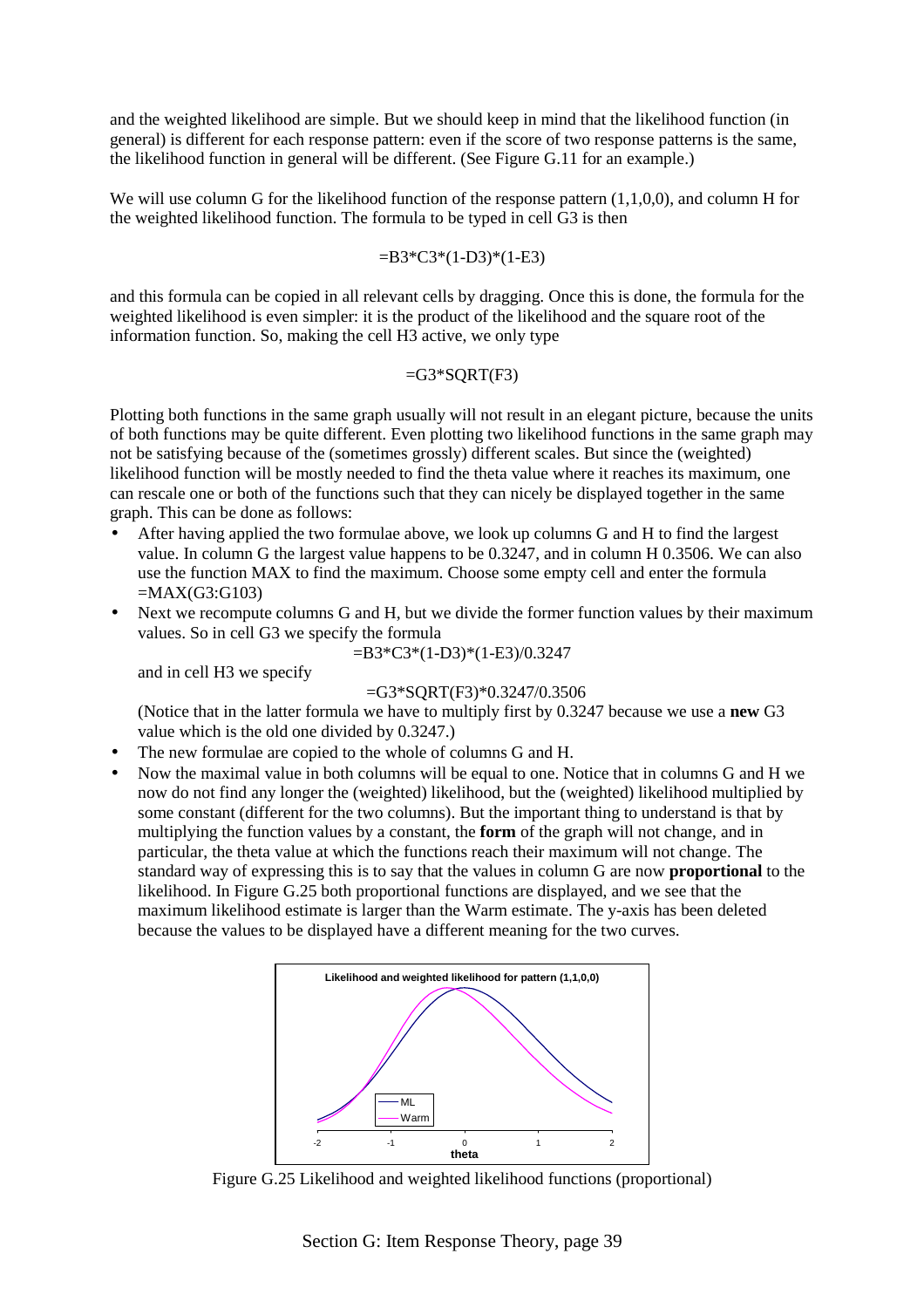#### **G.8.4 Posterior distributions**

Before we start with technical explanations, something has to be said about the graph of a distribution of a continuous variable. As an example we will take the prior distribution of the example used in Section G.7: it is a normal distribution with a mean of 1.1 and a standard deviation of  $\overline{0.7}$ . The graph of the distribution we are acquainted with is a bell shaped curve. The x-axis represents the values the variable can assume (in our case: theta). In the normal distribution these values run from minus infinity to plus infinity, but in drawing a graph we usually restrict the range of values to about three standard deviations at either side of the mean. To plot the curve, we need to know also the ycoordinate at each point (the y-value), and here there arise two questions: how does one compute these y-values and what do they mean? To compute the y-values for a given value of theta, we need a rule, the function rule of the normal distribution. Here it is:

$$
y(\theta) = \frac{1}{\sigma\sqrt{2\pi}} \times \exp\left[-\frac{(\theta - \mu)^2}{2\sigma^2}\right]
$$
 (G.10)

- $y(\theta)$  is the value of the function for a given value of theta.
- $\sigma$  is the value of standard deviation (in our case 0.7) and  $\mu$  is the value of the mean (in our case 1.1). The symbol  $\pi$  represents the number 3.14159..., well known from trigonometry.
- We see that in the right-hand side of  $(G.10)$  the symbol theta also appears. If we substitute a number for this symbol, we can compute the value of the y-coordinate at that number, and for different numbers used we will get different results (in general). So, formula (G.10) is a function rule. If we compute it for a number of theta values and make a plot, we will get that famous bell shaped curve. But we can make the computations a bit simpler.
- The right-hand side of formula (G.10) contains two factors (indicated explicitly by the multiplication sign); the first factor does not contain theta, the second one does. So one might ask why this first factor is there. The reason is that in a probability distribution the total area under the curve must be equal to one, and we need the first factor to make sure that this will be the case. Therefore this first factor is called a **normalizing constant**. (It is constant because it does not depend on the variable theta.)
- But what do we mean by an area of one? one what? If we make a plot of the function on paper, we could measure the area under the curve and find that the area is 1.3 square inches. But if we make a reduced photo copy of the plot, we might find that the area on the copy is now 0.8 square inch, but nobody will think that the figures on the original and the copied plot represent something different. So for plotting purposes we do not need this normalizing constant, and we may replace the rule (G.10) by a simpler rule:

$$
y(\theta)
$$
 is proportional to  $\exp\left[-\frac{(\theta - \mu)^2}{2\sigma^2}\right]$  (g.11)

and this is all we need to compute in the spreadsheet. Continuing the example of the preceding section, we will define a formula in cell I3 and then copy it to the whole column I (by dragging). The formula is

$$
=\exp((a3-1.1)^{2}/(-2*0.7^{2}))
$$

where the numerical values of 1.1 for the mean and 0.7 for the standard deviation are used.

• In Figure G.26 the distribution is plotted in three different ways. In all three panels the interval used for the theta values and the length of the x-axes are exactly the same; yet, the three plots look quite different. The reason is that the y-axis is scaled differently in the three cases. There is no mathematical reason why one should prefer any one of the three graphs. Usually, the middle one will be preferred, but this is only for aesthetic reasons (usually, the ratio of the length of the y-axis to the length of the x-axis is about 3:4). It is useful to realize this when constructing or judging plots. The plot in the left-hand panel might suggest a distribution with a large standard deviation and the one in the right-hand panel a small standard deviation, but all three plots represent the same distribution; only the lay-out of the pictures differ.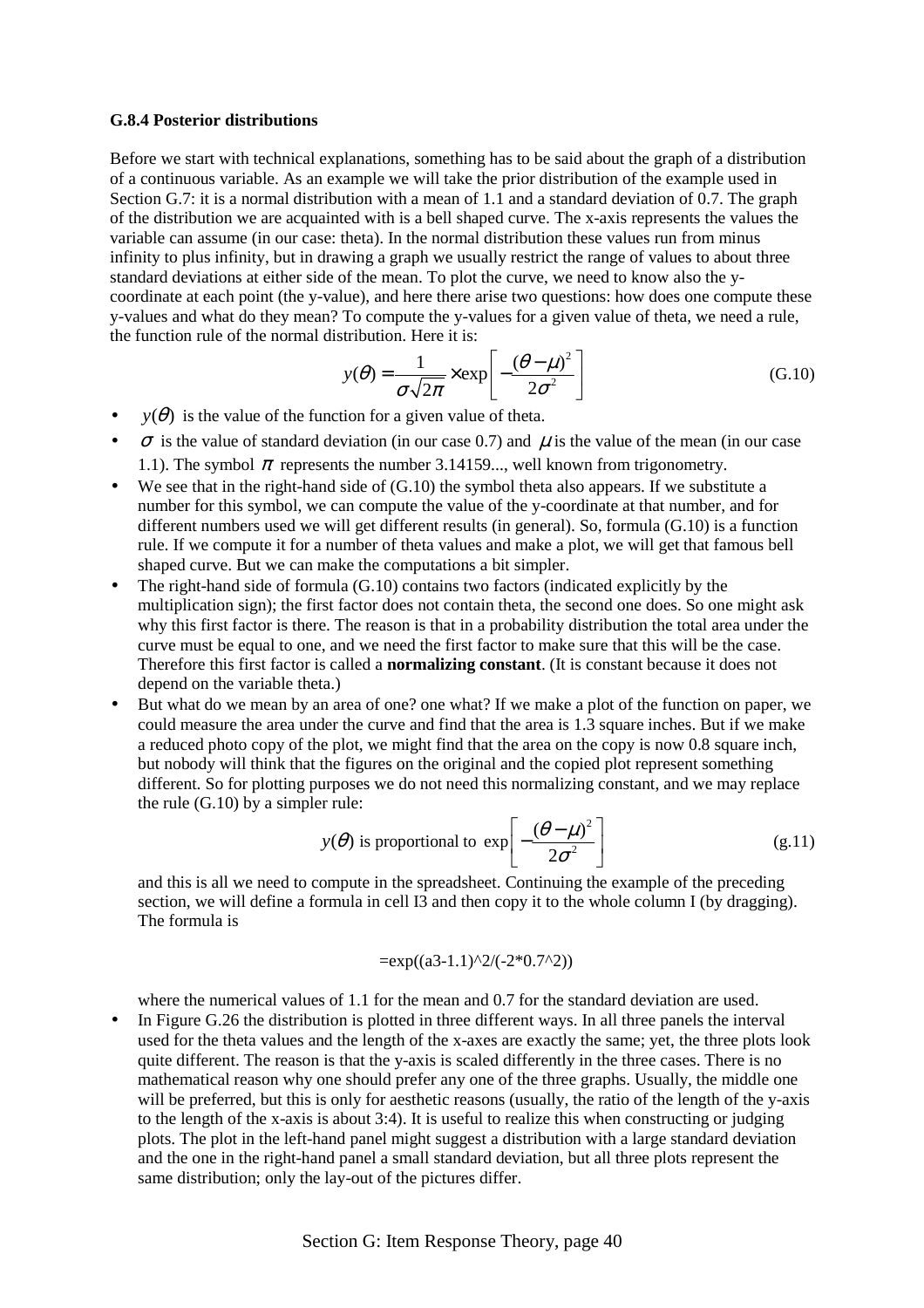

Figure G.26. Three times the same normal distribution

What is the meaning of  $y(\theta)$ , the y-value of the function rule (G.10)? It is certainly not a frequency or a proportion or a probability. We know that in a normal distribution most values are concentrated around the mean (where the y-value is largest), and less so further away from the mean (where the y-values are small). Another term for concentration is density, and the name of the y-values is called the **probability density** (or sometimes density for short) and the function rule (G.10 for the normal distribution) is called the **probability density function**. In a graph of the normal distribution, probabilities are represented by areas. The whole area equals one, and the area under the curve for theta values running from minus infinity up to the mean equals one half, meaning that there is a probability of 0.5 to observe a value smaller than the mean upon a random draw from the distribution.

Now we are ready to discuss the posterior distribution. It is also a distribution of the values of theta, which is a continuous variable, and just as with the normal distribution (the prior), we will need a rule (a probability density function) for the posterior. In applications of IRT, this posterior distribution is generally not the normal distribution, and we should realize that for each response pattern there is another posterior distribution. There exists a very famous rule which is the result of a celebrated theorem by Thomas Bayes (after whom an important branch in statistics is named: Bayesian Statistics; the theorem was proved in 1763):

## **The posterior density is proportional to the product of the prior density and the likelihood.**

The application to our spreadsheet example is now very simple: in column G the likelihood for the response pattern (1,1,0,0) was computed (and later on multiplied with a constant: see Section G.8.3) and in column I the prior densities are stored, but also multiplied by a constant because we left out the normalizing constant. If we make cell J3 the active cell, we can apply the formula:

 $=g3*i3$ 

and then drag it down to cell J103. Notice that in column J we did not compute densities, but values which are proportional to the wanted density. To have the real densities we should multiply the values in column J with some number, but this number is generally very difficult to determine exactly. If we plot a single posterior distribution, this number is not important, because EXCEL will scale x- and yaxes to produce a rather good looking graph.

A problem, however, may crop up if we want to make a graph of the prior and the posterior distributions in the same picture. The problem has to do with the concept of proportionality. We explain it with an example. Suppose we have computed prior and posterior densities correctly (using the correct normalizing constant), but then we multiply the column of the prior densities with 1,000 and divide the posterior densities by 1,000. The result will be that the transformed priors will be approximately 1,000,000 times as large as the transformed posterior densities, and if we plot both distributions within the same frame of axes, the posterior distribution will not be visible (unless the length of the y-axis is about ten kilometers). More generally, this means that we must make the yvalues of both distributions comparable.